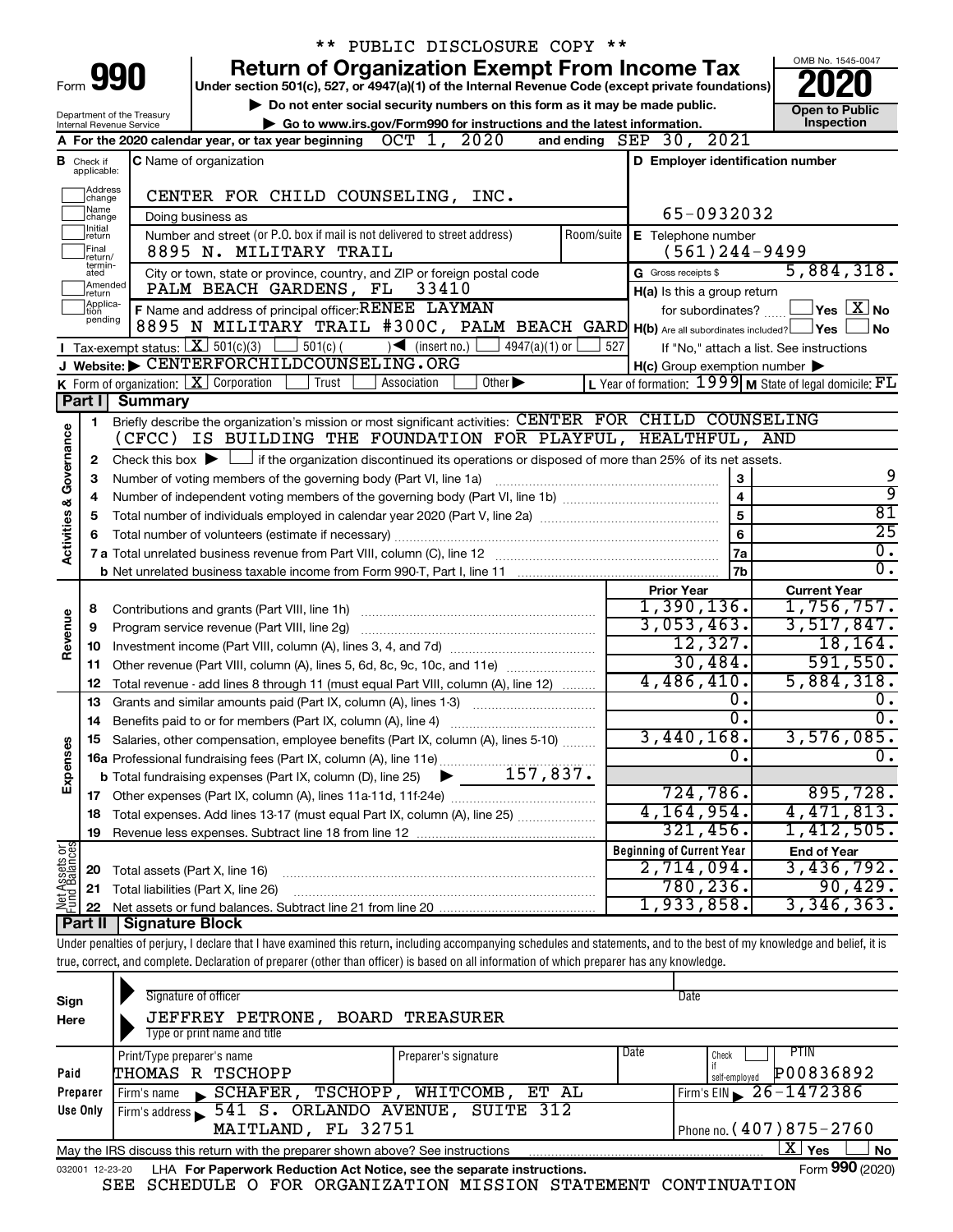|              | 65-0932032<br>CENTER FOR CHILD COUNSELING, INC.<br>Page 2<br>Form 990 (2020)                                                                      |
|--------------|---------------------------------------------------------------------------------------------------------------------------------------------------|
|              | Part III   Statement of Program Service Accomplishments                                                                                           |
|              | $\boxed{\text{X}}$                                                                                                                                |
| 1            | Briefly describe the organization's mission:                                                                                                      |
|              | CENTER FOR CHILD COUNSELING IS BUILDING THE FOUNDATION FOR PLAYFUL,                                                                               |
|              | HEALTHFUL, AND HOPEFUL LIVING FOR CHILDREN, FAMILIES, AND COMMUNITIES.                                                                            |
|              |                                                                                                                                                   |
|              |                                                                                                                                                   |
| $\mathbf{2}$ | Did the organization undertake any significant program services during the year which were not listed on the                                      |
|              | $\exists$ Yes $\boxed{\text{X}}$ No<br>prior Form 990 or 990-EZ?                                                                                  |
|              | If "Yes," describe these new services on Schedule O.                                                                                              |
| 3            | $\Box$ Yes $\boxed{\text{X}}$ No<br>Did the organization cease conducting, or make significant changes in how it conducts, any program services?  |
|              | If "Yes," describe these changes on Schedule O.                                                                                                   |
| 4            | Describe the organization's program service accomplishments for each of its three largest program services, as measured by expenses.              |
|              | Section 501(c)(3) and 501(c)(4) organizations are required to report the amount of grants and allocations to others, the total expenses, and      |
|              | revenue, if any, for each program service reported.<br>1,646,482.                                                                                 |
| 4a           | 1,450,986. including grants of \$<br>) (Expenses \$<br>) (Revenue \$<br>(Code:<br>CHILD FIRST IS A NATIONAL, EVIDENCE-BASED MODEL THAT WORKS WITH |
|              | VULNERABLE YOUNG CHIDREN AND THEIR FAMILIES, PROVIDING INTENSIVE                                                                                  |
|              | HOME-BASED SERVICES. THIS PROGRAM, FULLY FUNDED BY THE CHILDREN'S                                                                                 |
|              | SERVICES COUNCIL OF PALM BEACH COUNTY, ENSURES THAT THE MOST VULNERABLE                                                                           |
|              | CHILDREN, AGES BIRTH TO THREE, RECEIVE COORDINATION AND CARE THAT                                                                                 |
|              | INCREASES THEIR CHANCES OF GROWING UP HEALTHY, SAFE AND STRONG. AS A                                                                              |
|              | PART OF THIS PROGRAM, A PILOT EARLY CHILHOOD COURT WAS LAUNCHED IN 2016                                                                           |
|              | FOR YOUNG CHILDREN ENTERING THE FOSTER CARE SYSTEM.<br>THE TEAM WORKS                                                                             |
|              | ALONG WITH LEGAL, JUDICIAL, AND FOSTER CARE PROFESSIONALS TO ENHANCE                                                                              |
|              | REUNIFICATION, SAFETY, AND PERMANENCY.<br>FOR THE YEAR THE PROGRAM SERVED                                                                         |
|              | 206 FAMILIES AND PRESENTED 25 WORKSHOPS. CF ALSO HANDLED 233                                                                                      |
|              | ADDITIONAL REFERRALS.                                                                                                                             |
| 4b           | 677, 126.<br>$422, 706$ $\cdot$ including grants of \$<br>) (Expenses \$<br>) (Revenue \$<br>(Code:                                               |
|              | THE CHILDCARE AND COMMUNITY SOCIAL-EMOTIONAL WELLNESS PROGRAM (CCSEW)                                                                             |
|              | FOCUSES ON PREVENTION, EARLY INTERVENTION, AND TREATMENT FOR YOUNG                                                                                |
|              | CHILDREN IN CHILDCARE CENTERS AND SHELTERS THROUGHOUT PALM BEACH                                                                                  |
|              | COUNTY. THE PROGRAM PROVIDES MULTILAYERED PREVENTION, EARLY                                                                                       |
|              | INTERVENTION AND TARGETED TREATMENT (INCLUDING CLASSROOM OBSERVATION,                                                                             |
|              | ONSITE MENTAL HEALTH CONSULTATION AND WORKSHOPS, INDIVIDUAL AND GROUP                                                                             |
|              | PLAY THERAPY, DYADIC THERAPY-PARENT-CHILD MODEL THAT FOCUSES ON                                                                                   |
|              | ATTACHMENT, BONDING, AND HEALING THE RELATIONSHIP-FOR CHILDREN<br>ATTENDING CHILDCARE CENTERS IN HIGH-RISK NEIGHBORHOODS, AND PARENTING           |
|              | GROUPS FOR THEIR CAREGIVERS. CCSEW IMPACTED APPROXIMATELY 3,602                                                                                   |
|              | CHILDREN AND TRAINED 280 TEACHERS AND PARENTS THROUGH WORKSHOPS IN 16                                                                             |
|              | LOCAL CHILDCARE CENTERS, AND ELEMENTARY AND MIDDLE SCHOOLS. IN KIND                                                                               |
| 4с           | 398, 173. including grants of \$<br>514, 431.<br>) (Expenses \$<br>) (Revenue \$<br>(Code:                                                        |
|              | THE CHILD & FAMILY CENTER PROVIDES A SAFE PLACE FOR CHILDREN AND                                                                                  |
|              | FAMILIES TO HEAL, RESOLVE PROBLEMS, LEARN NEW SKILLS AND FIND THE JOY                                                                             |
|              | IN BEING A FAMILY AGAIN. SERVICES INCLUDE COMPREHENSIVE INFANT AND                                                                                |
|              | EARLY CHILDHOOD MENTAL HEALTH ASSESSMENT AND TREATMENT FOR YOUNG                                                                                  |
|              | CHILDREN AND FAMILIES INCLUDING BEST PRACTICE INTERVENTIONS-PLAY                                                                                  |
|              | THERAPY, CHILD-PARENT PSYCHOTHERAPY, FILIAL THERAPY, COLLABORATIVE                                                                                |
|              | PROBLEM SOLVING (CPS) MODEL, AND TRAUMA-FOCUSED COGNITIVE BEHAVIORAL                                                                              |
|              | THERAPY. THE CHILD AND FAMILY CENTER SERVED 214 CHILDREN. IN KIND                                                                                 |
|              | SERVICES AND RENT TOTALED \$36,716.                                                                                                               |
|              |                                                                                                                                                   |
|              |                                                                                                                                                   |
|              |                                                                                                                                                   |
|              | 4d Other program services (Describe on Schedule O.)                                                                                               |
|              | 566,669.<br>1,604,575. including grants of \$<br>(Expenses \$<br>(Revenue \$                                                                      |
| 4е           | 3,876,440.<br>Total program service expenses                                                                                                      |
|              | Form 990 (2020)<br>SEE SCHEDULE O FOR CONTINUATION(S)<br>032002 12-23-20                                                                          |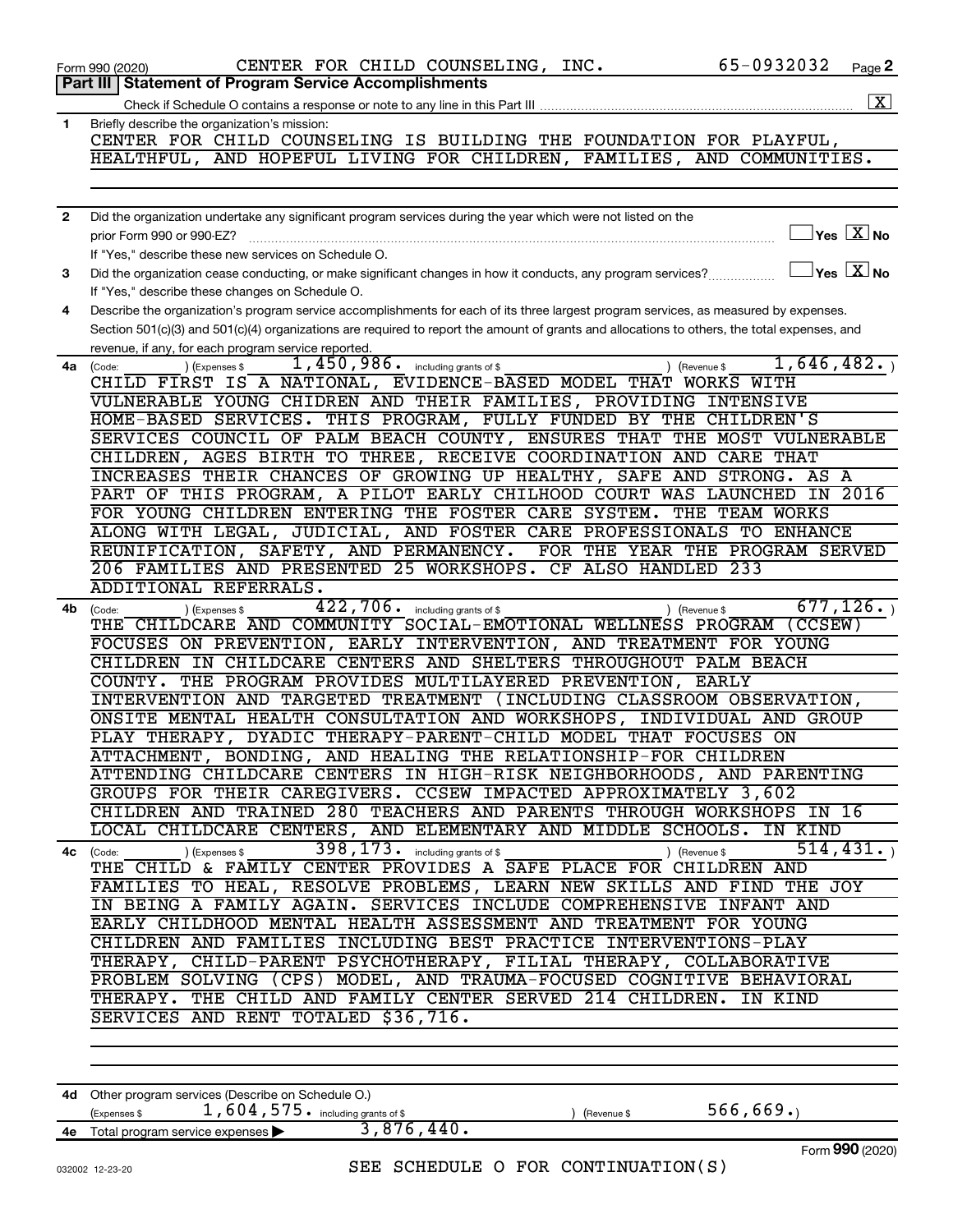| /es" to line 20a, did the organization attach a copy of its audited financial statem |
|--------------------------------------------------------------------------------------|
| the organization report more than \$5,000 of grants or other assistance to any do    |
| nestic government on Part IX, column (A), line 1? If "Yes," complete Schedule I, I   |
| 23-20                                                                                |
|                                                                                      |

|     |                                                                                                                                                                                                                                                   |                               | Yes                     | No                           |
|-----|---------------------------------------------------------------------------------------------------------------------------------------------------------------------------------------------------------------------------------------------------|-------------------------------|-------------------------|------------------------------|
| 1   | Is the organization described in section 501(c)(3) or 4947(a)(1) (other than a private foundation)?                                                                                                                                               |                               |                         |                              |
|     |                                                                                                                                                                                                                                                   | 1                             | х                       |                              |
| 2   |                                                                                                                                                                                                                                                   | $\mathbf{2}$                  | $\overline{\mathbf{X}}$ |                              |
| З   | Did the organization engage in direct or indirect political campaign activities on behalf of or in opposition to candidates for                                                                                                                   |                               |                         |                              |
|     | public office? If "Yes," complete Schedule C, Part I                                                                                                                                                                                              | 3                             |                         | X.                           |
| 4   | Section 501(c)(3) organizations. Did the organization engage in lobbying activities, or have a section 501(h) election in effect                                                                                                                  |                               |                         | х                            |
|     |                                                                                                                                                                                                                                                   | 4                             |                         |                              |
| 5   | Is the organization a section 501(c)(4), 501(c)(5), or 501(c)(6) organization that receives membership dues, assessments, or                                                                                                                      | 5                             |                         | х                            |
| 6   | Did the organization maintain any donor advised funds or any similar funds or accounts for which donors have the right to                                                                                                                         |                               |                         |                              |
|     | provide advice on the distribution or investment of amounts in such funds or accounts? If "Yes," complete Schedule D, Part I                                                                                                                      | 6                             |                         | х                            |
| 7   | Did the organization receive or hold a conservation easement, including easements to preserve open space,                                                                                                                                         |                               |                         |                              |
|     |                                                                                                                                                                                                                                                   | $\overline{7}$                |                         | х                            |
| 8   | Did the organization maintain collections of works of art, historical treasures, or other similar assets? If "Yes," complete                                                                                                                      |                               |                         |                              |
|     |                                                                                                                                                                                                                                                   | 8                             |                         | x                            |
| 9   | Did the organization report an amount in Part X, line 21, for escrow or custodial account liability, serve as a custodian for                                                                                                                     |                               |                         |                              |
|     | amounts not listed in Part X; or provide credit counseling, debt management, credit repair, or debt negotiation services?                                                                                                                         |                               |                         |                              |
|     |                                                                                                                                                                                                                                                   | 9                             |                         | x                            |
| 10  | Did the organization, directly or through a related organization, hold assets in donor-restricted endowments                                                                                                                                      |                               |                         |                              |
|     |                                                                                                                                                                                                                                                   | 10                            |                         | х                            |
| 11  | If the organization's answer to any of the following questions is "Yes," then complete Schedule D, Parts VI, VII, VIII, IX, or X                                                                                                                  |                               |                         |                              |
|     | as applicable.                                                                                                                                                                                                                                    |                               |                         |                              |
|     | a Did the organization report an amount for land, buildings, and equipment in Part X, line 10? If "Yes," complete Schedule D,                                                                                                                     |                               |                         |                              |
|     | Part VI                                                                                                                                                                                                                                           | 11a                           | х                       |                              |
|     | <b>b</b> Did the organization report an amount for investments - other securities in Part X, line 12, that is 5% or more of its total                                                                                                             |                               |                         |                              |
|     |                                                                                                                                                                                                                                                   | 11b                           |                         | х                            |
|     | c Did the organization report an amount for investments - program related in Part X, line 13, that is 5% or more of its total                                                                                                                     |                               |                         |                              |
|     |                                                                                                                                                                                                                                                   | 11c                           |                         | х                            |
|     | d Did the organization report an amount for other assets in Part X, line 15, that is 5% or more of its total assets reported in                                                                                                                   |                               |                         |                              |
|     |                                                                                                                                                                                                                                                   | 11d                           |                         | x<br>$\overline{\texttt{x}}$ |
|     |                                                                                                                                                                                                                                                   | 11e                           |                         |                              |
| f.  | Did the organization's separate or consolidated financial statements for the tax year include a footnote that addresses                                                                                                                           |                               | х                       |                              |
|     | the organization's liability for uncertain tax positions under FIN 48 (ASC 740)? If "Yes," complete Schedule D, Part X<br>12a Did the organization obtain separate, independent audited financial statements for the tax year? If "Yes," complete | 11f                           |                         |                              |
|     |                                                                                                                                                                                                                                                   | 12a                           | х                       |                              |
|     | <b>b</b> Was the organization included in consolidated, independent audited financial statements for the tax year?                                                                                                                                |                               |                         |                              |
|     | If "Yes," and if the organization answered "No" to line 12a, then completing Schedule D, Parts XI and XII is optional                                                                                                                             | 12 <sub>b</sub>               |                         | х                            |
| 13  |                                                                                                                                                                                                                                                   | 13                            |                         | $\overline{\textbf{x}}$      |
| 14a |                                                                                                                                                                                                                                                   | 14a                           |                         | x                            |
|     | <b>b</b> Did the organization have aggregate revenues or expenses of more than \$10,000 from grantmaking, fundraising, business,                                                                                                                  |                               |                         |                              |
|     | investment, and program service activities outside the United States, or aggregate foreign investments valued at \$100,000                                                                                                                        |                               |                         |                              |
|     |                                                                                                                                                                                                                                                   | 14b                           |                         | x                            |
| 15  | Did the organization report on Part IX, column (A), line 3, more than \$5,000 of grants or other assistance to or for any                                                                                                                         |                               |                         |                              |
|     |                                                                                                                                                                                                                                                   | 15                            |                         | x                            |
| 16  | Did the organization report on Part IX, column (A), line 3, more than \$5,000 of aggregate grants or other assistance to                                                                                                                          |                               |                         |                              |
|     |                                                                                                                                                                                                                                                   | 16                            |                         | x                            |
| 17  | Did the organization report a total of more than \$15,000 of expenses for professional fundraising services on Part IX,                                                                                                                           |                               |                         |                              |
|     |                                                                                                                                                                                                                                                   | 17                            |                         | x                            |
| 18  | Did the organization report more than \$15,000 total of fundraising event gross income and contributions on Part VIII, lines                                                                                                                      |                               |                         | x                            |
|     |                                                                                                                                                                                                                                                   | 18                            |                         |                              |
| 19  | Did the organization report more than \$15,000 of gross income from gaming activities on Part VIII, line 9a? If "Yes,"                                                                                                                            |                               |                         | х                            |
|     |                                                                                                                                                                                                                                                   | 19                            |                         | $\overline{\mathbf{x}}$      |
|     |                                                                                                                                                                                                                                                   | <b>20a</b><br>20 <sub>b</sub> |                         |                              |
| 21  | Did the organization report more than \$5,000 of grants or other assistance to any domestic organization or                                                                                                                                       |                               |                         |                              |
|     |                                                                                                                                                                                                                                                   | 21                            |                         | x                            |
|     | 032003 12-23-20                                                                                                                                                                                                                                   |                               |                         | Form 990 (2020)              |

**Part IV Checklist of Required Schedules**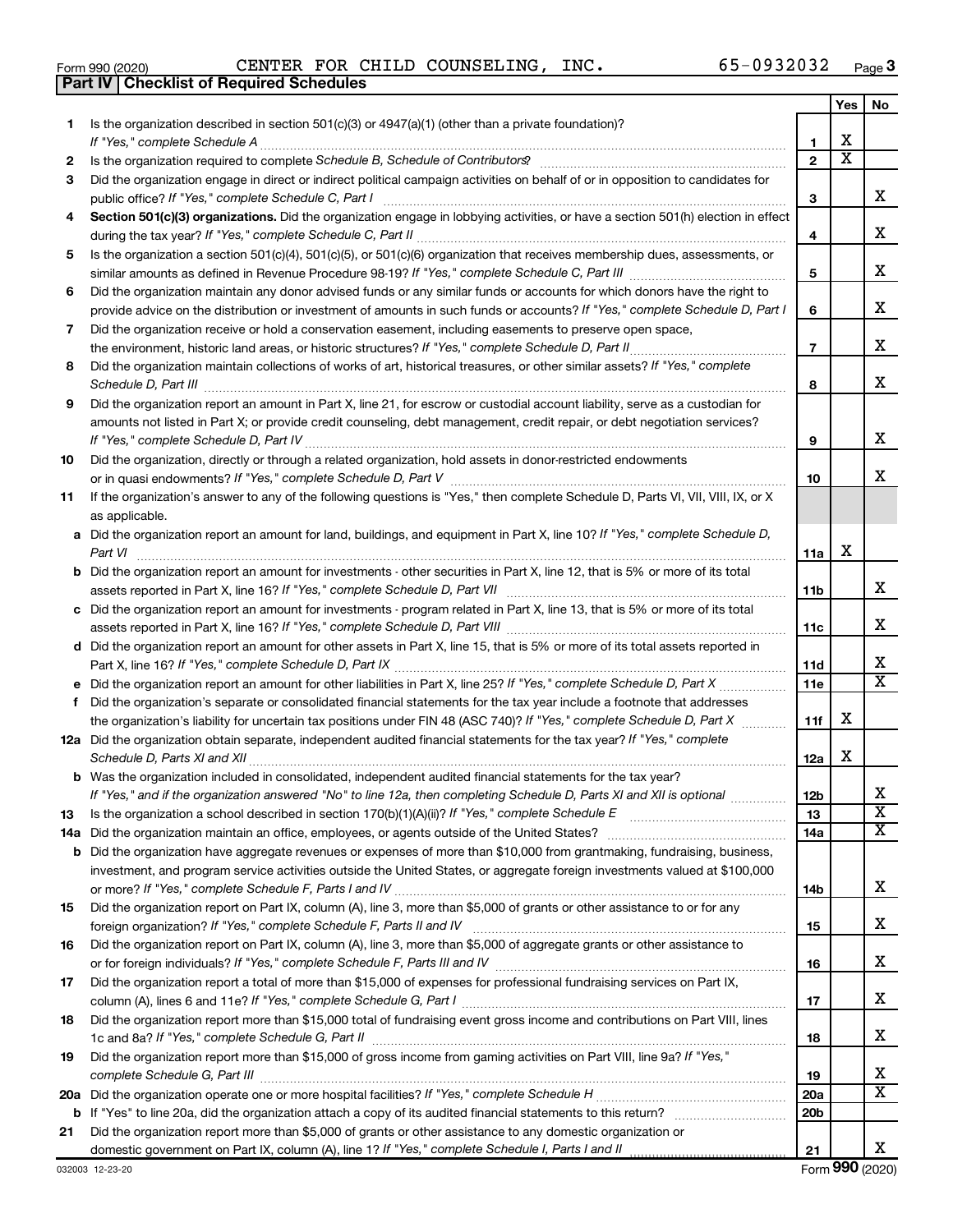|  | Form 990 (2020) |
|--|-----------------|
|  |                 |

*(continued)* **Part IV Checklist of Required Schedules**

Form 990 (2020)  $\begin{array}{cccc} \text{CENTER} \end{array}$  FOR <code>CHILD</code> <code>COUNSELING</code> , <code>INC</code> .  $\begin{array}{cccc} \text{65--0932032} \end{array}$  <code>Page</code>

|        |                                                                                                                                             |                 | Yes | No                    |
|--------|---------------------------------------------------------------------------------------------------------------------------------------------|-----------------|-----|-----------------------|
| 22     | Did the organization report more than \$5,000 of grants or other assistance to or for domestic individuals on                               |                 |     |                       |
|        |                                                                                                                                             | 22              |     | X                     |
| 23     | Did the organization answer "Yes" to Part VII, Section A, line 3, 4, or 5 about compensation of the organization's current                  |                 |     |                       |
|        | and former officers, directors, trustees, key employees, and highest compensated employees? If "Yes," complete                              |                 |     |                       |
|        |                                                                                                                                             | 23              |     | х                     |
|        | 24a Did the organization have a tax-exempt bond issue with an outstanding principal amount of more than \$100,000 as of the                 |                 |     |                       |
|        | last day of the year, that was issued after December 31, 2002? If "Yes," answer lines 24b through 24d and complete                          |                 |     |                       |
|        |                                                                                                                                             | 24a             |     | х                     |
|        |                                                                                                                                             | 24 <sub>b</sub> |     |                       |
|        | c Did the organization maintain an escrow account other than a refunding escrow at any time during the year to defease                      |                 |     |                       |
|        |                                                                                                                                             | 24c             |     |                       |
|        |                                                                                                                                             | 24d             |     |                       |
|        | 25a Section 501(c)(3), 501(c)(4), and 501(c)(29) organizations. Did the organization engage in an excess benefit                            |                 |     | х                     |
|        |                                                                                                                                             | 25a             |     |                       |
|        | <b>b</b> Is the organization aware that it engaged in an excess benefit transaction with a disqualified person in a prior year, and         |                 |     |                       |
|        | that the transaction has not been reported on any of the organization's prior Forms 990 or 990-EZ? If "Yes," complete<br>Schedule L, Part I |                 |     | х                     |
|        | Did the organization report any amount on Part X, line 5 or 22, for receivables from or payables to any current                             | 25b             |     |                       |
| 26     |                                                                                                                                             |                 |     |                       |
|        | or former officer, director, trustee, key employee, creator or founder, substantial contributor, or 35%                                     | 26              |     | х                     |
| 27     | Did the organization provide a grant or other assistance to any current or former officer, director, trustee, key employee,                 |                 |     |                       |
|        | creator or founder, substantial contributor or employee thereof, a grant selection committee member, or to a 35% controlled                 |                 |     |                       |
|        | entity (including an employee thereof) or family member of any of these persons? If "Yes," complete Schedule L, Part III                    | 27              |     | х                     |
| 28     | Was the organization a party to a business transaction with one of the following parties (see Schedule L, Part IV                           |                 |     |                       |
|        | instructions, for applicable filing thresholds, conditions, and exceptions):                                                                |                 |     |                       |
| а      | A current or former officer, director, trustee, key employee, creator or founder, or substantial contributor? If                            |                 |     |                       |
|        |                                                                                                                                             | 28a             |     | х                     |
| b      |                                                                                                                                             | 28 <sub>b</sub> |     | $\overline{\text{x}}$ |
|        | c A 35% controlled entity of one or more individuals and/or organizations described in lines 28a or 28b?If                                  |                 |     |                       |
|        |                                                                                                                                             | 28c             |     | X                     |
| 29     |                                                                                                                                             | 29              |     | $\overline{\text{x}}$ |
| 30     | Did the organization receive contributions of art, historical treasures, or other similar assets, or qualified conservation                 |                 |     |                       |
|        |                                                                                                                                             | 30              |     | х                     |
| 31     | Did the organization liquidate, terminate, or dissolve and cease operations? If "Yes," complete Schedule N, Part I                          | 31              |     | X                     |
| 32     | Did the organization sell, exchange, dispose of, or transfer more than 25% of its net assets? If "Yes," complete                            |                 |     |                       |
|        | Schedule N, Part II                                                                                                                         | 32              |     | х                     |
| 33     | Did the organization own 100% of an entity disregarded as separate from the organization under Regulations                                  |                 |     |                       |
|        |                                                                                                                                             | 33              |     | х                     |
| 34     | Was the organization related to any tax-exempt or taxable entity? If "Yes," complete Schedule R, Part II, III, or IV, and                   |                 |     |                       |
|        | Part V, line 1                                                                                                                              | 34              |     | х                     |
|        |                                                                                                                                             | 35a             |     | $\overline{\text{X}}$ |
|        | b If "Yes" to line 35a, did the organization receive any payment from or engage in any transaction with a controlled entity                 |                 |     |                       |
|        |                                                                                                                                             | 35 <sub>b</sub> |     |                       |
| 36     | Section 501(c)(3) organizations. Did the organization make any transfers to an exempt non-charitable related organization?                  |                 |     |                       |
|        |                                                                                                                                             | 36              |     | х                     |
| 37     | Did the organization conduct more than 5% of its activities through an entity that is not a related organization                            |                 |     |                       |
|        | and that is treated as a partnership for federal income tax purposes? If "Yes," complete Schedule R, Part VI                                | 37              |     | х                     |
| 38     | Did the organization complete Schedule O and provide explanations in Schedule O for Part VI, lines 11b and 19?                              |                 |     |                       |
| Part V | <b>Statements Regarding Other IRS Filings and Tax Compliance</b>                                                                            | 38              | х   |                       |
|        |                                                                                                                                             |                 |     |                       |
|        |                                                                                                                                             |                 |     |                       |
|        |                                                                                                                                             |                 | Yes | No                    |
|        | 1a<br><b>b</b> Enter the number of Forms W-2G included in line 1a. Enter -0- if not applicable<br>1b                                        |                 |     |                       |
|        | c Did the organization comply with backup withholding rules for reportable payments to vendors and reportable gaming                        |                 |     |                       |
|        |                                                                                                                                             | 1c              |     |                       |
|        |                                                                                                                                             |                 |     |                       |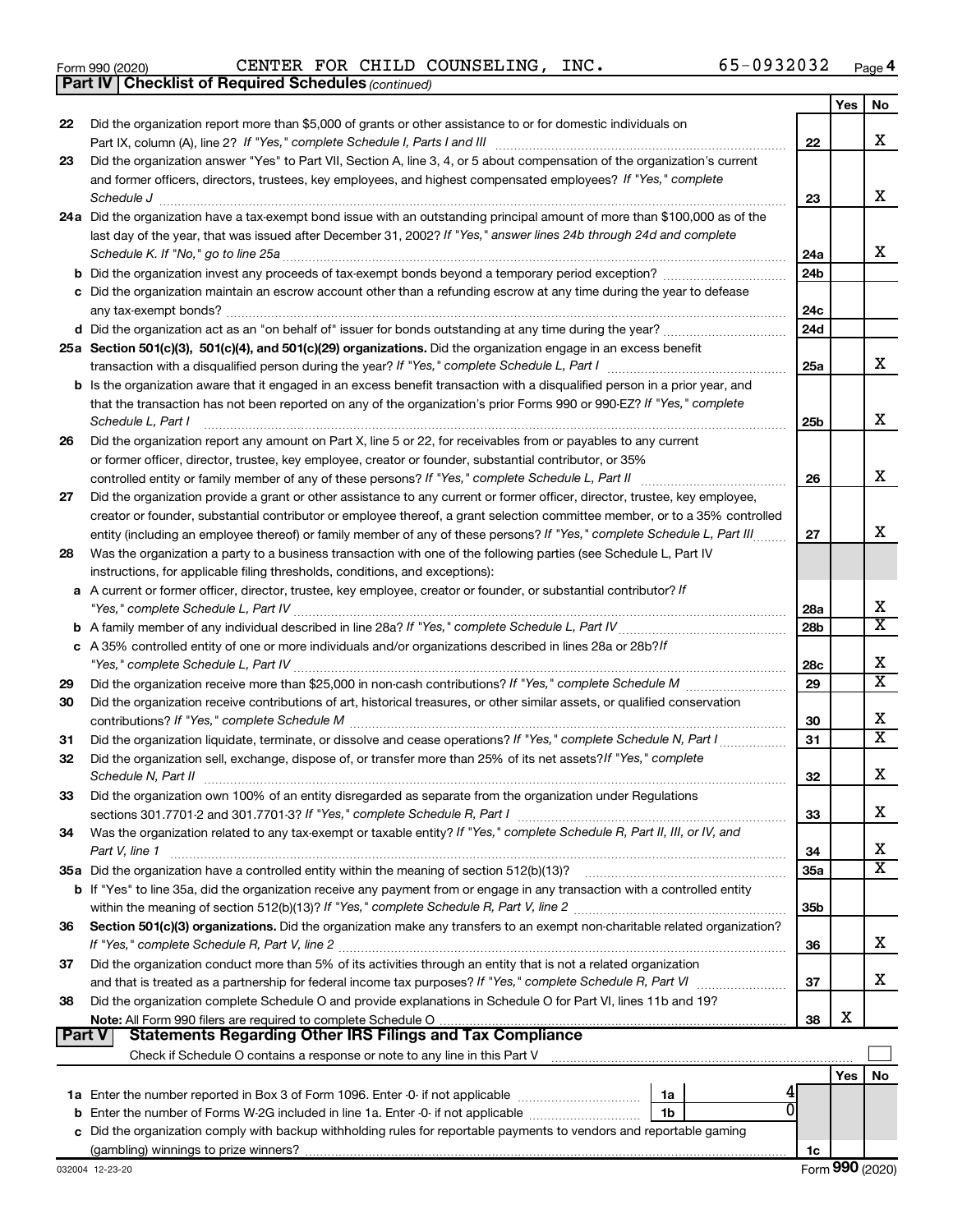| Form 990 (2020) |  |  |  |  | CENTER FOR CHILD COUNSELING, | INC. | 65-0932032 | Page |  |
|-----------------|--|--|--|--|------------------------------|------|------------|------|--|
|-----------------|--|--|--|--|------------------------------|------|------------|------|--|

**Part V Statements Regarding Other IRS Filings and Tax Compliance**

*(continued)*

|         |                                                                                                                                                 |                 | Yes | No                      |  |  |  |
|---------|-------------------------------------------------------------------------------------------------------------------------------------------------|-----------------|-----|-------------------------|--|--|--|
|         | 2a Enter the number of employees reported on Form W-3, Transmittal of Wage and Tax Statements,                                                  |                 |     |                         |  |  |  |
|         | 81<br>filed for the calendar year ending with or within the year covered by this return<br>2a                                                   |                 |     |                         |  |  |  |
| b       | If at least one is reported on line 2a, did the organization file all required federal employment tax returns?                                  | 2b              | X   |                         |  |  |  |
|         | Note: If the sum of lines 1a and 2a is greater than 250, you may be required to e-file (see instructions) <i>marroummann</i>                    |                 |     |                         |  |  |  |
|         | 3a Did the organization have unrelated business gross income of \$1,000 or more during the year?                                                | За              |     | x                       |  |  |  |
| b       |                                                                                                                                                 | 3b              |     |                         |  |  |  |
|         | 4a At any time during the calendar year, did the organization have an interest in, or a signature or other authority over, a                    |                 |     |                         |  |  |  |
|         | financial account in a foreign country (such as a bank account, securities account, or other financial account)?                                | 4a              |     | х                       |  |  |  |
|         | <b>b</b> If "Yes," enter the name of the foreign country $\blacktriangleright$                                                                  |                 |     |                         |  |  |  |
|         | See instructions for filing requirements for FinCEN Form 114, Report of Foreign Bank and Financial Accounts (FBAR).                             |                 |     |                         |  |  |  |
| 5a      |                                                                                                                                                 | 5a              |     | x                       |  |  |  |
| b       |                                                                                                                                                 | 5b              |     | $\overline{\mathbf{X}}$ |  |  |  |
|         |                                                                                                                                                 | 5с              |     |                         |  |  |  |
|         | 6a Does the organization have annual gross receipts that are normally greater than \$100,000, and did the organization solicit                  |                 |     |                         |  |  |  |
|         |                                                                                                                                                 | 6a              |     | х                       |  |  |  |
| b       | If "Yes," did the organization include with every solicitation an express statement that such contributions or gifts                            |                 |     |                         |  |  |  |
|         | were not tax deductible?                                                                                                                        | 6b              |     |                         |  |  |  |
| 7       | Organizations that may receive deductible contributions under section 170(c).                                                                   |                 |     |                         |  |  |  |
| a       | Did the organization receive a payment in excess of \$75 made partly as a contribution and partly for goods and services provided to the payor? | 7a              |     | x                       |  |  |  |
| b       |                                                                                                                                                 | 7b              |     |                         |  |  |  |
|         | Did the organization sell, exchange, or otherwise dispose of tangible personal property for which it was required                               |                 |     |                         |  |  |  |
|         | to file Form 8282?                                                                                                                              | 7c              |     | x                       |  |  |  |
| d       | 7d                                                                                                                                              |                 |     |                         |  |  |  |
|         |                                                                                                                                                 |                 |     |                         |  |  |  |
| f       |                                                                                                                                                 |                 |     |                         |  |  |  |
| g       | If the organization received a contribution of qualified intellectual property, did the organization file Form 8899 as required?                |                 |     |                         |  |  |  |
| h       | If the organization received a contribution of cars, boats, airplanes, or other vehicles, did the organization file a Form 1098-C?              | 7h              |     |                         |  |  |  |
|         | Sponsoring organizations maintaining donor advised funds. Did a donor advised fund maintained by the<br>8                                       |                 |     |                         |  |  |  |
|         |                                                                                                                                                 | 8               |     |                         |  |  |  |
| 9       | Sponsoring organizations maintaining donor advised funds.                                                                                       |                 |     |                         |  |  |  |
| а       | Did the sponsoring organization make any taxable distributions under section 4966?                                                              | <b>9a</b><br>9b |     |                         |  |  |  |
| b       |                                                                                                                                                 |                 |     |                         |  |  |  |
| 10      | Section 501(c)(7) organizations. Enter:<br>10a                                                                                                  |                 |     |                         |  |  |  |
| а       | 10 <sub>b</sub><br>Gross receipts, included on Form 990, Part VIII, line 12, for public use of club facilities                                  |                 |     |                         |  |  |  |
| b<br>11 | Section 501(c)(12) organizations. Enter:                                                                                                        |                 |     |                         |  |  |  |
|         | 11a                                                                                                                                             |                 |     |                         |  |  |  |
|         | Gross income from other sources (Do not net amounts due or paid to other sources against                                                        |                 |     |                         |  |  |  |
|         | 11b                                                                                                                                             |                 |     |                         |  |  |  |
|         | 12a Section 4947(a)(1) non-exempt charitable trusts. Is the organization filing Form 990 in lieu of Form 1041?                                  | 12a             |     |                         |  |  |  |
|         | 12b<br><b>b</b> If "Yes," enter the amount of tax-exempt interest received or accrued during the year                                           |                 |     |                         |  |  |  |
| 13      | Section 501(c)(29) qualified nonprofit health insurance issuers.                                                                                |                 |     |                         |  |  |  |
|         | a Is the organization licensed to issue qualified health plans in more than one state?                                                          | 13a             |     |                         |  |  |  |
|         | <b>Note:</b> See the instructions for additional information the organization must report on Schedule O.                                        |                 |     |                         |  |  |  |
| b       | Enter the amount of reserves the organization is required to maintain by the states in which the                                                |                 |     |                         |  |  |  |
|         | 13b                                                                                                                                             |                 |     |                         |  |  |  |
| с       | 13c                                                                                                                                             |                 |     |                         |  |  |  |
|         | 14a Did the organization receive any payments for indoor tanning services during the tax year?                                                  | 14a             |     | x                       |  |  |  |
|         | <b>b</b> If "Yes," has it filed a Form 720 to report these payments? If "No," provide an explanation on Schedule O                              |                 |     |                         |  |  |  |
| 15      | Is the organization subject to the section 4960 tax on payment(s) of more than \$1,000,000 in remuneration or                                   |                 |     |                         |  |  |  |
|         |                                                                                                                                                 |                 |     |                         |  |  |  |
|         | If "Yes," see instructions and file Form 4720, Schedule N.                                                                                      |                 |     |                         |  |  |  |
| 16      | Is the organization an educational institution subject to the section 4968 excise tax on net investment income?                                 | 16              |     | х                       |  |  |  |
|         | If "Yes," complete Form 4720, Schedule O.                                                                                                       |                 |     |                         |  |  |  |

Form (2020) **990**

l,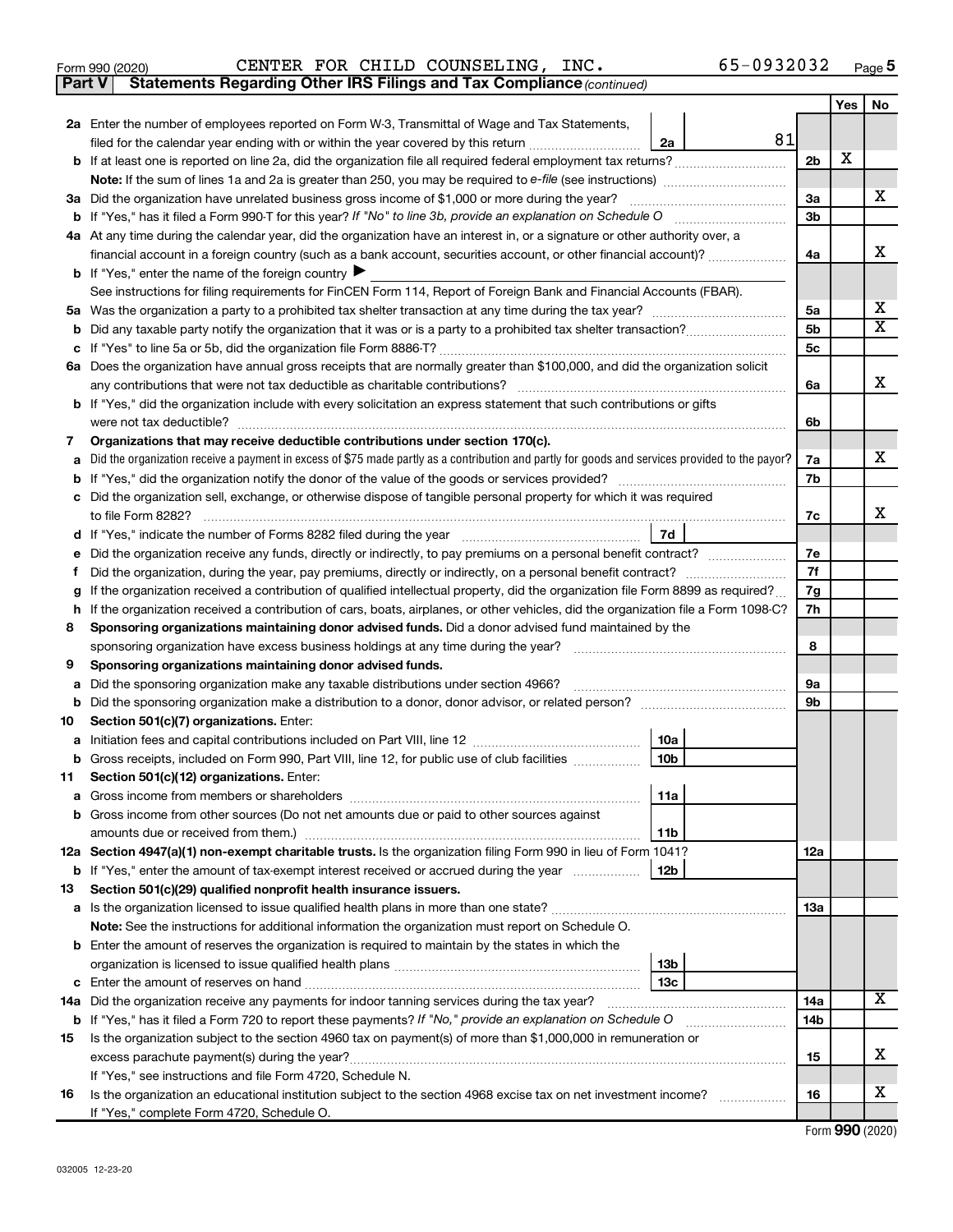032006 12-23-20

|       | 395 N. MILITARY TRAIL #300C, PALM BEACH GARDENS, FL 33410 |  |  |  |  |
|-------|-----------------------------------------------------------|--|--|--|--|
| no no |                                                           |  |  |  |  |

|  | Form 990 (2020) |
|--|-----------------|

|     | <b>Section A. Governing Body and Management</b>                                                                                                                           |                 |     |                         |
|-----|---------------------------------------------------------------------------------------------------------------------------------------------------------------------------|-----------------|-----|-------------------------|
|     |                                                                                                                                                                           |                 | Yes | No                      |
|     | <b>1a</b> Enter the number of voting members of the governing body at the end of the tax year<br>1a                                                                       | 9               |     |                         |
|     | If there are material differences in voting rights among members of the governing body, or if the governing                                                               |                 |     |                         |
|     | body delegated broad authority to an executive committee or similar committee, explain on Schedule O.                                                                     |                 |     |                         |
| b   | Enter the number of voting members included on line 1a, above, who are independent<br>1b                                                                                  | 9               |     |                         |
| 2   | Did any officer, director, trustee, or key employee have a family relationship or a business relationship with any other                                                  |                 |     |                         |
|     | officer, director, trustee, or key employee?                                                                                                                              | 2               |     | х                       |
| 3   | Did the organization delegate control over management duties customarily performed by or under the direct supervision                                                     |                 |     |                         |
|     |                                                                                                                                                                           | 3               |     | х                       |
| 4   | Did the organization make any significant changes to its governing documents since the prior Form 990 was filed?                                                          | 4               |     | $\overline{\mathtt{x}}$ |
| 5   | Did the organization become aware during the year of a significant diversion of the organization's assets?                                                                | 5               |     | $\overline{\mathbf{X}}$ |
| 6   | Did the organization have members or stockholders?                                                                                                                        | 6               |     | $\overline{\mathbf{x}}$ |
| 7a  | Did the organization have members, stockholders, or other persons who had the power to elect or appoint one or                                                            |                 |     |                         |
|     | more members of the governing body?                                                                                                                                       | 7a              |     | х                       |
|     | <b>b</b> Are any governance decisions of the organization reserved to (or subject to approval by) members, stockholders, or                                               |                 |     |                         |
|     | persons other than the governing body?                                                                                                                                    | 7b              |     | х                       |
| 8   | Did the organization contemporaneously document the meetings held or written actions undertaken during the year by the following:                                         |                 |     |                         |
| a   |                                                                                                                                                                           | 8а              | x   |                         |
| b   |                                                                                                                                                                           | 8b              | х   |                         |
| 9   | Is there any officer, director, trustee, or key employee listed in Part VII, Section A, who cannot be reached at the                                                      |                 |     |                         |
|     |                                                                                                                                                                           | 9               |     | x                       |
|     | Section B. Policies (This Section B requests information about policies not required by the Internal Revenue Code.)                                                       |                 |     |                         |
|     |                                                                                                                                                                           |                 | Yes | No                      |
|     |                                                                                                                                                                           | 10a             |     | x                       |
|     | <b>b</b> If "Yes," did the organization have written policies and procedures governing the activities of such chapters, affiliates,                                       |                 |     |                         |
|     |                                                                                                                                                                           | 10 <sub>b</sub> |     |                         |
|     | 11a Has the organization provided a complete copy of this Form 990 to all members of its governing body before filing the form?                                           | 11a             | х   |                         |
|     | <b>b</b> Describe in Schedule O the process, if any, used by the organization to review this Form 990.                                                                    |                 |     |                         |
| 12a |                                                                                                                                                                           | 12a             | х   |                         |
| b   |                                                                                                                                                                           | 12 <sub>b</sub> | x   |                         |
| с   | Did the organization regularly and consistently monitor and enforce compliance with the policy? If "Yes," describe                                                        |                 |     |                         |
|     | in Schedule O how this was done                                                                                                                                           | 12c             | х   |                         |
| 13  |                                                                                                                                                                           | 13              | х   |                         |
| 14  |                                                                                                                                                                           | 14              | x   |                         |
| 15  | Did the process for determining compensation of the following persons include a review and approval by independent                                                        |                 |     |                         |
|     | persons, comparability data, and contemporaneous substantiation of the deliberation and decision?                                                                         |                 |     |                         |
|     | The organization's CEO, Executive Director, or top management official manufactured content of the organization's                                                         | 15a             | X   |                         |
|     |                                                                                                                                                                           | 15b             |     | $\overline{\mathbf{X}}$ |
|     | If "Yes" to line 15a or 15b, describe the process in Schedule O (see instructions).                                                                                       |                 |     |                         |
|     | 16a Did the organization invest in, contribute assets to, or participate in a joint venture or similar arrangement with a                                                 |                 |     |                         |
|     | taxable entity during the year?                                                                                                                                           | 16a             |     | х                       |
|     | b If "Yes," did the organization follow a written policy or procedure requiring the organization to evaluate its participation                                            |                 |     |                         |
|     | in joint venture arrangements under applicable federal tax law, and take steps to safeguard the organization's                                                            |                 |     |                         |
|     | exempt status with respect to such arrangements?                                                                                                                          | 16b             |     |                         |
|     | <b>Section C. Disclosure</b>                                                                                                                                              |                 |     |                         |
| 17  | List the states with which a copy of this Form 990 is required to be filed $\blacktriangleright$ $FL$                                                                     |                 |     |                         |
| 18  | Section 6104 requires an organization to make its Forms 1023 (1024 or 1024-A, if applicable), 990, and 990-T (Section 501(c)(3)s only) available                          |                 |     |                         |
|     | for public inspection. Indicate how you made these available. Check all that apply.<br>$\lfloor x \rfloor$ Upon request<br>$\lfloor X \rfloor$ Another's website          |                 |     |                         |
|     | Other (explain on Schedule O)<br>Own website                                                                                                                              |                 |     |                         |
| 19  | Describe on Schedule O whether (and if so, how) the organization made its governing documents, conflict of interest policy, and financial                                 |                 |     |                         |
|     | statements available to the public during the tax year.<br>State the name, address, and telephone number of the person who possesses the organization's books and records |                 |     |                         |
| 20  | ELIZABETH TRUONG, CENTER FOR CHILD COUNSELING - (561)244-9499                                                                                                             |                 |     |                         |

**Part VI** Governance, Management, and Disclosure For each "Yes" response to lines 2 through 7b below, and for a "No" response

*to line 8a, 8b, or 10b below, describe the circumstances, processes, or changes on Schedule O. See instructions.*

Check if Schedule O contains a response or note to any line in this Part VI

|  | 0932032 |  | Page $6$ |  |
|--|---------|--|----------|--|
|  |         |  |          |  |

 $\boxed{\text{X}}$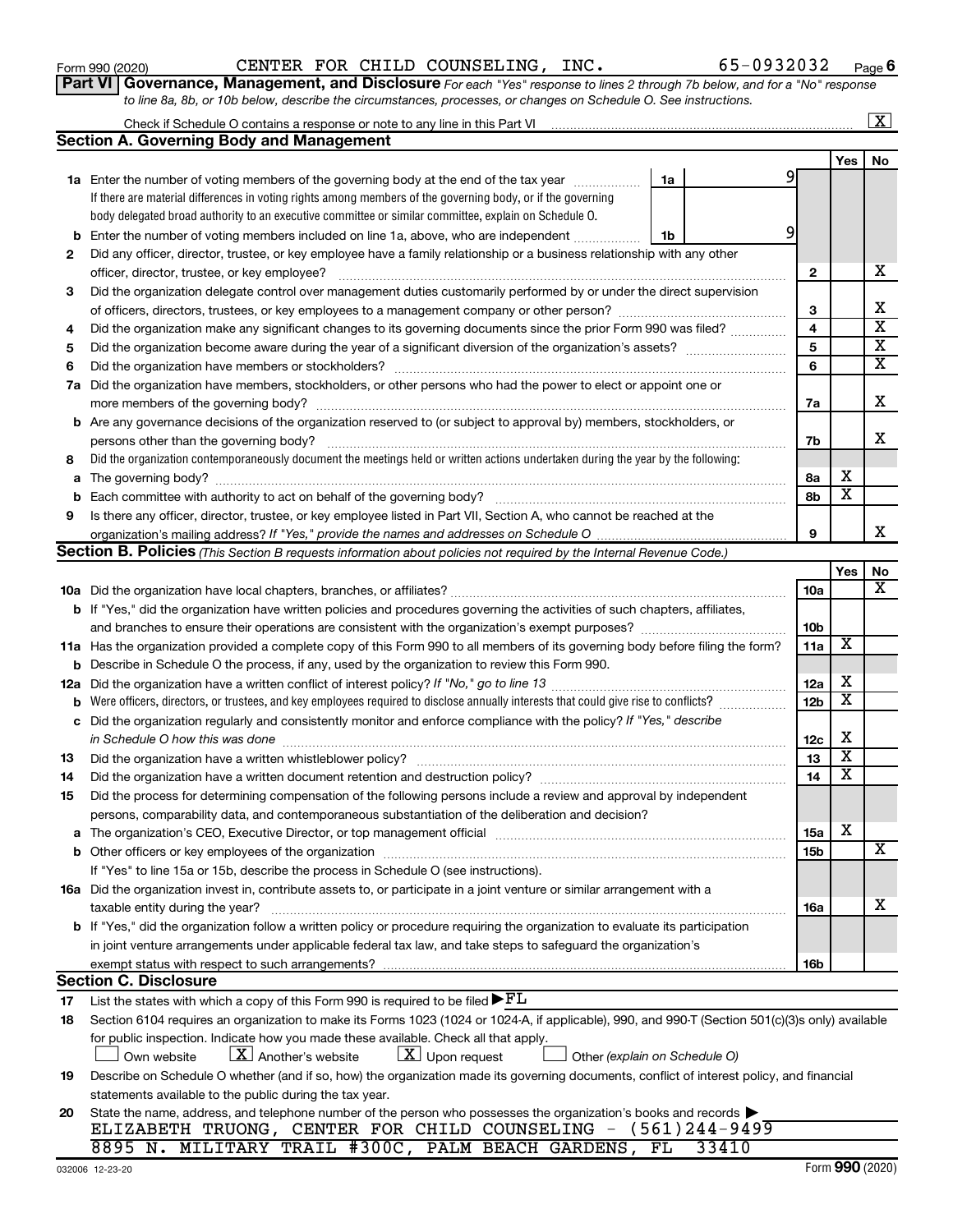$\Box$ 

| Part VII Compensation of Officers, Directors, Trustees, Key Employees, Highest Compensated |
|--------------------------------------------------------------------------------------------|
| <b>Employees, and Independent Contractors</b>                                              |

Check if Schedule O contains a response or note to any line in this Part VII

**Section A. Officers, Directors, Trustees, Key Employees, and Highest Compensated Employees**

**1a**  Complete this table for all persons required to be listed. Report compensation for the calendar year ending with or within the organization's tax year.  $\bullet$  List all of the organization's current officers, directors, trustees (whether individuals or organizations), regardless of amount of compensation.

Enter -0- in columns (D), (E), and (F) if no compensation was paid.

**•** List all of the organization's current key employees, if any. See instructions for definition of "key employee."

• List the organization's five *current* highest compensated employees (other than an officer, director, trustee, or key employee) who received reportable compensation (Box 5 of Form W-2 and/or Box 7 of Form 1099-MISC) of more than \$100,000 from the organization and any related organizations.

 $\bullet$  List all of the organization's former officers, key employees, and highest compensated employees who received more than \$100,000 of reportable compensation from the organization and any related organizations.

**•** List all of the organization's former directors or trustees that received, in the capacity as a former director or trustee of the organization, more than \$10,000 of reportable compensation from the organization and any related organizations.

See instructions for the order in which to list the persons above.

Check this box if neither the organization nor any related organization compensated any current officer, director, or trustee.  $\Box$ 

| (A)                           | (B)                  |                                |                                                                  |             | (C)          |                                 |        | (D)                             | (E)             | (F)                         |
|-------------------------------|----------------------|--------------------------------|------------------------------------------------------------------|-------------|--------------|---------------------------------|--------|---------------------------------|-----------------|-----------------------------|
| Name and title                | Average              |                                | (do not check more than one                                      |             | Position     |                                 |        | Reportable                      | Reportable      | Estimated                   |
|                               | hours per            |                                | box, unless person is both an<br>officer and a director/trustee) |             |              |                                 |        | compensation                    | compensation    | amount of                   |
|                               | week                 |                                |                                                                  |             |              |                                 |        | from                            | from related    | other                       |
|                               | (list any            |                                |                                                                  |             |              |                                 |        | the                             | organizations   | compensation                |
|                               | hours for<br>related |                                |                                                                  |             |              |                                 |        | organization<br>(W-2/1099-MISC) | (W-2/1099-MISC) | from the                    |
|                               | organizations        |                                |                                                                  |             |              |                                 |        |                                 |                 | organization<br>and related |
|                               | below                |                                |                                                                  |             |              |                                 |        |                                 |                 | organizations               |
|                               | line)                | Individual trustee or director | Institutional trustee                                            | Officer     | Key employee | Highest compensated<br>employee | Former |                                 |                 |                             |
| RENEE LAYMAN<br>(1)           | 55.00                |                                |                                                                  |             |              |                                 |        |                                 |                 |                             |
| CEO                           |                      | $\mathbf X$                    |                                                                  | $\mathbf X$ |              |                                 |        | 129,112.                        | 0.              | 3,018.                      |
| (2)<br>LAUREN SCIRROTTO       | 40.00                |                                |                                                                  |             |              |                                 |        |                                 |                 |                             |
| CHIEF PROGRAM OFFICER         |                      |                                |                                                                  | $\mathbf X$ |              |                                 |        | 81,000.                         | $\mathbf 0$ .   | 1,122.                      |
| <b>BILL LYNCH</b><br>(3)      | 3.00                 |                                |                                                                  |             |              |                                 |        |                                 |                 |                             |
| <b>BOARD CHAIR</b>            |                      | $\mathbf X$                    |                                                                  | $\mathbf x$ |              |                                 |        | $\mathbf 0$ .                   | $\mathbf 0$ .   | $\boldsymbol{0}$ .          |
| EUGENIA MILLENDER<br>(4)      | 3.00                 |                                |                                                                  |             |              |                                 |        |                                 |                 |                             |
| VICE CHAIR                    |                      | $\mathbf x$                    |                                                                  | $\mathbf X$ |              |                                 |        | 0.                              | $\mathbf 0$ .   | $\mathbf 0$ .               |
| <b>JEFFREY PETRONE</b><br>(5) | 3.00                 |                                |                                                                  |             |              |                                 |        |                                 |                 |                             |
| SECRETARY/TREASURER           |                      | $\mathbf x$                    |                                                                  | $\mathbf x$ |              |                                 |        | 0.                              | $\mathbf 0$ .   | $\mathbf 0$ .               |
| EDDIE STEPHENS<br>(6)         | 3.00                 |                                |                                                                  |             |              |                                 |        |                                 |                 |                             |
| <b>DIRECTOR</b>               |                      | $\mathbf X$                    |                                                                  |             |              |                                 |        | 0.                              | 0.              | $\mathbf 0$ .               |
| JENNIFER RODRIGUEZ<br>(7)     | 2.00                 |                                |                                                                  |             |              |                                 |        |                                 |                 |                             |
| <b>BOARD MEMBER</b>           |                      | $\mathbf x$                    |                                                                  |             |              |                                 |        | 0.                              | 0.              | $\mathbf 0$ .               |
| MADELINE MORRIS<br>(8)        | 2.00                 |                                |                                                                  |             |              |                                 |        |                                 |                 |                             |
| <b>BOARD MEMBER</b>           |                      | $\mathbf X$                    |                                                                  |             |              |                                 |        | $\mathbf 0$ .                   | 0.              | $\mathbf 0$ .               |
| PATSY MINTMIRE<br>(9)         | 1.00                 |                                |                                                                  |             |              |                                 |        |                                 |                 |                             |
| <b>BOARD MEMBER</b>           |                      | $\mathbf X$                    |                                                                  |             |              |                                 |        | 0.                              | 0.              | $\mathbf 0$ .               |
| (10) JENNIFER FERRIROL        | 1.00                 |                                |                                                                  |             |              |                                 |        |                                 |                 |                             |
| <b>BOARD MEMBER</b>           |                      | $\rm X$                        |                                                                  |             |              |                                 |        | $\mathbf 0$ .                   | 0.              | $\mathbf 0$ .               |
| (11) BAILEY HUGHES            | 1.00                 |                                |                                                                  |             |              |                                 |        |                                 |                 |                             |
| <b>BOARD MEMBER</b>           |                      | $\mathbf X$                    |                                                                  |             |              |                                 |        | 0.                              | 0.              | $0$ .                       |
|                               |                      |                                |                                                                  |             |              |                                 |        |                                 |                 |                             |
|                               |                      |                                |                                                                  |             |              |                                 |        |                                 |                 |                             |
|                               |                      |                                |                                                                  |             |              |                                 |        |                                 |                 |                             |
|                               |                      |                                |                                                                  |             |              |                                 |        |                                 |                 |                             |
|                               |                      |                                |                                                                  |             |              |                                 |        |                                 |                 |                             |
|                               |                      |                                |                                                                  |             |              |                                 |        |                                 |                 |                             |
|                               |                      |                                |                                                                  |             |              |                                 |        |                                 |                 |                             |
|                               |                      |                                |                                                                  |             |              |                                 |        |                                 |                 |                             |
|                               |                      |                                |                                                                  |             |              |                                 |        |                                 |                 |                             |
|                               |                      |                                |                                                                  |             |              |                                 |        |                                 |                 |                             |
|                               |                      |                                |                                                                  |             |              |                                 |        |                                 |                 |                             |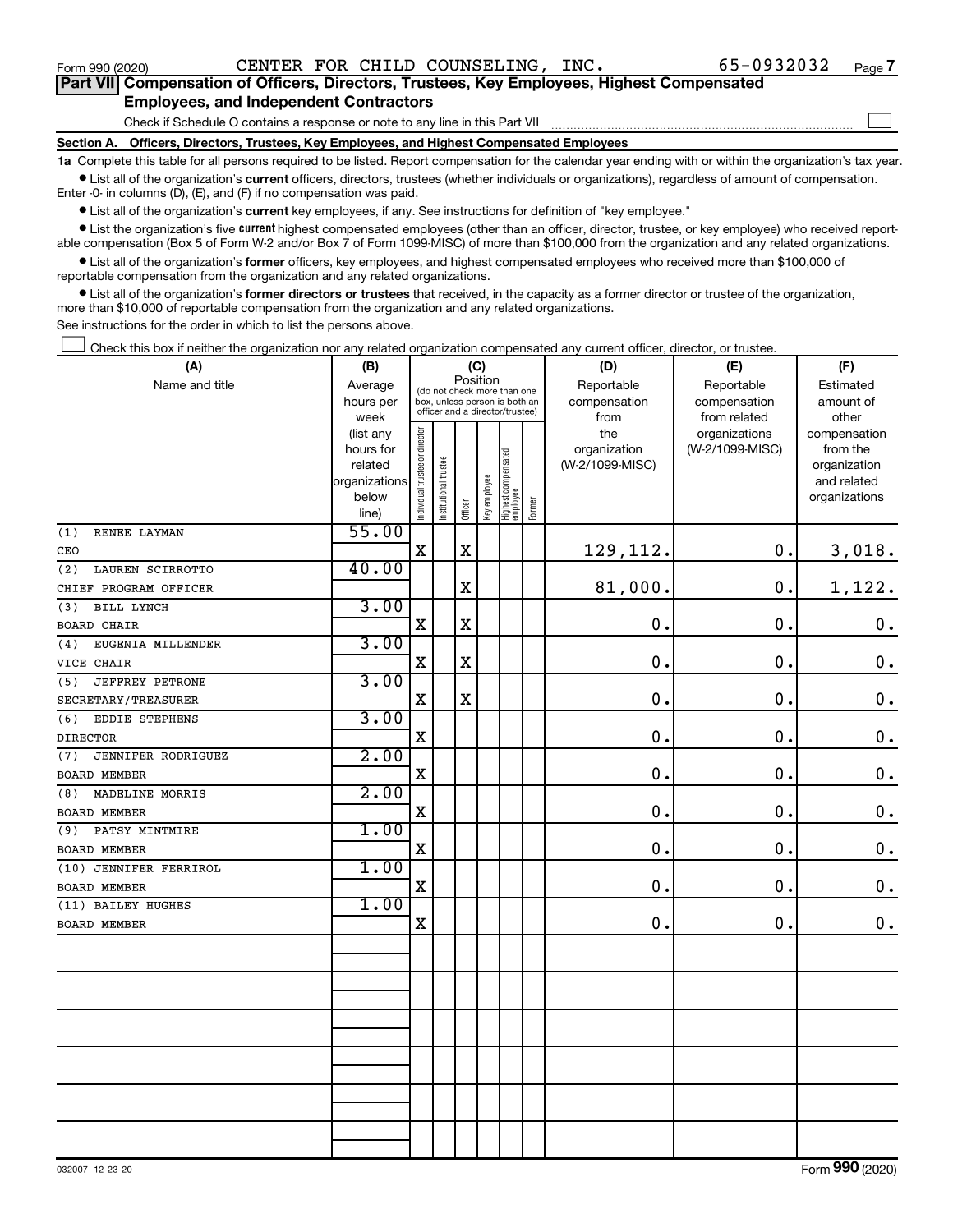| <b>Part VII</b><br>Section A. Officers, Directors, Trustees, Key Employees, and Highest Compensated Employees (continued)<br>(B)<br>(C)<br>(A)<br>(D)<br>(E)<br>Position<br>Average<br>Name and title<br>Reportable<br>Reportable<br>(do not check more than one<br>hours per<br>compensation<br>compensation<br>box, unless person is both an<br>officer and a director/trustee)<br>week<br>from related<br>from<br>(list any<br>Individual trustee or director<br>the<br>organizations<br>hours for<br>(W-2/1099-MISC)<br>organization<br>  Highest compensated<br>  employee<br>Institutional trustee<br>related<br>(W-2/1099-MISC)<br>organizations<br>Key employee<br>below<br>Former<br>Officer<br>line) | (F)<br>Estimated<br>amount of<br>other<br>compensation<br>from the<br>organization<br>and related<br>organizations |
|----------------------------------------------------------------------------------------------------------------------------------------------------------------------------------------------------------------------------------------------------------------------------------------------------------------------------------------------------------------------------------------------------------------------------------------------------------------------------------------------------------------------------------------------------------------------------------------------------------------------------------------------------------------------------------------------------------------|--------------------------------------------------------------------------------------------------------------------|
|                                                                                                                                                                                                                                                                                                                                                                                                                                                                                                                                                                                                                                                                                                                |                                                                                                                    |
|                                                                                                                                                                                                                                                                                                                                                                                                                                                                                                                                                                                                                                                                                                                |                                                                                                                    |
|                                                                                                                                                                                                                                                                                                                                                                                                                                                                                                                                                                                                                                                                                                                |                                                                                                                    |
|                                                                                                                                                                                                                                                                                                                                                                                                                                                                                                                                                                                                                                                                                                                |                                                                                                                    |
|                                                                                                                                                                                                                                                                                                                                                                                                                                                                                                                                                                                                                                                                                                                |                                                                                                                    |
|                                                                                                                                                                                                                                                                                                                                                                                                                                                                                                                                                                                                                                                                                                                |                                                                                                                    |
|                                                                                                                                                                                                                                                                                                                                                                                                                                                                                                                                                                                                                                                                                                                |                                                                                                                    |
|                                                                                                                                                                                                                                                                                                                                                                                                                                                                                                                                                                                                                                                                                                                |                                                                                                                    |
|                                                                                                                                                                                                                                                                                                                                                                                                                                                                                                                                                                                                                                                                                                                |                                                                                                                    |
|                                                                                                                                                                                                                                                                                                                                                                                                                                                                                                                                                                                                                                                                                                                |                                                                                                                    |
|                                                                                                                                                                                                                                                                                                                                                                                                                                                                                                                                                                                                                                                                                                                |                                                                                                                    |
|                                                                                                                                                                                                                                                                                                                                                                                                                                                                                                                                                                                                                                                                                                                |                                                                                                                    |
| 210, 112.<br>$\overline{\mathbf{0}}$ .                                                                                                                                                                                                                                                                                                                                                                                                                                                                                                                                                                                                                                                                         | 4,140.                                                                                                             |
| σ.<br>$\overline{0}$ .<br>210, 112.<br>0.                                                                                                                                                                                                                                                                                                                                                                                                                                                                                                                                                                                                                                                                      | $\overline{0}$ .<br>4,140.                                                                                         |
| Total number of individuals (including but not limited to those listed above) who received more than \$100,000 of reportable<br>2                                                                                                                                                                                                                                                                                                                                                                                                                                                                                                                                                                              |                                                                                                                    |
| compensation from the organization $\blacktriangleright$                                                                                                                                                                                                                                                                                                                                                                                                                                                                                                                                                                                                                                                       |                                                                                                                    |
|                                                                                                                                                                                                                                                                                                                                                                                                                                                                                                                                                                                                                                                                                                                | Yes<br>No                                                                                                          |
| Did the organization list any former officer, director, trustee, key employee, or highest compensated employee on<br>3<br>line 1a? If "Yes," complete Schedule J for such individual manufactured contains and the set of the schedule J<br>З                                                                                                                                                                                                                                                                                                                                                                                                                                                                  | X                                                                                                                  |
| For any individual listed on line 1a, is the sum of reportable compensation and other compensation from the organization<br>and related organizations greater than \$150,000? If "Yes," complete Schedule J for such individual<br>4                                                                                                                                                                                                                                                                                                                                                                                                                                                                           | х                                                                                                                  |
| Did any person listed on line 1a receive or accrue compensation from any unrelated organization or individual for services<br>5                                                                                                                                                                                                                                                                                                                                                                                                                                                                                                                                                                                | X                                                                                                                  |
| 5<br><b>Section B. Independent Contractors</b>                                                                                                                                                                                                                                                                                                                                                                                                                                                                                                                                                                                                                                                                 |                                                                                                                    |
| Complete this table for your five highest compensated independent contractors that received more than \$100,000 of compensation from<br>1.                                                                                                                                                                                                                                                                                                                                                                                                                                                                                                                                                                     |                                                                                                                    |
| the organization. Report compensation for the calendar year ending with or within the organization's tax year.<br>(A)<br>(B)<br>Name and business address                                                                                                                                                                                                                                                                                                                                                                                                                                                                                                                                                      | (C)                                                                                                                |
| Description of services<br><b>NONE</b>                                                                                                                                                                                                                                                                                                                                                                                                                                                                                                                                                                                                                                                                         | Compensation                                                                                                       |
|                                                                                                                                                                                                                                                                                                                                                                                                                                                                                                                                                                                                                                                                                                                |                                                                                                                    |
|                                                                                                                                                                                                                                                                                                                                                                                                                                                                                                                                                                                                                                                                                                                |                                                                                                                    |
|                                                                                                                                                                                                                                                                                                                                                                                                                                                                                                                                                                                                                                                                                                                |                                                                                                                    |
|                                                                                                                                                                                                                                                                                                                                                                                                                                                                                                                                                                                                                                                                                                                |                                                                                                                    |
| Total number of independent contractors (including but not limited to those listed above) who received more than<br>2<br>0<br>\$100,000 of compensation from the organization                                                                                                                                                                                                                                                                                                                                                                                                                                                                                                                                  |                                                                                                                    |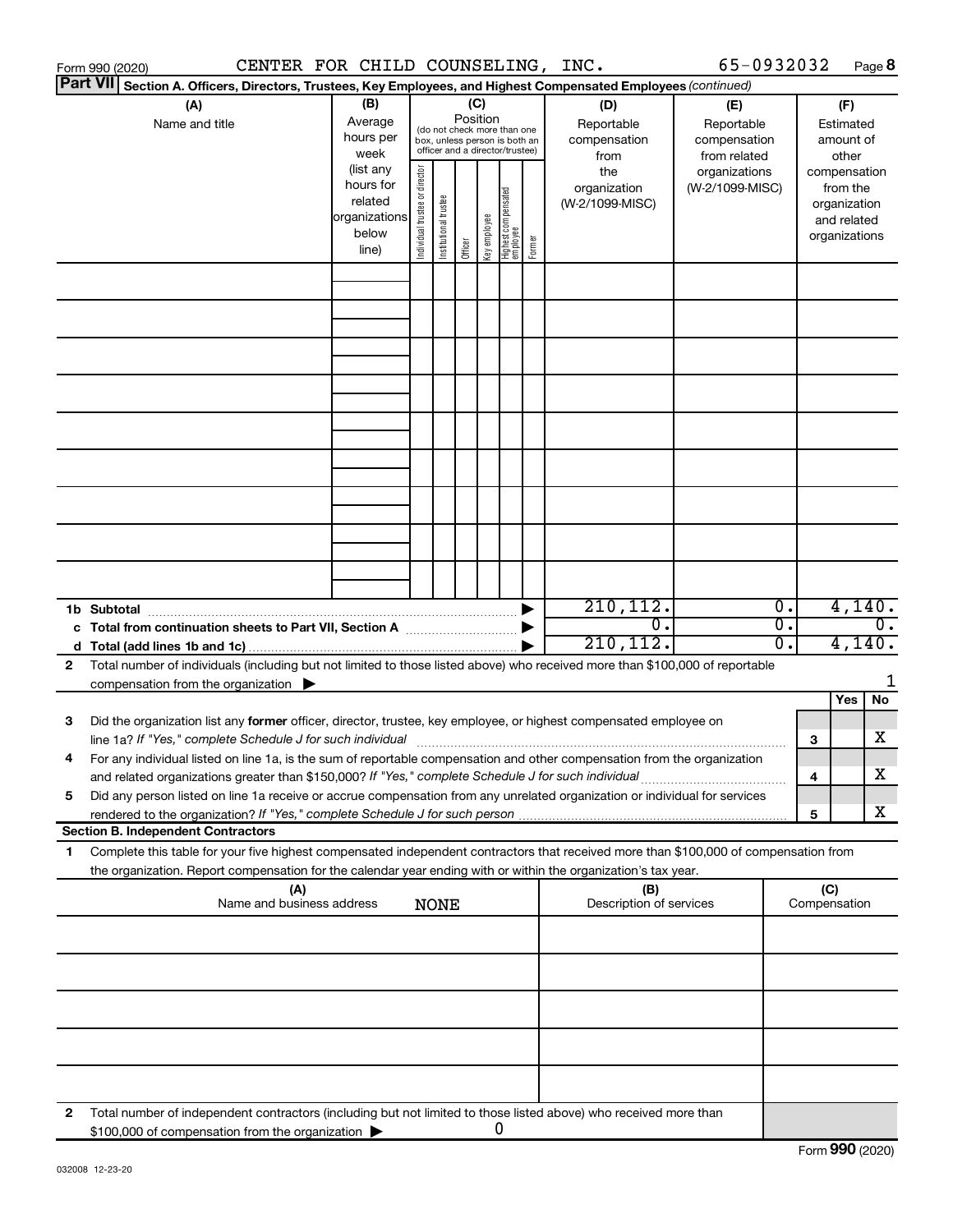|                                                           | <b>Part VIII</b>             | <b>Statement of Revenue</b>                                                                                                                                                                                                                                                                                                                                        |                                                                                  |                                                |                                  |                                                               |                             |                                                                 |
|-----------------------------------------------------------|------------------------------|--------------------------------------------------------------------------------------------------------------------------------------------------------------------------------------------------------------------------------------------------------------------------------------------------------------------------------------------------------------------|----------------------------------------------------------------------------------|------------------------------------------------|----------------------------------|---------------------------------------------------------------|-----------------------------|-----------------------------------------------------------------|
|                                                           |                              | Check if Schedule O contains a response or note to any line in this Part VIII                                                                                                                                                                                                                                                                                      |                                                                                  |                                                |                                  |                                                               |                             |                                                                 |
|                                                           |                              |                                                                                                                                                                                                                                                                                                                                                                    |                                                                                  |                                                | (A)<br>Total revenue             | (B)<br>Related or exempt<br>function revenue business revenue | $\overline{C}$<br>Unrelated | (D)<br>Revenue excluded<br>from tax under<br>sections 512 - 514 |
| Contributions, Gifts, Grants<br>and Other Similar Amounts | a                            | 1 a Federated campaigns<br><b>b</b> Membership dues<br>Fundraising events<br>d Related organizations<br>e Government grants (contributions)<br>f All other contributions, gifts, grants, and<br>similar amounts not included above<br>Noncash contributions included in lines 1a-1f                                                                                | 1a<br>1 <sub>b</sub><br>1 <sub>c</sub><br>1 <sub>d</sub><br>1e<br>1f<br>  1g  \$ | 327,729.<br>1,429,028.<br><b>Business Code</b> | $\blacktriangleright$ 1,756,757. |                                                               |                             |                                                                 |
| Program Service<br>Revenue                                | 2a<br>b<br>с<br>d<br>е<br>f. | PROGRAM FEES AND REIMB<br><u> 1989 - Johann Barbara, martin a bhann an t-Alban an t-Alban an t-Alban an t-Alban an t-Alban an t-Alban an t-Alban an t-Alban an t-Alban an t-Alban an t-Alban an t-Alban an t-Alban an t-Alban an t-Alban an t-Alban an t-A</u><br>the control of the control of the control of the control of<br>All other program service revenue |                                                                                  | 621330                                         | $\blacktriangleright$ 3,517,847. | $\overline{)3,517,847.}$ 3, 517, 847.                         |                             |                                                                 |
|                                                           | З<br>4<br>5                  | Investment income (including dividends, interest, and<br>Income from investment of tax-exempt bond proceeds                                                                                                                                                                                                                                                        |                                                                                  |                                                | 18,164.                          |                                                               |                             | 18,164.                                                         |
| Revenue<br>Ĕ                                              |                              | <b>6 a</b> Gross rents<br>.<br>Less: rental expenses<br>Rental income or (loss)<br>d Net rental income or (loss)<br>7 a Gross amount from sales of<br>assets other than inventory                                                                                                                                                                                  | (i) Real<br> 6a<br>6b<br>6с<br>(i) Securities<br>7a                              | (ii) Personal<br>(ii) Other                    |                                  |                                                               |                             |                                                                 |
|                                                           |                              | <b>b</b> Less: cost or other basis<br>and sales expenses<br>c Gain or (loss)<br>8 a Gross income from fundraising events (not $\begin{bmatrix} \end{bmatrix}$<br>including \$<br><u> 1990 - Johann Barbara, martin a</u>                                                                                                                                           | l 7b<br> 7c <br>of                                                               |                                                |                                  |                                                               |                             |                                                                 |
|                                                           |                              | contributions reported on line 1c). See<br>c Net income or (loss) from fundraising events<br>9 a Gross income from gaming activities. See                                                                                                                                                                                                                          |                                                                                  | 1,400.<br>l 8a<br>0.<br> 9a                    | 1,400.                           |                                                               |                             | 1,400.                                                          |
|                                                           |                              | <b>b</b> Less: direct expenses <b>manually</b><br>c Net income or (loss) from gaming activities<br>10 a Gross sales of inventory, less returns<br><b>b</b> Less: cost of goods sold<br>c Net income or (loss) from sales of inventory                                                                                                                              |                                                                                  | 9 <sub>b</sub><br> 10a <br>l10bl               |                                  |                                                               |                             |                                                                 |
| Miscellaneous<br>Revenue                                  | c                            | 11 a PAYCHECK PROTECTION PR<br><b>b MISCELLANEOUS INCOME</b>                                                                                                                                                                                                                                                                                                       |                                                                                  | <b>Business Code</b>                           | 588,500.<br>1,650.               | 588,500.<br>1,650.                                            |                             |                                                                 |
|                                                           |                              |                                                                                                                                                                                                                                                                                                                                                                    |                                                                                  | $\blacktriangleright$                          | 590, 150.                        |                                                               |                             |                                                                 |
|                                                           | 12                           |                                                                                                                                                                                                                                                                                                                                                                    |                                                                                  |                                                |                                  | $\overline{5,884,318.4,107,997.}$                             | $\overline{\mathbf{0}}$ .   | 19,564.                                                         |

Form 990 (2020) Page CENTER FOR CHILD COUNSELING, INC. 65-0932032

65-0932032 Page 9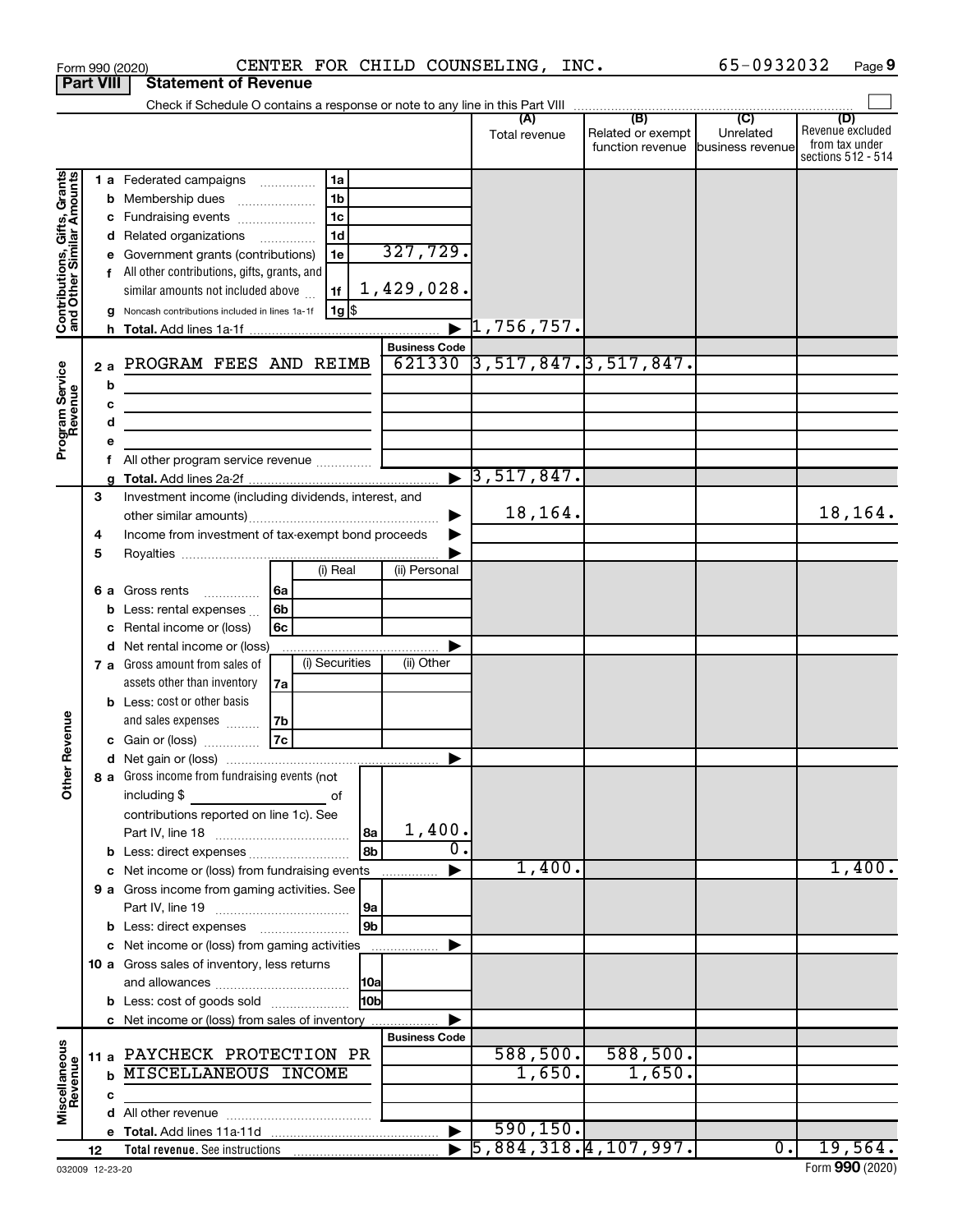Form 990 (2020) Page CENTER FOR CHILD COUNSELING, INC. 65-0932032 Form 990 (2020)<br>**Part IX | Statement of Functional Expenses** 

*Section 501(c)(3) and 501(c)(4) organizations must complete all columns. All other organizations must complete column (A).*

|    | Check if Schedule O contains a response or note to any line in this Part IX.                                                                                                                               |                        |                                    |                                           |                                |
|----|------------------------------------------------------------------------------------------------------------------------------------------------------------------------------------------------------------|------------------------|------------------------------------|-------------------------------------------|--------------------------------|
|    | Do not include amounts reported on lines 6b,<br>7b, 8b, 9b, and 10b of Part VIII.                                                                                                                          | (A)<br>Total expenses  | (B)<br>Program service<br>expenses | (C)<br>Management and<br>general expenses | (D)<br>Fundraising<br>expenses |
| 1. | Grants and other assistance to domestic organizations                                                                                                                                                      |                        |                                    |                                           |                                |
|    | and domestic governments. See Part IV, line 21                                                                                                                                                             |                        |                                    |                                           |                                |
| 2  | Grants and other assistance to domestic                                                                                                                                                                    |                        |                                    |                                           |                                |
|    | individuals. See Part IV, line 22                                                                                                                                                                          |                        |                                    |                                           |                                |
| 3  | Grants and other assistance to foreign                                                                                                                                                                     |                        |                                    |                                           |                                |
|    | organizations, foreign governments, and foreign                                                                                                                                                            |                        |                                    |                                           |                                |
|    | individuals. See Part IV, lines 15 and 16                                                                                                                                                                  |                        |                                    |                                           |                                |
| 4  | Benefits paid to or for members                                                                                                                                                                            |                        |                                    |                                           |                                |
| 5  | Compensation of current officers, directors,                                                                                                                                                               |                        |                                    |                                           |                                |
|    | trustees, and key employees                                                                                                                                                                                | 214,252.               | 188,545.                           | 16,765.                                   | 8,942.                         |
| 6  | Compensation not included above to disqualified                                                                                                                                                            |                        |                                    |                                           |                                |
|    | persons (as defined under section 4958(f)(1)) and                                                                                                                                                          |                        |                                    |                                           |                                |
|    | persons described in section 4958(c)(3)(B)                                                                                                                                                                 |                        |                                    |                                           |                                |
| 7  |                                                                                                                                                                                                            | 2,986,052.             | 2,628,660.                         | 233,656.                                  | 123,736.                       |
| 8  | Pension plan accruals and contributions (include                                                                                                                                                           |                        |                                    |                                           |                                |
|    | section 401(k) and 403(b) employer contributions)                                                                                                                                                          | 14,104.                | 11,324.                            | $\frac{2,740}{1,250}$                     | $40.$                          |
| 9  |                                                                                                                                                                                                            | 125, 367.<br>236, 310. | 117,314.<br>208,086.               | 18,501.                                   | 6,803.<br>9,723.               |
| 10 |                                                                                                                                                                                                            |                        |                                    |                                           |                                |
| 11 | Fees for services (nonemployees):                                                                                                                                                                          |                        |                                    |                                           |                                |
|    |                                                                                                                                                                                                            |                        |                                    |                                           |                                |
|    |                                                                                                                                                                                                            | 6, 350.                | 2,349.                             | 4,001.                                    |                                |
|    |                                                                                                                                                                                                            |                        |                                    |                                           |                                |
|    | e Professional fundraising services. See Part IV, line 17                                                                                                                                                  |                        |                                    |                                           |                                |
|    |                                                                                                                                                                                                            |                        |                                    |                                           |                                |
|    | f Investment management fees<br>g Other. (If line 11g amount exceeds 10% of line 25,                                                                                                                       |                        |                                    |                                           |                                |
|    | column (A) amount, list line 11g expenses on Sch O.)                                                                                                                                                       | 15,682.                | 15,682.                            |                                           |                                |
| 12 |                                                                                                                                                                                                            | 47,901.                | 21,765.                            | 26, 136.                                  |                                |
| 13 |                                                                                                                                                                                                            | 83,385.                | 76,707.                            | 6, 207.                                   | 471.                           |
| 14 |                                                                                                                                                                                                            |                        |                                    |                                           |                                |
| 15 |                                                                                                                                                                                                            |                        |                                    |                                           |                                |
| 16 |                                                                                                                                                                                                            | 284, 742.              | 256, 784.                          | 22,684.                                   | 5,274.                         |
| 17 |                                                                                                                                                                                                            | 31, 130.               | 17,720.                            | 13,388.                                   |                                |
| 18 | Payments of travel or entertainment expenses                                                                                                                                                               |                        |                                    |                                           |                                |
|    | for any federal, state, or local public officials                                                                                                                                                          |                        |                                    |                                           |                                |
| 19 | Conferences, conventions, and meetings                                                                                                                                                                     |                        |                                    |                                           |                                |
| 20 | Interest                                                                                                                                                                                                   |                        |                                    |                                           |                                |
| 21 |                                                                                                                                                                                                            |                        |                                    |                                           |                                |
| 22 | Depreciation, depletion, and amortization                                                                                                                                                                  | 15,575.                |                                    | 15,575.                                   |                                |
| 23 | Insurance                                                                                                                                                                                                  | 33,479.                | 30,491.                            | 1,928.                                    | 1,060.                         |
| 24 | Other expenses. Itemize expenses not covered<br>above (List miscellaneous expenses on line 24e. If<br>line 24e amount exceeds 10% of line 25, column (A)<br>amount, list line 24e expenses on Schedule 0.) |                        |                                    |                                           |                                |
| a  | <b>COMPUTER</b>                                                                                                                                                                                            | 139,476.               | 109,733.                           | 27,999.                                   | 1,744.                         |
|    | PROGRAM SUPPLIES                                                                                                                                                                                           | 84,971.                | 77,248.                            | 7,723.                                    |                                |
|    | SPECIFIC ASSISTANCE TO                                                                                                                                                                                     | 57,453.                | 57,453.                            |                                           |                                |
| d  | <b>MISCELLANEOUS</b>                                                                                                                                                                                       | 49,124.                | 16,929.                            | 32, 173.                                  | $\overline{22}$ .              |
|    | e All other expenses                                                                                                                                                                                       | 46,460.                | 39,650.                            | 6,810.                                    |                                |
| 25 | Total functional expenses. Add lines 1 through 24e                                                                                                                                                         | 4,471,813.             | 3,876,440.                         | 437,536.                                  | 157,837.                       |
| 26 | Joint costs. Complete this line only if the organization                                                                                                                                                   |                        |                                    |                                           |                                |
|    | reported in column (B) joint costs from a combined                                                                                                                                                         |                        |                                    |                                           |                                |
|    | educational campaign and fundraising solicitation.                                                                                                                                                         |                        |                                    |                                           |                                |
|    | Check here $\blacktriangleright$<br>if following SOP 98-2 (ASC 958-720)                                                                                                                                    |                        |                                    |                                           |                                |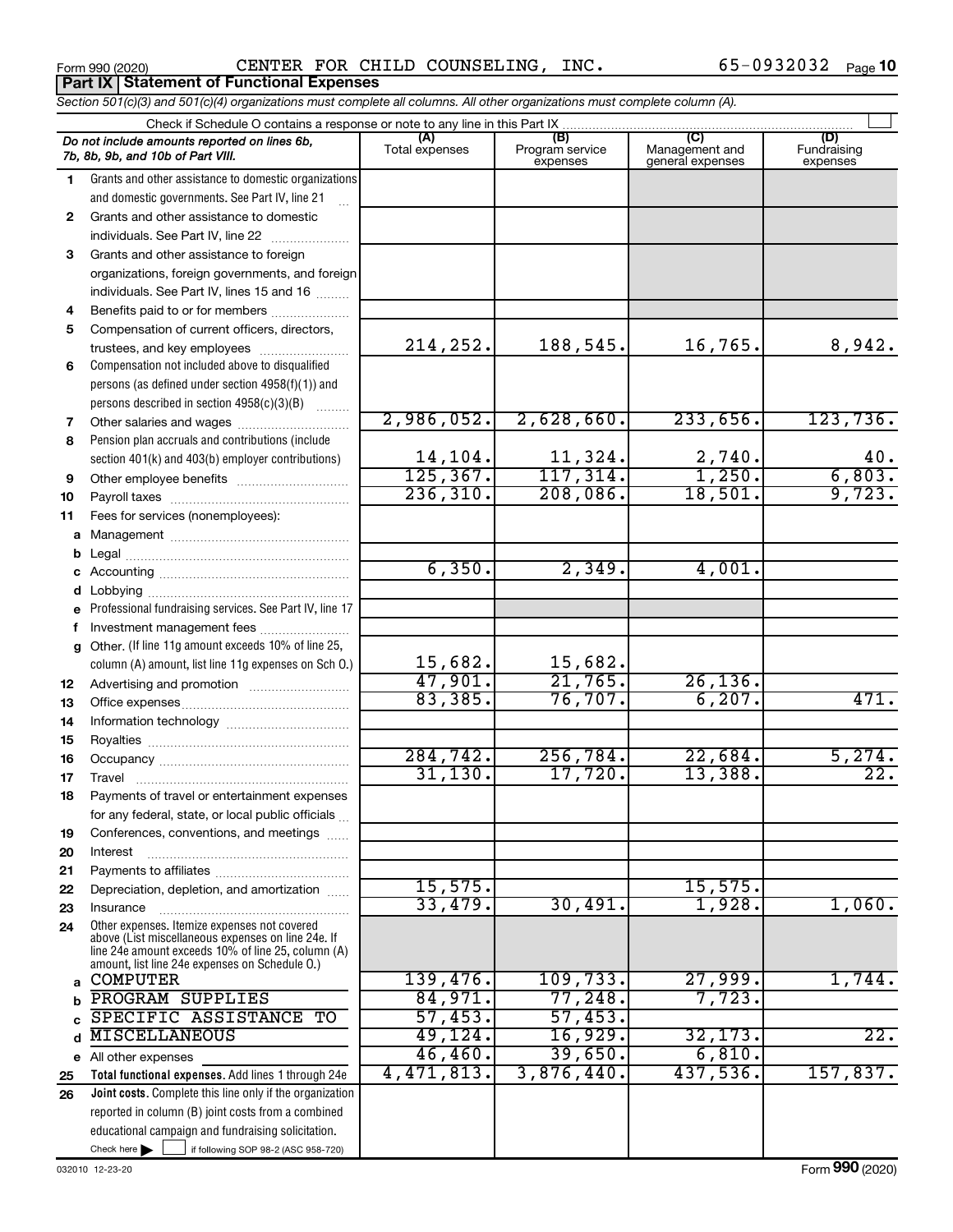| Form 990 (2020) |  |  | CENTER FOR CHILD COUNSELING, INC. |  | 65-0932032 $_{\text{Page}}$ 11 |  |  |
|-----------------|--|--|-----------------------------------|--|--------------------------------|--|--|
|-----------------|--|--|-----------------------------------|--|--------------------------------|--|--|

|                             |    |                                                                                    |                           | (A)<br>Beginning of year |                         | (B)<br>End of year |
|-----------------------------|----|------------------------------------------------------------------------------------|---------------------------|--------------------------|-------------------------|--------------------|
|                             | 1  |                                                                                    |                           | 190, 912.                | $\mathbf{1}$            | 309,934.           |
|                             | 2  |                                                                                    |                           | 2,167,216.               | $\mathbf{2}$            | 2,624,970.         |
|                             | З  |                                                                                    |                           |                          | 3                       |                    |
|                             | 4  |                                                                                    |                           | 307,588.                 | $\overline{\mathbf{4}}$ | 338,907.           |
|                             | 5  | Loans and other receivables from any current or former officer, director,          |                           |                          |                         |                    |
|                             |    | trustee, key employee, creator or founder, substantial contributor, or 35%         |                           |                          |                         |                    |
|                             |    |                                                                                    |                           | 5                        |                         |                    |
|                             | 6  | Loans and other receivables from other disqualified persons (as defined            |                           |                          |                         |                    |
|                             |    | under section $4958(f)(1)$ , and persons described in section $4958(c)(3)(B)$      |                           | 6                        |                         |                    |
|                             | 7  |                                                                                    |                           | $\overline{7}$           |                         |                    |
| Assets                      | 8  |                                                                                    |                           |                          | 8                       |                    |
|                             | 9  | Prepaid expenses and deferred charges                                              |                           | 9                        |                         |                    |
|                             |    | <b>10a</b> Land, buildings, and equipment: cost or other                           |                           |                          |                         |                    |
|                             |    | basis. Complete Part VI of Schedule D  10a                                         | $\frac{99,497.}{83,357.}$ |                          |                         |                    |
|                             |    |                                                                                    | 31,715.                   | 10 <sub>c</sub>          | 16, 140.                |                    |
|                             | 11 |                                                                                    |                           | 11                       |                         |                    |
|                             | 12 |                                                                                    |                           | 12                       | 129,561.                |                    |
|                             | 13 |                                                                                    |                           | 13                       |                         |                    |
|                             | 14 |                                                                                    |                           | 14                       |                         |                    |
|                             | 15 |                                                                                    | 16,663.                   | 15                       | 17,280.                 |                    |
|                             | 16 |                                                                                    | 2,714,094.                | 16                       | 3,436,792.              |                    |
|                             | 17 |                                                                                    |                           | 191, 736.                | 17                      | 90,429.            |
|                             | 18 |                                                                                    |                           | 18                       |                         |                    |
|                             | 19 |                                                                                    |                           |                          | 19                      |                    |
|                             | 20 |                                                                                    |                           |                          | 20                      |                    |
|                             | 21 | Escrow or custodial account liability. Complete Part IV of Schedule D              |                           |                          | 21                      |                    |
|                             | 22 | Loans and other payables to any current or former officer, director,               |                           |                          |                         |                    |
| Liabilities                 |    | trustee, key employee, creator or founder, substantial contributor, or 35%         |                           |                          |                         |                    |
|                             |    |                                                                                    |                           |                          | 22                      |                    |
|                             | 23 | Secured mortgages and notes payable to unrelated third parties                     |                           |                          | 23                      |                    |
|                             | 24 | Unsecured notes and loans payable to unrelated third parties                       |                           |                          | 24                      |                    |
|                             | 25 | Other liabilities (including federal income tax, payables to related third         |                           |                          |                         |                    |
|                             |    | parties, and other liabilities not included on lines 17-24). Complete Part X       |                           |                          |                         |                    |
|                             |    | of Schedule D                                                                      |                           | $588, 500$ $\big $ 25    |                         | 0.                 |
|                             | 26 | Total liabilities. Add lines 17 through 25                                         |                           | $780, 236.$ 26           |                         | 90,429.            |
|                             |    | Organizations that follow FASB ASC 958, check here $\blacktriangleright \boxed{X}$ |                           |                          |                         |                    |
|                             |    | and complete lines 27, 28, 32, and 33.                                             |                           |                          |                         |                    |
|                             | 27 |                                                                                    |                           | 1,933,858.               | 27                      | 3, 216, 802.       |
|                             | 28 | Net assets with donor restrictions                                                 |                           |                          | 28                      | 129,561.           |
|                             |    | Organizations that do not follow FASB ASC 958, check here $\blacktriangleright$    |                           |                          |                         |                    |
|                             |    | and complete lines 29 through 33.                                                  |                           |                          |                         |                    |
|                             | 29 |                                                                                    |                           |                          | 29                      |                    |
|                             | 30 | Paid-in or capital surplus, or land, building, or equipment fund                   |                           |                          | 30                      |                    |
| Net Assets or Fund Balances | 31 | Retained earnings, endowment, accumulated income, or other funds                   |                           |                          | 31                      |                    |
|                             | 32 |                                                                                    |                           | 1,933,858.               | 32                      | 3,346,363.         |
|                             | 33 |                                                                                    |                           | 2,714,094.               | 33                      | 3,436,792.         |
|                             |    |                                                                                    |                           |                          |                         | Form 990 (2020)    |

**Part X** | Balance Sheet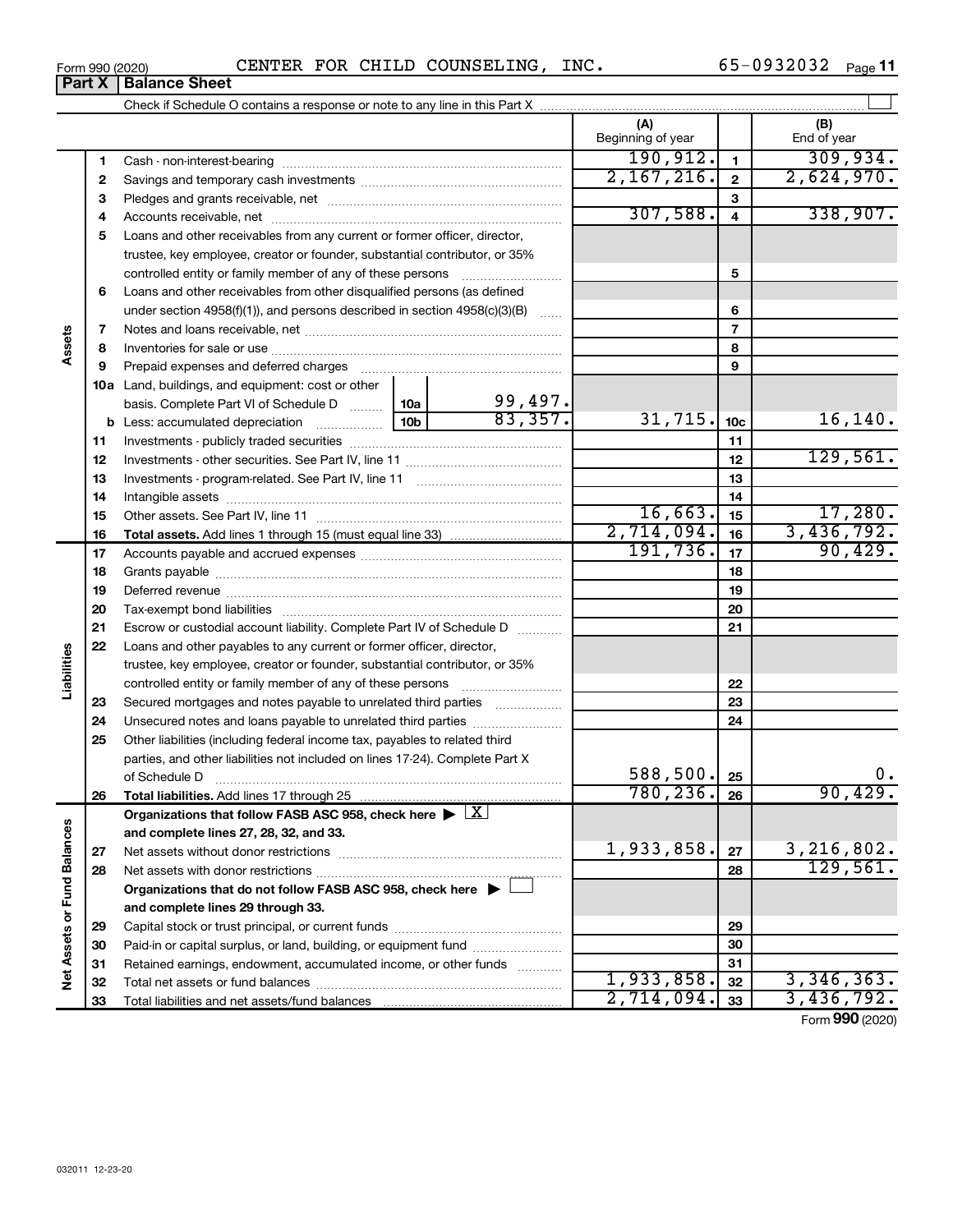|    | CENTER FOR CHILD COUNSELING, INC.<br>Form 990 (2020)                                                                                                                                                                           |                         | 65-0932032     | Page 12                  |
|----|--------------------------------------------------------------------------------------------------------------------------------------------------------------------------------------------------------------------------------|-------------------------|----------------|--------------------------|
|    | Part XI<br><b>Reconciliation of Net Assets</b>                                                                                                                                                                                 |                         |                |                          |
|    |                                                                                                                                                                                                                                |                         |                |                          |
|    |                                                                                                                                                                                                                                |                         |                | 5,884,318.               |
| 1  |                                                                                                                                                                                                                                | $\mathbf{1}$            |                | 4,471,813.               |
| 2  |                                                                                                                                                                                                                                | $\mathbf{2}$<br>3       |                | 1,412,505.               |
| З  |                                                                                                                                                                                                                                | $\overline{\mathbf{4}}$ |                | 1,933,858.               |
| 4  |                                                                                                                                                                                                                                |                         |                |                          |
| 5  |                                                                                                                                                                                                                                | 5                       |                |                          |
| 6  |                                                                                                                                                                                                                                | 6                       |                |                          |
| 7  |                                                                                                                                                                                                                                | $\overline{7}$          |                |                          |
| 8  | Prior period adjustments material contents and content and content and content and content and content and content and content and content and content and content and content and content and content and content and content | 8                       |                |                          |
| 9  | Other changes in net assets or fund balances (explain on Schedule O)                                                                                                                                                           | 9                       |                | $\overline{0}$ .         |
| 10 | Net assets or fund balances at end of year. Combine lines 3 through 9 (must equal Part X, line 32,                                                                                                                             |                         |                |                          |
|    |                                                                                                                                                                                                                                | 10                      |                | 3, 346, 363.             |
|    | Part XII Financial Statements and Reporting                                                                                                                                                                                    |                         |                |                          |
|    |                                                                                                                                                                                                                                |                         |                |                          |
|    |                                                                                                                                                                                                                                |                         |                | No<br><b>Yes</b>         |
| 1. | Accounting method used to prepare the Form 990: $\Box$ Cash $\Box$ Accrual $\Box$ Other                                                                                                                                        |                         |                |                          |
|    | If the organization changed its method of accounting from a prior year or checked "Other," explain in Schedule O.                                                                                                              |                         |                |                          |
|    |                                                                                                                                                                                                                                |                         | 2a             | x                        |
|    | If "Yes," check a box below to indicate whether the financial statements for the year were compiled or reviewed on a                                                                                                           |                         |                |                          |
|    | separate basis, consolidated basis, or both:                                                                                                                                                                                   |                         |                |                          |
|    | Separate basis<br>Consolidated basis<br>Both consolidated and separate basis                                                                                                                                                   |                         |                |                          |
|    |                                                                                                                                                                                                                                |                         | 2 <sub>b</sub> | x                        |
|    | If "Yes," check a box below to indicate whether the financial statements for the year were audited on a separate basis,                                                                                                        |                         |                |                          |
|    | consolidated basis, or both:                                                                                                                                                                                                   |                         |                |                          |
|    | Both consolidated and separate basis<br>Separate basis<br>Consolidated basis                                                                                                                                                   |                         |                |                          |
|    | c If "Yes" to line 2a or 2b, does the organization have a committee that assumes responsibility for oversight of the audit,                                                                                                    |                         |                |                          |
|    | review, or compilation of its financial statements and selection of an independent accountant?                                                                                                                                 |                         | 2c             |                          |
|    | If the organization changed either its oversight process or selection process during the tax year, explain on Schedule O.                                                                                                      |                         |                |                          |
|    | 3a As a result of a federal award, was the organization required to undergo an audit or audits as set forth in the Single Audit                                                                                                |                         |                |                          |
|    |                                                                                                                                                                                                                                |                         | 3a             | х                        |
|    | <b>b</b> If "Yes," did the organization undergo the required audit or audits? If the organization did not undergo the required audit                                                                                           |                         |                |                          |
|    |                                                                                                                                                                                                                                |                         | 3b             |                          |
|    |                                                                                                                                                                                                                                |                         |                | $F_{\rm OCD}$ 990 (2020) |

Form (2020) **990**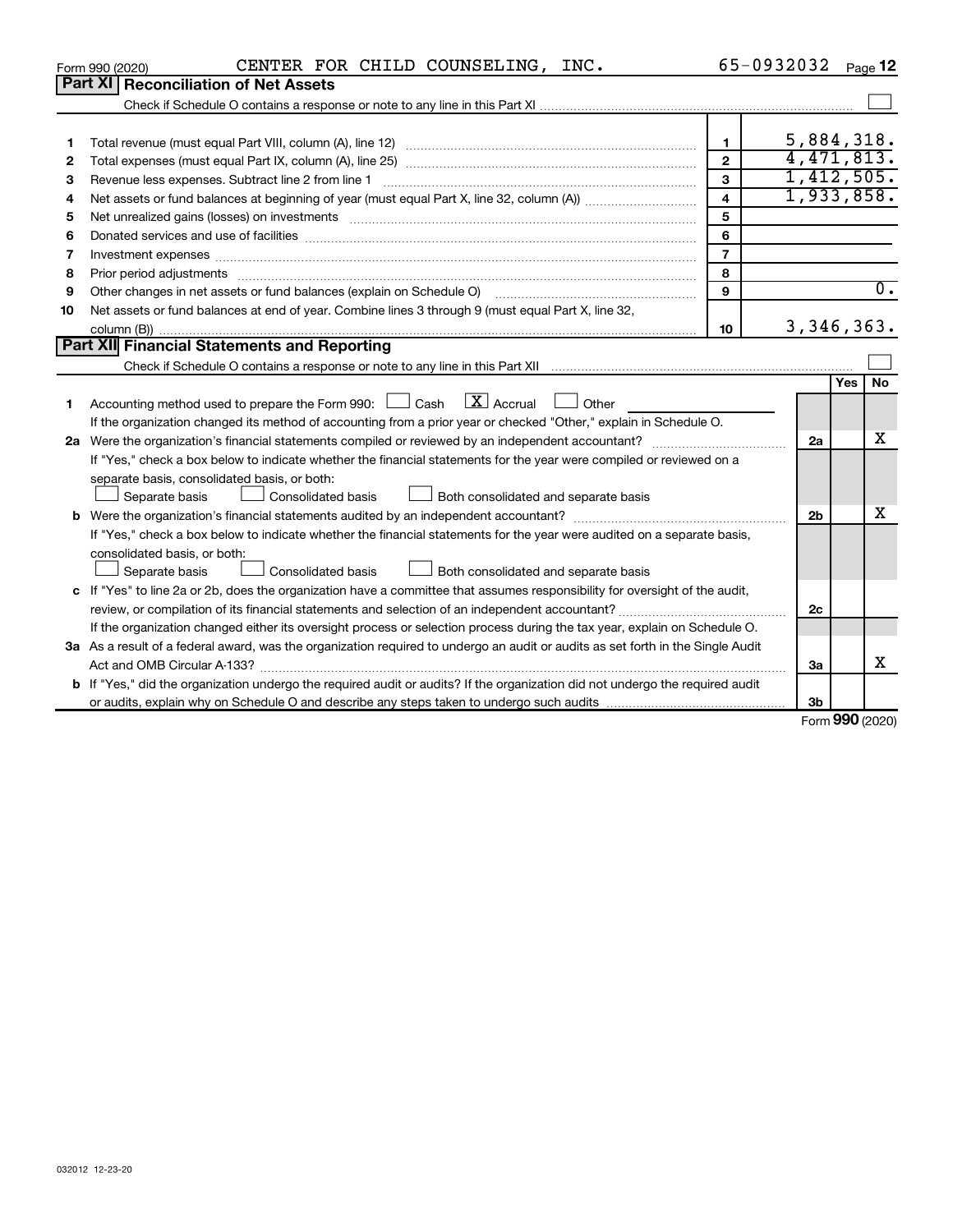|  |  | <b>SCHEDULE A</b> |  |
|--|--|-------------------|--|
|  |  |                   |  |

|  |  |  |  |  | (Form 990 or 990-EZ) |  |
|--|--|--|--|--|----------------------|--|
|--|--|--|--|--|----------------------|--|

# Form 990 or 990-EZ) **Public Charity Status and Public Support**<br>
Complete if the organization is a section 501(c)(3) organization or a section<br> **2020**

**4947(a)(1) nonexempt charitable trust. | Attach to Form 990 or Form 990-EZ.** 

| <b>Open to Public</b><br>Inspection |
|-------------------------------------|

 $\Box$ 

OMB No. 1545-0047

| Department of the Treasury<br>Internal Revenue Service |              |                       |  |                                                                        | Attach to Form 990 or Form 990-EZ.<br>Go to www.irs.gov/Form990 for instructions and the latest information.                                 |                             |                                 |                            | <b>Open to Public</b><br>Inspection   |
|--------------------------------------------------------|--------------|-----------------------|--|------------------------------------------------------------------------|----------------------------------------------------------------------------------------------------------------------------------------------|-----------------------------|---------------------------------|----------------------------|---------------------------------------|
| Name of the organization                               |              |                       |  |                                                                        |                                                                                                                                              |                             |                                 |                            | <b>Employer identification number</b> |
|                                                        |              |                       |  |                                                                        | CENTER FOR CHILD COUNSELING, INC.                                                                                                            |                             |                                 |                            | 65-0932032                            |
|                                                        | Part I       |                       |  |                                                                        | Reason for Public Charity Status. (All organizations must complete this part.) See instructions.                                             |                             |                                 |                            |                                       |
|                                                        |              |                       |  |                                                                        | The organization is not a private foundation because it is: (For lines 1 through 12, check only one box.)                                    |                             |                                 |                            |                                       |
| 1.                                                     |              |                       |  |                                                                        | A church, convention of churches, or association of churches described in section 170(b)(1)(A)(i).                                           |                             |                                 |                            |                                       |
| 2                                                      |              |                       |  |                                                                        | A school described in section 170(b)(1)(A)(ii). (Attach Schedule E (Form 990 or 990-EZ).)                                                    |                             |                                 |                            |                                       |
| з                                                      |              |                       |  |                                                                        | A hospital or a cooperative hospital service organization described in section 170(b)(1)(A)(iii).                                            |                             |                                 |                            |                                       |
| 4                                                      |              |                       |  |                                                                        | A medical research organization operated in conjunction with a hospital described in section 170(b)(1)(A)(iii). Enter the hospital's name,   |                             |                                 |                            |                                       |
|                                                        |              | city, and state:      |  |                                                                        |                                                                                                                                              |                             |                                 |                            |                                       |
| 5                                                      |              |                       |  |                                                                        | An organization operated for the benefit of a college or university owned or operated by a governmental unit described in                    |                             |                                 |                            |                                       |
|                                                        |              |                       |  | section 170(b)(1)(A)(iv). (Complete Part II.)                          |                                                                                                                                              |                             |                                 |                            |                                       |
| 6                                                      |              |                       |  |                                                                        | A federal, state, or local government or governmental unit described in section 170(b)(1)(A)(v).                                             |                             |                                 |                            |                                       |
| $\overline{7}$                                         | $\mathbf{X}$ |                       |  |                                                                        | An organization that normally receives a substantial part of its support from a governmental unit or from the general public described in    |                             |                                 |                            |                                       |
|                                                        |              |                       |  | section 170(b)(1)(A)(vi). (Complete Part II.)                          |                                                                                                                                              |                             |                                 |                            |                                       |
| 8                                                      |              |                       |  |                                                                        | A community trust described in section 170(b)(1)(A)(vi). (Complete Part II.)                                                                 |                             |                                 |                            |                                       |
| 9                                                      |              |                       |  |                                                                        | An agricultural research organization described in section 170(b)(1)(A)(ix) operated in conjunction with a land-grant college                |                             |                                 |                            |                                       |
|                                                        |              |                       |  |                                                                        | or university or a non-land-grant college of agriculture (see instructions). Enter the name, city, and state of the college or               |                             |                                 |                            |                                       |
|                                                        |              | university:           |  |                                                                        |                                                                                                                                              |                             |                                 |                            |                                       |
| 10                                                     |              |                       |  |                                                                        | An organization that normally receives (1) more than 33 1/3% of its support from contributions, membership fees, and gross receipts from     |                             |                                 |                            |                                       |
|                                                        |              |                       |  |                                                                        | activities related to its exempt functions, subject to certain exceptions; and (2) no more than 33 1/3% of its support from gross investment |                             |                                 |                            |                                       |
|                                                        |              |                       |  |                                                                        | income and unrelated business taxable income (less section 511 tax) from businesses acquired by the organization after June 30, 1975.        |                             |                                 |                            |                                       |
|                                                        |              |                       |  | See section 509(a)(2). (Complete Part III.)                            |                                                                                                                                              |                             |                                 |                            |                                       |
| 11                                                     |              |                       |  |                                                                        | An organization organized and operated exclusively to test for public safety. See section 509(a)(4).                                         |                             |                                 |                            |                                       |
| 12                                                     |              |                       |  |                                                                        | An organization organized and operated exclusively for the benefit of, to perform the functions of, or to carry out the purposes of one or   |                             |                                 |                            |                                       |
|                                                        |              |                       |  |                                                                        | more publicly supported organizations described in section 509(a)(1) or section 509(a)(2). See section 509(a)(3). Check the box in           |                             |                                 |                            |                                       |
|                                                        |              |                       |  |                                                                        | lines 12a through 12d that describes the type of supporting organization and complete lines 12e, 12f, and 12g.                               |                             |                                 |                            |                                       |
| а                                                      |              |                       |  |                                                                        | Type I. A supporting organization operated, supervised, or controlled by its supported organization(s), typically by giving                  |                             |                                 |                            |                                       |
|                                                        |              |                       |  |                                                                        | the supported organization(s) the power to regularly appoint or elect a majority of the directors or trustees of the supporting              |                             |                                 |                            |                                       |
|                                                        |              |                       |  | organization. You must complete Part IV, Sections A and B.             |                                                                                                                                              |                             |                                 |                            |                                       |
| b                                                      |              |                       |  |                                                                        | Type II. A supporting organization supervised or controlled in connection with its supported organization(s), by having                      |                             |                                 |                            |                                       |
|                                                        |              |                       |  | organization(s). You must complete Part IV, Sections A and C.          | control or management of the supporting organization vested in the same persons that control or manage the supported                         |                             |                                 |                            |                                       |
| с                                                      |              |                       |  |                                                                        | Type III functionally integrated. A supporting organization operated in connection with, and functionally integrated with,                   |                             |                                 |                            |                                       |
|                                                        |              |                       |  |                                                                        | its supported organization(s) (see instructions). You must complete Part IV, Sections A, D, and E.                                           |                             |                                 |                            |                                       |
| d                                                      |              |                       |  |                                                                        | Type III non-functionally integrated. A supporting organization operated in connection with its supported organization(s)                    |                             |                                 |                            |                                       |
|                                                        |              |                       |  |                                                                        | that is not functionally integrated. The organization generally must satisfy a distribution requirement and an attentiveness                 |                             |                                 |                            |                                       |
|                                                        |              |                       |  |                                                                        | requirement (see instructions). You must complete Part IV, Sections A and D, and Part V.                                                     |                             |                                 |                            |                                       |
| е                                                      |              |                       |  |                                                                        | Check this box if the organization received a written determination from the IRS that it is a Type I, Type II, Type III                      |                             |                                 |                            |                                       |
|                                                        |              |                       |  |                                                                        | functionally integrated, or Type III non-functionally integrated supporting organization.                                                    |                             |                                 |                            |                                       |
|                                                        |              |                       |  |                                                                        |                                                                                                                                              |                             |                                 |                            |                                       |
|                                                        |              |                       |  | Provide the following information about the supported organization(s). |                                                                                                                                              |                             |                                 |                            |                                       |
|                                                        |              | (i) Name of supported |  | (ii) EIN                                                               | (iii) Type of organization                                                                                                                   | in your governing document? | (iv) Is the organization listed | (v) Amount of monetary     | (vi) Amount of other                  |
|                                                        |              | organization          |  |                                                                        | (described on lines 1-10<br>above (see instructions))                                                                                        | Yes                         | No                              | support (see instructions) | support (see instructions)            |
|                                                        |              |                       |  |                                                                        |                                                                                                                                              |                             |                                 |                            |                                       |
|                                                        |              |                       |  |                                                                        |                                                                                                                                              |                             |                                 |                            |                                       |
|                                                        |              |                       |  |                                                                        |                                                                                                                                              |                             |                                 |                            |                                       |
|                                                        |              |                       |  |                                                                        |                                                                                                                                              |                             |                                 |                            |                                       |
|                                                        |              |                       |  |                                                                        |                                                                                                                                              |                             |                                 |                            |                                       |
|                                                        |              |                       |  |                                                                        |                                                                                                                                              |                             |                                 |                            |                                       |
|                                                        |              |                       |  |                                                                        |                                                                                                                                              |                             |                                 |                            |                                       |
|                                                        |              |                       |  |                                                                        |                                                                                                                                              |                             |                                 |                            |                                       |
|                                                        |              |                       |  |                                                                        |                                                                                                                                              |                             |                                 |                            |                                       |
|                                                        |              |                       |  |                                                                        |                                                                                                                                              |                             |                                 |                            |                                       |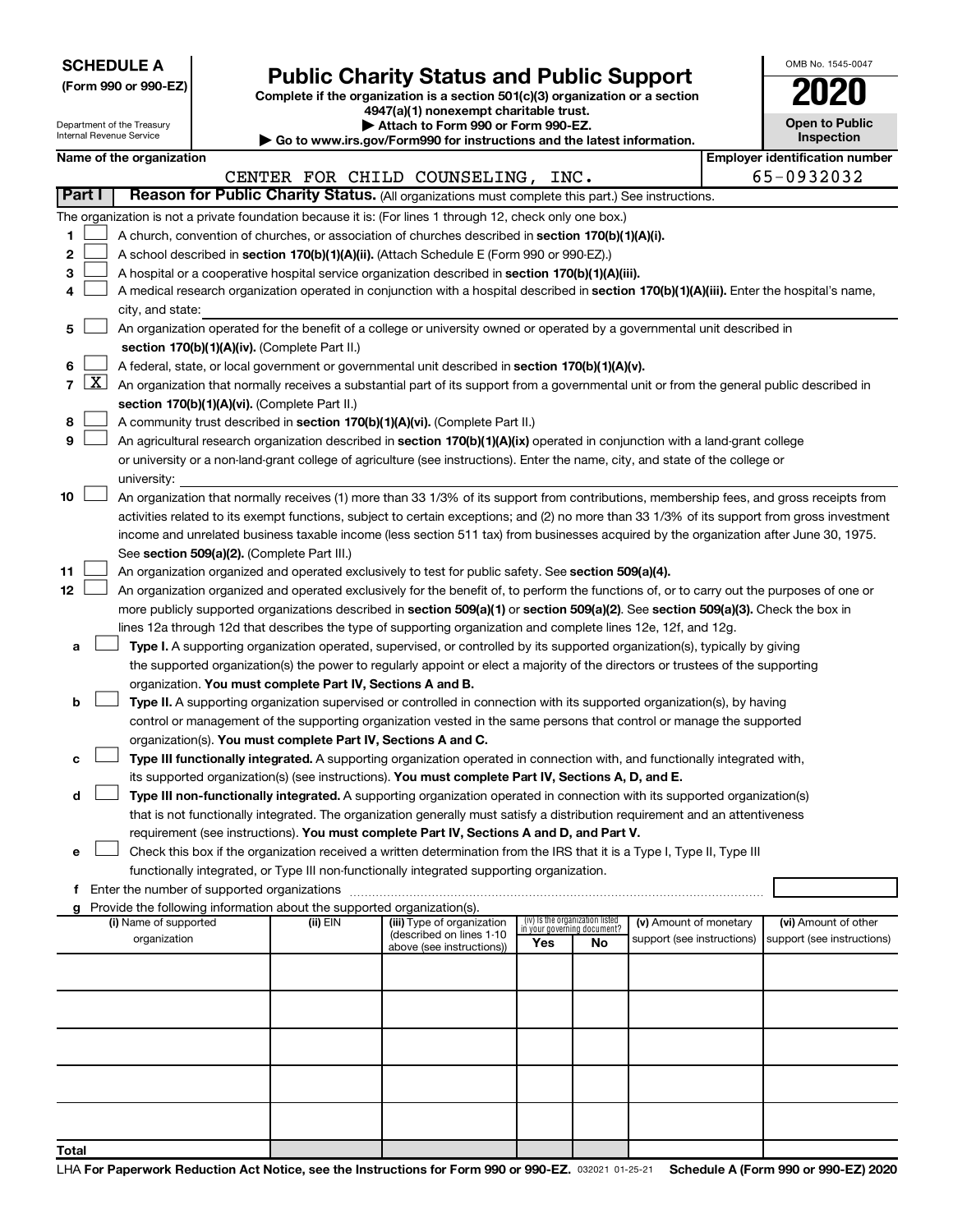# Schedule A (Form 990 or 990-EZ) 2020 CENTER FOR CHILD COUNSELING, INC.  $65-0932032$   $_{\rm Page}$

**Part II Support Schedule for Organizations Described in Sections 170(b)(1)(A)(iv) and 170(b)(1)(A)(vi)**

(Complete only if you checked the box on line 5, 7, or 8 of Part I or if the organization failed to qualify under Part III. If the organization fails to qualify under the tests listed below, please complete Part III.)

| <b>Section A. Public Support</b>                                                                                                                                                                                               |            |            |            |            |            |                                          |
|--------------------------------------------------------------------------------------------------------------------------------------------------------------------------------------------------------------------------------|------------|------------|------------|------------|------------|------------------------------------------|
| Calendar year (or fiscal year beginning in)                                                                                                                                                                                    | (a) 2016   | (b) 2017   | $(c)$ 2018 | $(d)$ 2019 | (e) 2020   | (f) Total                                |
| 1 Gifts, grants, contributions, and                                                                                                                                                                                            |            |            |            |            |            |                                          |
| membership fees received. (Do not                                                                                                                                                                                              |            |            |            |            |            |                                          |
| include any "unusual grants.")                                                                                                                                                                                                 | 1,572,205. | 1,287,134. | 1,303,324. | 1,390,136. | 1,756,757. | 7,309,556.                               |
| 2 Tax revenues levied for the organ-                                                                                                                                                                                           |            |            |            |            |            |                                          |
| ization's benefit and either paid to                                                                                                                                                                                           |            |            |            |            |            |                                          |
| or expended on its behalf                                                                                                                                                                                                      |            |            |            |            |            |                                          |
| 3 The value of services or facilities                                                                                                                                                                                          |            |            |            |            |            |                                          |
| furnished by a governmental unit to                                                                                                                                                                                            |            |            |            |            |            |                                          |
| the organization without charge                                                                                                                                                                                                |            |            |            |            |            |                                          |
| 4 Total. Add lines 1 through 3                                                                                                                                                                                                 | 1,572,205  | 1,287,134. | 1,303,324  | 1,390,136. | 1,756,757  | 7,309,556.                               |
| 5 The portion of total contributions                                                                                                                                                                                           |            |            |            |            |            |                                          |
| by each person (other than a                                                                                                                                                                                                   |            |            |            |            |            |                                          |
| governmental unit or publicly                                                                                                                                                                                                  |            |            |            |            |            |                                          |
| supported organization) included                                                                                                                                                                                               |            |            |            |            |            |                                          |
| on line 1 that exceeds 2% of the                                                                                                                                                                                               |            |            |            |            |            |                                          |
| amount shown on line 11,                                                                                                                                                                                                       |            |            |            |            |            |                                          |
| column (f)                                                                                                                                                                                                                     |            |            |            |            |            |                                          |
| 6 Public support. Subtract line 5 from line 4.                                                                                                                                                                                 |            |            |            |            |            | 7,309,556.                               |
| <b>Section B. Total Support</b>                                                                                                                                                                                                |            |            |            |            |            |                                          |
| Calendar year (or fiscal year beginning in)                                                                                                                                                                                    | (a) 2016   | (b) 2017   | $(c)$ 2018 | $(d)$ 2019 | (e) 2020   | (f) Total                                |
| 7 Amounts from line 4                                                                                                                                                                                                          | 1,572,205  | 1,287,134. | 1,303,324  | 1,390,136  | 1,756,757  | 7,309,556.                               |
| 8 Gross income from interest,                                                                                                                                                                                                  |            |            |            |            |            |                                          |
| dividends, payments received on                                                                                                                                                                                                |            |            |            |            |            |                                          |
| securities loans, rents, royalties,                                                                                                                                                                                            |            |            |            |            |            |                                          |
| and income from similar sources                                                                                                                                                                                                | 2,645.     | 3,944.     | 20,423.    | 12,952.    | 18,164.    | 58,128.                                  |
| 9 Net income from unrelated business                                                                                                                                                                                           |            |            |            |            |            |                                          |
| activities, whether or not the                                                                                                                                                                                                 |            |            |            |            |            |                                          |
| business is regularly carried on                                                                                                                                                                                               |            |            |            |            |            |                                          |
| 10 Other income. Do not include gain                                                                                                                                                                                           |            |            |            |            |            |                                          |
| or loss from the sale of capital                                                                                                                                                                                               |            |            |            |            |            |                                          |
| assets (Explain in Part VI.)                                                                                                                                                                                                   |            |            |            |            |            |                                          |
| 11 Total support. Add lines 7 through 10                                                                                                                                                                                       |            |            |            |            |            | 7,367,684.                               |
| <b>12</b> Gross receipts from related activities, etc. (see instructions)                                                                                                                                                      |            |            |            |            | 12         |                                          |
| 13 First 5 years. If the Form 990 is for the organization's first, second, third, fourth, or fifth tax year as a section 501(c)(3)                                                                                             |            |            |            |            |            |                                          |
| organization, check this box and stop here material content to the content of the content of the content of the content of the content of the content of the content of the content of the content of the content of the conte |            |            |            |            |            |                                          |
| <b>Section C. Computation of Public Support Percentage</b>                                                                                                                                                                     |            |            |            |            |            |                                          |
|                                                                                                                                                                                                                                |            |            |            |            | 14         | 99.21<br>%                               |
|                                                                                                                                                                                                                                |            |            |            |            | 15         | 99.36<br>%                               |
| 16a 33 1/3% support test - 2020. If the organization did not check the box on line 13, and line 14 is 33 1/3% or more, check this box and                                                                                      |            |            |            |            |            |                                          |
| stop here. The organization qualifies as a publicly supported organization manufactured content and the support of the state of the state of the state of the state of the state of the state of the state of the state of the |            |            |            |            |            | $\blacktriangleright$ $\boxed{\text{X}}$ |
| b 33 1/3% support test - 2019. If the organization did not check a box on line 13 or 16a, and line 15 is 33 1/3% or more, check this box                                                                                       |            |            |            |            |            |                                          |
|                                                                                                                                                                                                                                |            |            |            |            |            |                                          |
| 17a 10% -facts-and-circumstances test - 2020. If the organization did not check a box on line 13, 16a, or 16b, and line 14 is 10% or more,                                                                                     |            |            |            |            |            |                                          |
| and if the organization meets the facts-and-circumstances test, check this box and stop here. Explain in Part VI how the organization                                                                                          |            |            |            |            |            |                                          |
| meets the facts-and-circumstances test. The organization qualifies as a publicly supported organization                                                                                                                        |            |            |            |            |            |                                          |
| b 10% -facts-and-circumstances test - 2019. If the organization did not check a box on line 13, 16a, 16b, or 17a, and line 15 is 10% or                                                                                        |            |            |            |            |            |                                          |
| more, and if the organization meets the facts-and-circumstances test, check this box and stop here. Explain in Part VI how the                                                                                                 |            |            |            |            |            |                                          |
| organization meets the facts-and-circumstances test. The organization qualifies as a publicly supported organization                                                                                                           |            |            |            |            |            |                                          |
|                                                                                                                                                                                                                                |            |            |            |            |            |                                          |
| 18 Private foundation. If the organization did not check a box on line 13, 16a, 16b, 17a, or 17b, check this box and see instructions                                                                                          |            |            |            |            |            |                                          |

**Schedule A (Form 990 or 990-EZ) 2020**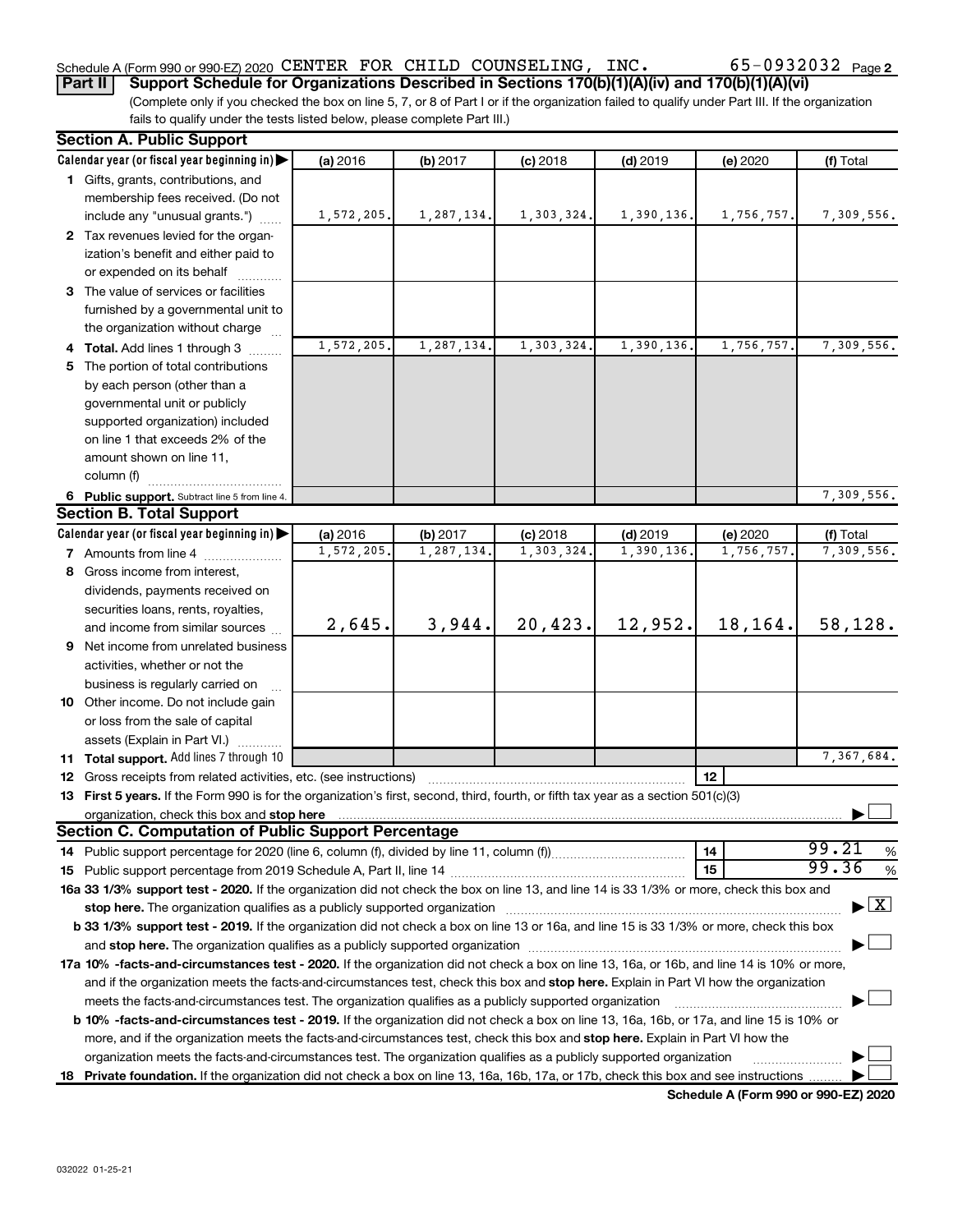### Schedule A (Form 990 or 990-EZ) 2020 CENTER FOR CHILD COUNSELING, INC.  $65-0932032$   $_{\rm Page}$ **Part III Support Schedule for Organizations Described in Section 509(a)(2)**

(Complete only if you checked the box on line 10 of Part I or if the organization failed to qualify under Part II. If the organization fails to qualify under the tests listed below, please complete Part II.)

| <b>Section A. Public Support</b>                                                                                                                                                                                                         |          |          |            |            |          |           |
|------------------------------------------------------------------------------------------------------------------------------------------------------------------------------------------------------------------------------------------|----------|----------|------------|------------|----------|-----------|
| Calendar year (or fiscal year beginning in)                                                                                                                                                                                              | (a) 2016 | (b) 2017 | $(c)$ 2018 | $(d)$ 2019 | (e) 2020 | (f) Total |
| 1 Gifts, grants, contributions, and                                                                                                                                                                                                      |          |          |            |            |          |           |
| membership fees received. (Do not                                                                                                                                                                                                        |          |          |            |            |          |           |
| include any "unusual grants.")                                                                                                                                                                                                           |          |          |            |            |          |           |
| <b>2</b> Gross receipts from admissions,                                                                                                                                                                                                 |          |          |            |            |          |           |
| merchandise sold or services per-                                                                                                                                                                                                        |          |          |            |            |          |           |
| formed, or facilities furnished in<br>any activity that is related to the                                                                                                                                                                |          |          |            |            |          |           |
| organization's tax-exempt purpose                                                                                                                                                                                                        |          |          |            |            |          |           |
| 3 Gross receipts from activities that                                                                                                                                                                                                    |          |          |            |            |          |           |
| are not an unrelated trade or bus-                                                                                                                                                                                                       |          |          |            |            |          |           |
| iness under section 513                                                                                                                                                                                                                  |          |          |            |            |          |           |
| 4 Tax revenues levied for the organ-                                                                                                                                                                                                     |          |          |            |            |          |           |
| ization's benefit and either paid to                                                                                                                                                                                                     |          |          |            |            |          |           |
| or expended on its behalf                                                                                                                                                                                                                |          |          |            |            |          |           |
| 5 The value of services or facilities                                                                                                                                                                                                    |          |          |            |            |          |           |
| furnished by a governmental unit to                                                                                                                                                                                                      |          |          |            |            |          |           |
| the organization without charge                                                                                                                                                                                                          |          |          |            |            |          |           |
| 6 Total. Add lines 1 through 5                                                                                                                                                                                                           |          |          |            |            |          |           |
| 7a Amounts included on lines 1, 2, and                                                                                                                                                                                                   |          |          |            |            |          |           |
| 3 received from disqualified persons                                                                                                                                                                                                     |          |          |            |            |          |           |
| <b>b</b> Amounts included on lines 2 and 3 received                                                                                                                                                                                      |          |          |            |            |          |           |
| from other than disqualified persons that                                                                                                                                                                                                |          |          |            |            |          |           |
| exceed the greater of \$5,000 or 1% of the<br>amount on line 13 for the year                                                                                                                                                             |          |          |            |            |          |           |
| c Add lines 7a and 7b                                                                                                                                                                                                                    |          |          |            |            |          |           |
| 8 Public support. (Subtract line 7c from line 6.)                                                                                                                                                                                        |          |          |            |            |          |           |
| <b>Section B. Total Support</b>                                                                                                                                                                                                          |          |          |            |            |          |           |
| Calendar year (or fiscal year beginning in)                                                                                                                                                                                              | (a) 2016 | (b) 2017 | $(c)$ 2018 | $(d)$ 2019 | (e) 2020 | (f) Total |
| 9 Amounts from line 6                                                                                                                                                                                                                    |          |          |            |            |          |           |
| <b>10a</b> Gross income from interest,                                                                                                                                                                                                   |          |          |            |            |          |           |
| dividends, payments received on                                                                                                                                                                                                          |          |          |            |            |          |           |
| securities loans, rents, royalties,<br>and income from similar sources                                                                                                                                                                   |          |          |            |            |          |           |
| <b>b</b> Unrelated business taxable income                                                                                                                                                                                               |          |          |            |            |          |           |
| (less section 511 taxes) from businesses                                                                                                                                                                                                 |          |          |            |            |          |           |
| acquired after June 30, 1975                                                                                                                                                                                                             |          |          |            |            |          |           |
| c Add lines 10a and 10b                                                                                                                                                                                                                  |          |          |            |            |          |           |
| <b>11</b> Net income from unrelated business                                                                                                                                                                                             |          |          |            |            |          |           |
| activities not included in line 10b.                                                                                                                                                                                                     |          |          |            |            |          |           |
| whether or not the business is<br>regularly carried on                                                                                                                                                                                   |          |          |            |            |          |           |
| 12 Other income. Do not include gain                                                                                                                                                                                                     |          |          |            |            |          |           |
| or loss from the sale of capital                                                                                                                                                                                                         |          |          |            |            |          |           |
| assets (Explain in Part VI.)<br><b>13</b> Total support. (Add lines 9, 10c, 11, and 12.)                                                                                                                                                 |          |          |            |            |          |           |
| 14 First 5 years. If the Form 990 is for the organization's first, second, third, fourth, or fifth tax year as a section 501(c)(3) organization,                                                                                         |          |          |            |            |          |           |
| check this box and stop here <b>construction and construction</b> and check this box and stop here <b>construction</b> and construction and construction and construction and construction and construction and construction and constru |          |          |            |            |          |           |
| Section C. Computation of Public Support Percentage                                                                                                                                                                                      |          |          |            |            |          |           |
|                                                                                                                                                                                                                                          |          |          |            |            | 15       | ℅         |
| 16 Public support percentage from 2019 Schedule A, Part III, line 15                                                                                                                                                                     |          |          |            |            | 16       | %         |
| Section D. Computation of Investment Income Percentage                                                                                                                                                                                   |          |          |            |            |          |           |
|                                                                                                                                                                                                                                          |          |          |            |            | 17       | %         |
| 18 Investment income percentage from 2019 Schedule A, Part III, line 17                                                                                                                                                                  |          |          |            |            | 18       | %         |
| 19a 33 1/3% support tests - 2020. If the organization did not check the box on line 14, and line 15 is more than 33 1/3%, and line 17 is not                                                                                             |          |          |            |            |          |           |
| more than 33 1/3%, check this box and stop here. The organization qualifies as a publicly supported organization                                                                                                                         |          |          |            |            |          |           |
| b 33 1/3% support tests - 2019. If the organization did not check a box on line 14 or line 19a, and line 16 is more than 33 1/3%, and                                                                                                    |          |          |            |            |          |           |
| line 18 is not more than 33 1/3%, check this box and stop here. The organization qualifies as a publicly supported organization                                                                                                          |          |          |            |            |          |           |
|                                                                                                                                                                                                                                          |          |          |            |            |          |           |
|                                                                                                                                                                                                                                          |          |          |            |            |          |           |

**Schedule A (Form 990 or 990-EZ) 2020**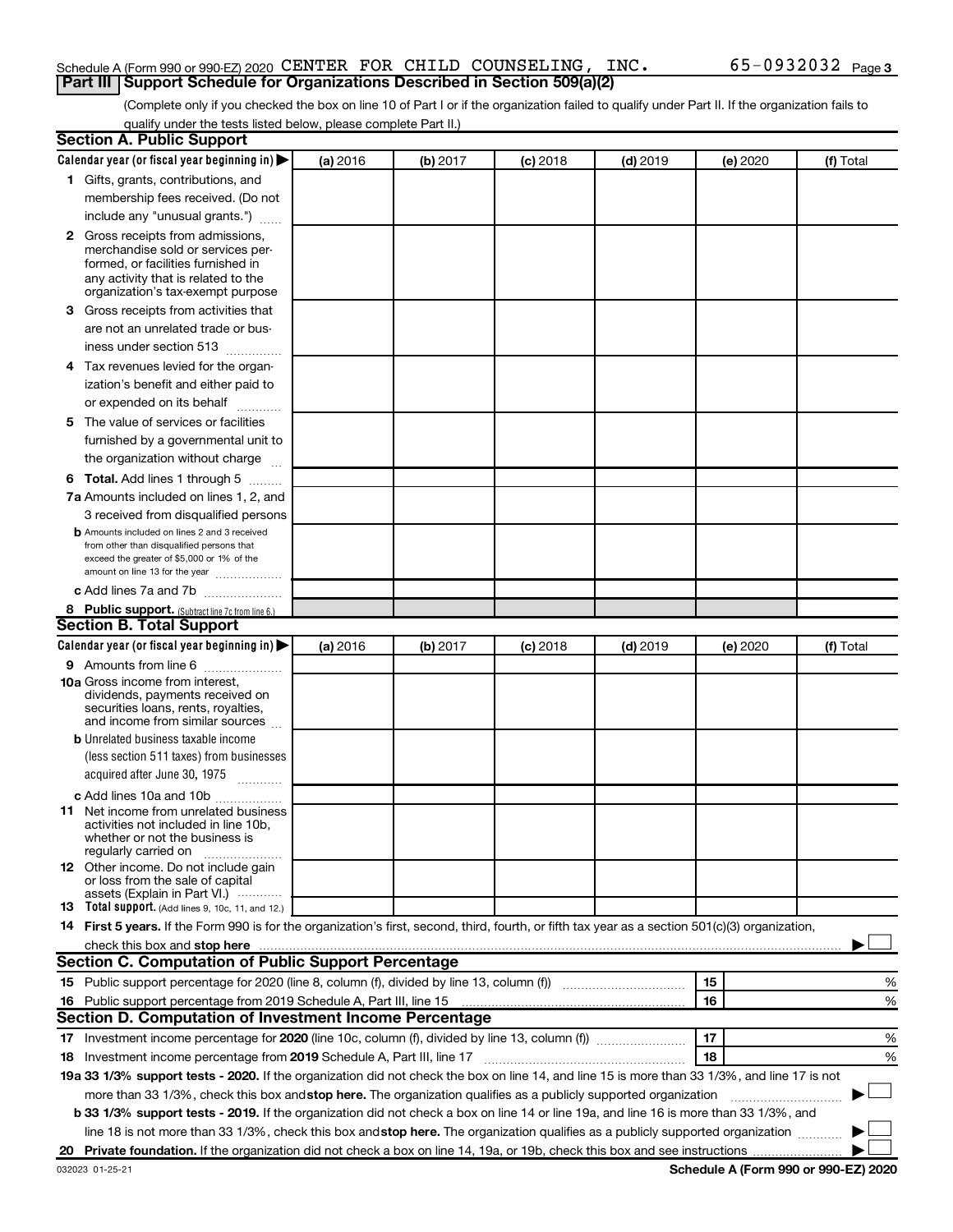### **Part IV Supporting Organizations**

(Complete only if you checked a box in line 12 on Part I. If you checked box 12a, Part I, complete Sections A and B. If you checked box 12b, Part I, complete Sections A and C. If you checked box 12c, Part I, complete Sections A, D, and E. If you checked box 12d, Part I, complete Sections A and D, and complete Part V.)

### **Section A. All Supporting Organizations**

- **1** Are all of the organization's supported organizations listed by name in the organization's governing documents? If "No," describe in Part VI how the supported organizations are designated. If designated by *class or purpose, describe the designation. If historic and continuing relationship, explain.*
- **2** Did the organization have any supported organization that does not have an IRS determination of status under section 509(a)(1) or (2)? If "Yes," explain in Part **VI** how the organization determined that the supported *organization was described in section 509(a)(1) or (2).*
- **3a** Did the organization have a supported organization described in section 501(c)(4), (5), or (6)? If "Yes," answer *lines 3b and 3c below.*
- **b** Did the organization confirm that each supported organization qualified under section 501(c)(4), (5), or (6) and satisfied the public support tests under section 509(a)(2)? If "Yes," describe in Part VI when and how the *organization made the determination.*
- **c** Did the organization ensure that all support to such organizations was used exclusively for section 170(c)(2)(B) purposes? If "Yes," explain in Part VI what controls the organization put in place to ensure such use.
- **4 a** *If* Was any supported organization not organized in the United States ("foreign supported organization")? *"Yes," and if you checked box 12a or 12b in Part I, answer lines 4b and 4c below.*
- **b** Did the organization have ultimate control and discretion in deciding whether to make grants to the foreign supported organization? If "Yes," describe in Part VI how the organization had such control and discretion *despite being controlled or supervised by or in connection with its supported organizations.*
- **c** Did the organization support any foreign supported organization that does not have an IRS determination under sections 501(c)(3) and 509(a)(1) or (2)? If "Yes," explain in Part VI what controls the organization used *to ensure that all support to the foreign supported organization was used exclusively for section 170(c)(2)(B) purposes.*
- **5a** Did the organization add, substitute, or remove any supported organizations during the tax year? If "Yes," answer lines 5b and 5c below (if applicable). Also, provide detail in **Part VI,** including (i) the names and EIN *numbers of the supported organizations added, substituted, or removed; (ii) the reasons for each such action; (iii) the authority under the organization's organizing document authorizing such action; and (iv) how the action was accomplished (such as by amendment to the organizing document).*
- **b Type I or Type II only.** Was any added or substituted supported organization part of a class already designated in the organization's organizing document?
- **c Substitutions only.**  Was the substitution the result of an event beyond the organization's control?
- **6** Did the organization provide support (whether in the form of grants or the provision of services or facilities) to **Part VI.** support or benefit one or more of the filing organization's supported organizations? If "Yes," provide detail in anyone other than (i) its supported organizations, (ii) individuals that are part of the charitable class benefited by one or more of its supported organizations, or (iii) other supporting organizations that also
- **7** Did the organization provide a grant, loan, compensation, or other similar payment to a substantial contributor regard to a substantial contributor? If "Yes," complete Part I of Schedule L (Form 990 or 990-EZ). (as defined in section 4958(c)(3)(C)), a family member of a substantial contributor, or a 35% controlled entity with
- **8** Did the organization make a loan to a disqualified person (as defined in section 4958) not described in line 7? *If "Yes," complete Part I of Schedule L (Form 990 or 990-EZ).*
- **9 a** Was the organization controlled directly or indirectly at any time during the tax year by one or more in section 509(a)(1) or (2))? If "Yes," provide detail in **Part VI.** disqualified persons, as defined in section 4946 (other than foundation managers and organizations described
- **b** Did one or more disqualified persons (as defined in line 9a) hold a controlling interest in any entity in which the supporting organization had an interest? If "Yes," provide detail in Part VI.
- **c** Did a disqualified person (as defined in line 9a) have an ownership interest in, or derive any personal benefit from, assets in which the supporting organization also had an interest? If "Yes," provide detail in Part VI.
- **10 a** Was the organization subject to the excess business holdings rules of section 4943 because of section supporting organizations)? If "Yes," answer line 10b below. 4943(f) (regarding certain Type II supporting organizations, and all Type III non-functionally integrated
	- **b** Did the organization have any excess business holdings in the tax year? (Use Schedule C, Form 4720, to *determine whether the organization had excess business holdings.)*

**Yes No 1 2 3a 3b 3c 4a 4b 4c 5a 5b 5c 6 7 8 9a 9b 9c 10a 10b**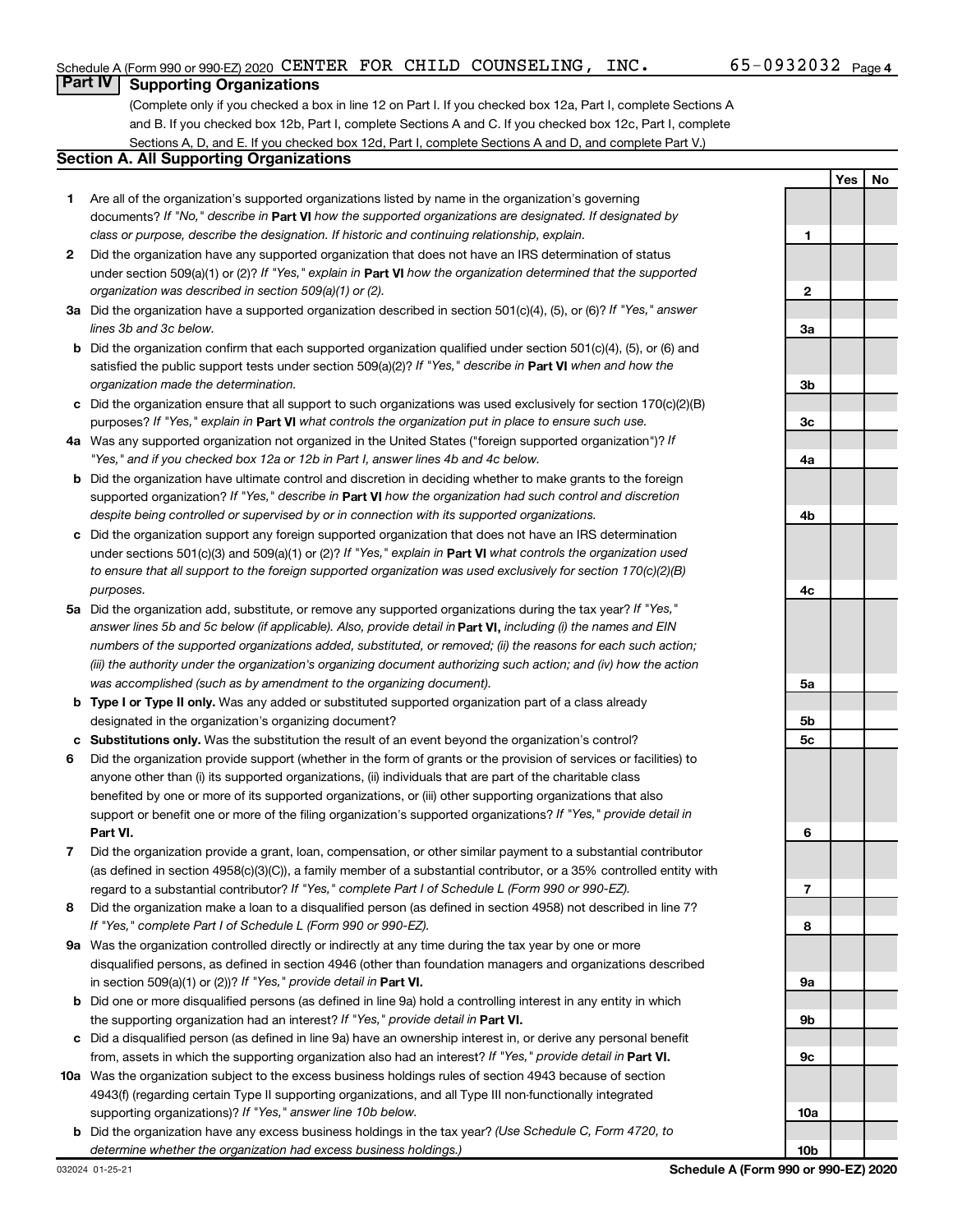### Schedule A (Form 990 or 990-EZ) 2020 CENTER FOR CHILD COUNSELING, INC.  $65-0932032$   $_{\rm Page}$ **Part IV | Supporting Organizations** *(continued)*

|              |                                                                                                                                                                                                                                                           |                 | Yes | No        |
|--------------|-----------------------------------------------------------------------------------------------------------------------------------------------------------------------------------------------------------------------------------------------------------|-----------------|-----|-----------|
| 11           | Has the organization accepted a gift or contribution from any of the following persons?                                                                                                                                                                   |                 |     |           |
|              | a A person who directly or indirectly controls, either alone or together with persons described in lines 11b and                                                                                                                                          |                 |     |           |
|              | 11c below, the governing body of a supported organization?                                                                                                                                                                                                | 11a             |     |           |
|              | <b>b</b> A family member of a person described in line 11a above?                                                                                                                                                                                         | 11 <sub>b</sub> |     |           |
|              | c A 35% controlled entity of a person described in line 11a or 11b above?If "Yes" to line 11a, 11b, or 11c, provide                                                                                                                                       |                 |     |           |
|              | detail in Part VI.                                                                                                                                                                                                                                        | 11c             |     |           |
|              | <b>Section B. Type I Supporting Organizations</b>                                                                                                                                                                                                         |                 |     |           |
|              |                                                                                                                                                                                                                                                           |                 | Yes | <b>No</b> |
| 1            | Did the governing body, members of the governing body, officers acting in their official capacity, or membership of one or                                                                                                                                |                 |     |           |
|              | more supported organizations have the power to regularly appoint or elect at least a majority of the organization's officers,                                                                                                                             |                 |     |           |
|              | directors, or trustees at all times during the tax year? If "No," describe in Part VI how the supported organization(s)<br>effectively operated, supervised, or controlled the organization's activities. If the organization had more than one supported |                 |     |           |
|              | organization, describe how the powers to appoint and/or remove officers, directors, or trustees were allocated among the                                                                                                                                  |                 |     |           |
|              | supported organizations and what conditions or restrictions, if any, applied to such powers during the tax year.                                                                                                                                          | 1               |     |           |
| 2            | Did the organization operate for the benefit of any supported organization other than the supported                                                                                                                                                       |                 |     |           |
|              | organization(s) that operated, supervised, or controlled the supporting organization? If "Yes," explain in                                                                                                                                                |                 |     |           |
|              | Part VI how providing such benefit carried out the purposes of the supported organization(s) that operated,                                                                                                                                               |                 |     |           |
|              | supervised, or controlled the supporting organization.                                                                                                                                                                                                    | $\mathbf{2}$    |     |           |
|              | Section C. Type II Supporting Organizations                                                                                                                                                                                                               |                 |     |           |
|              |                                                                                                                                                                                                                                                           |                 | Yes | <b>No</b> |
| 1.           | Were a majority of the organization's directors or trustees during the tax year also a majority of the directors                                                                                                                                          |                 |     |           |
|              | or trustees of each of the organization's supported organization(s)? If "No," describe in Part VI how control                                                                                                                                             |                 |     |           |
|              | or management of the supporting organization was vested in the same persons that controlled or managed                                                                                                                                                    |                 |     |           |
|              | the supported organization(s).                                                                                                                                                                                                                            | 1               |     |           |
|              | Section D. All Type III Supporting Organizations                                                                                                                                                                                                          |                 |     |           |
|              |                                                                                                                                                                                                                                                           |                 | Yes | No        |
| 1.           | Did the organization provide to each of its supported organizations, by the last day of the fifth month of the                                                                                                                                            |                 |     |           |
|              | organization's tax year, (i) a written notice describing the type and amount of support provided during the prior tax                                                                                                                                     |                 |     |           |
|              | year, (ii) a copy of the Form 990 that was most recently filed as of the date of notification, and (iii) copies of the                                                                                                                                    |                 |     |           |
|              | organization's governing documents in effect on the date of notification, to the extent not previously provided?                                                                                                                                          | 1               |     |           |
| $\mathbf{2}$ | Were any of the organization's officers, directors, or trustees either (i) appointed or elected by the supported                                                                                                                                          |                 |     |           |
|              | organization(s) or (ii) serving on the governing body of a supported organization? If "No," explain in <b>Part VI</b> how                                                                                                                                 |                 |     |           |
|              | the organization maintained a close and continuous working relationship with the supported organization(s).                                                                                                                                               | 2               |     |           |
| 3            | By reason of the relationship described in line 2, above, did the organization's supported organizations have a                                                                                                                                           |                 |     |           |
|              | significant voice in the organization's investment policies and in directing the use of the organization's                                                                                                                                                |                 |     |           |
|              | income or assets at all times during the tax year? If "Yes," describe in Part VI the role the organization's                                                                                                                                              | 3               |     |           |
|              | supported organizations played in this regard.<br>Section E. Type III Functionally Integrated Supporting Organizations                                                                                                                                    |                 |     |           |
| 1            | Check the box next to the method that the organization used to satisfy the Integral Part Test during the yealsee instructions).                                                                                                                           |                 |     |           |
| а            | The organization satisfied the Activities Test. Complete line 2 below.                                                                                                                                                                                    |                 |     |           |
| b            | The organization is the parent of each of its supported organizations. Complete line 3 below.                                                                                                                                                             |                 |     |           |
| с            | The organization supported a governmental entity. Describe in Part VI how you supported a governmental entity (see instructions).                                                                                                                         |                 |     |           |
| 2            | Activities Test. Answer lines 2a and 2b below.                                                                                                                                                                                                            |                 | Yes | No        |
| а            | Did substantially all of the organization's activities during the tax year directly further the exempt purposes of                                                                                                                                        |                 |     |           |
|              | the supported organization(s) to which the organization was responsive? If "Yes," then in Part VI identify                                                                                                                                                |                 |     |           |
|              | those supported organizations and explain how these activities directly furthered their exempt purposes,                                                                                                                                                  |                 |     |           |
|              | how the organization was responsive to those supported organizations, and how the organization determined                                                                                                                                                 |                 |     |           |
|              | that these activities constituted substantially all of its activities.                                                                                                                                                                                    | 2a              |     |           |
|              | <b>b</b> Did the activities described in line 2a, above, constitute activities that, but for the organization's involvement,                                                                                                                              |                 |     |           |
|              | one or more of the organization's supported organization(s) would have been engaged in? If "Yes," explain in                                                                                                                                              |                 |     |           |
|              | Part VI the reasons for the organization's position that its supported organization(s) would have engaged in                                                                                                                                              |                 |     |           |
|              | these activities but for the organization's involvement.                                                                                                                                                                                                  | 2b              |     |           |
| 3            | Parent of Supported Organizations. Answer lines 3a and 3b below.                                                                                                                                                                                          |                 |     |           |
|              | a Did the organization have the power to regularly appoint or elect a majority of the officers, directors, or                                                                                                                                             |                 |     |           |
|              | trustees of each of the supported organizations? If "Yes" or "No" provide details in Part VI.                                                                                                                                                             | За              |     |           |
|              | <b>b</b> Did the organization exercise a substantial degree of direction over the policies, programs, and activities of each                                                                                                                              |                 |     |           |
|              | of its supported organizations? If "Yes," describe in Part VI the role played by the organization in this regard.                                                                                                                                         | 3b              |     |           |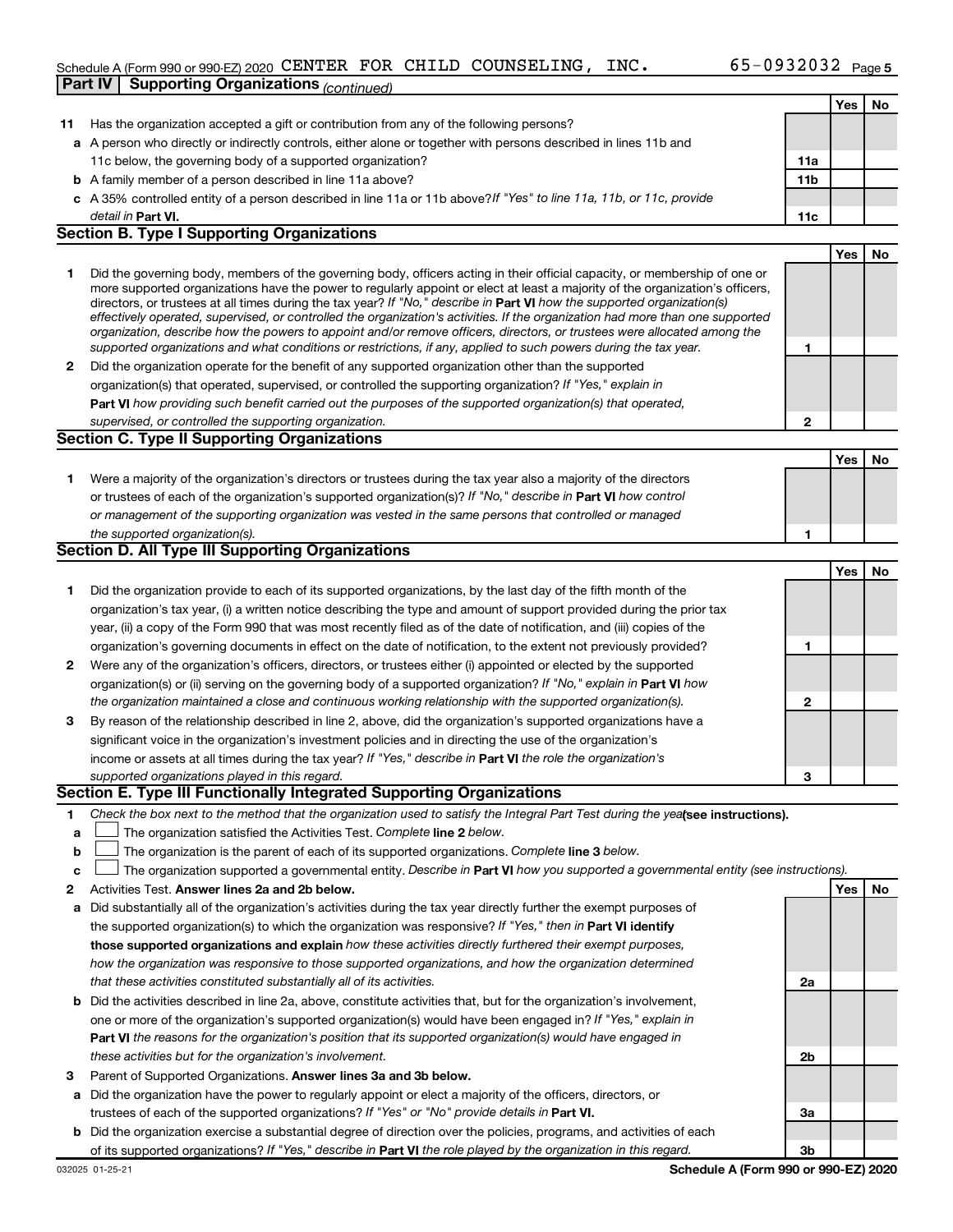### Schedule A (Form 990 or 990-EZ) 2020 CENTER FOR CHILD COUNSELING, INC.  $65-0932032$   $_{\rm Page}$ **Part V Type III Non-Functionally Integrated 509(a)(3) Supporting Organizations**

1 **Letter See instructions.** Check here if the organization satisfied the Integral Part Test as a qualifying trust on Nov. 20, 1970 (*explain in* Part **VI**). See instructions. All other Type III non-functionally integrated supporting organizations must complete Sections A through E.

|    | Section A - Adjusted Net Income                                             | (A) Prior Year | (B) Current Year<br>(optional) |                                |
|----|-----------------------------------------------------------------------------|----------------|--------------------------------|--------------------------------|
| 1  | Net short-term capital gain                                                 | 1              |                                |                                |
| 2  | Recoveries of prior-year distributions                                      | $\overline{2}$ |                                |                                |
| 3  | Other gross income (see instructions)                                       | 3              |                                |                                |
| 4  | Add lines 1 through 3.                                                      | 4              |                                |                                |
| 5  | Depreciation and depletion                                                  | 5              |                                |                                |
| 6  | Portion of operating expenses paid or incurred for production or            |                |                                |                                |
|    | collection of gross income or for management, conservation, or              |                |                                |                                |
|    | maintenance of property held for production of income (see instructions)    | 6              |                                |                                |
| 7  | Other expenses (see instructions)                                           | $\overline{7}$ |                                |                                |
| 8  | Adjusted Net Income (subtract lines 5, 6, and 7 from line 4)                | 8              |                                |                                |
|    | <b>Section B - Minimum Asset Amount</b>                                     |                | (A) Prior Year                 | (B) Current Year<br>(optional) |
| 1. | Aggregate fair market value of all non-exempt-use assets (see               |                |                                |                                |
|    | instructions for short tax year or assets held for part of year):           |                |                                |                                |
|    | a Average monthly value of securities                                       | 1a             |                                |                                |
|    | <b>b</b> Average monthly cash balances                                      | 1 <sub>b</sub> |                                |                                |
|    | c Fair market value of other non-exempt-use assets                          | 1c             |                                |                                |
|    | <b>d</b> Total (add lines 1a, 1b, and 1c)                                   | 1d             |                                |                                |
|    | e Discount claimed for blockage or other factors                            |                |                                |                                |
|    | (explain in detail in Part VI):                                             |                |                                |                                |
| 2  | Acquisition indebtedness applicable to non-exempt-use assets                | $\mathbf{2}$   |                                |                                |
| 3  | Subtract line 2 from line 1d.                                               | 3              |                                |                                |
| 4  | Cash deemed held for exempt use. Enter 0.015 of line 3 (for greater amount, |                |                                |                                |
|    | see instructions).                                                          | 4              |                                |                                |
| 5  | Net value of non-exempt-use assets (subtract line 4 from line 3)            | 5              |                                |                                |
| 6  | Multiply line 5 by 0.035.                                                   | 6              |                                |                                |
| 7  | Recoveries of prior-year distributions                                      | $\overline{7}$ |                                |                                |
| 8  | Minimum Asset Amount (add line 7 to line 6)                                 | 8              |                                |                                |
|    | <b>Section C - Distributable Amount</b>                                     |                |                                | <b>Current Year</b>            |
| 1  | Adjusted net income for prior year (from Section A, line 8, column A)       | $\mathbf{1}$   |                                |                                |
| 2  | Enter 0.85 of line 1.                                                       | $\mathbf{2}$   |                                |                                |
| З  | Minimum asset amount for prior year (from Section B, line 8, column A)      | 3              |                                |                                |
| 4  | Enter greater of line 2 or line 3.                                          | 4              |                                |                                |
| 5  | Income tax imposed in prior year                                            | 5              |                                |                                |
| 6  | Distributable Amount. Subtract line 5 from line 4, unless subject to        |                |                                |                                |
|    | emergency temporary reduction (see instructions).                           | 6              |                                |                                |
|    |                                                                             |                |                                |                                |

**7** Let Check here if the current year is the organization's first as a non-functionally integrated Type III supporting organization (see instructions).

**Schedule A (Form 990 or 990-EZ) 2020**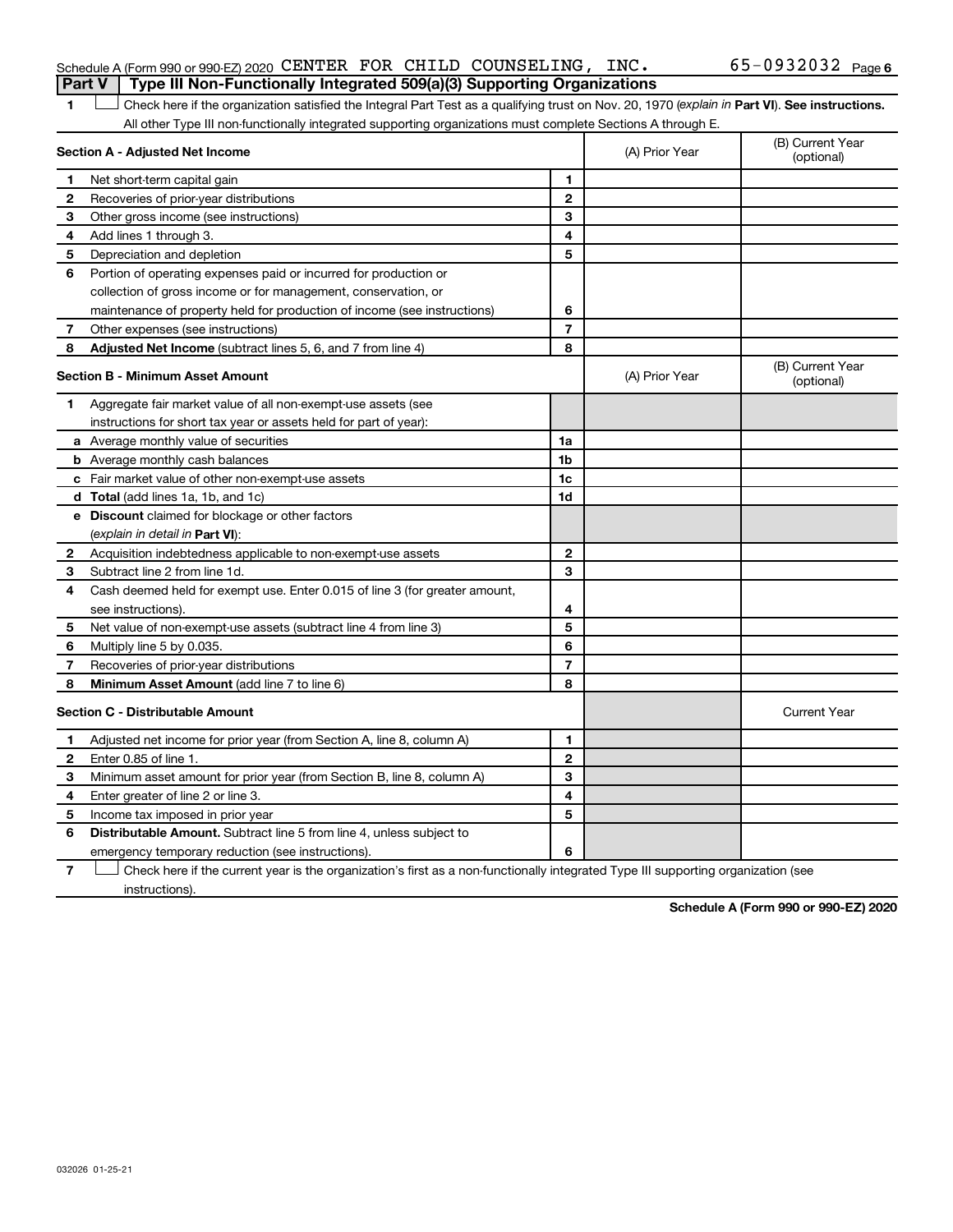#### Schedule A (Form 990 or 990-EZ) 2020 <code>CENTER FOR CHILD</code> COUNSELING , INC .  $65-0932032$  Page CENTER FOR CHILD COUNSELING, INC. 65-0932032

|    | Type III Non-Functionally Integrated 509(a)(3) Supporting Organizations (continued)<br>Part V |                                    |                                               |    |                                                  |  |  |
|----|-----------------------------------------------------------------------------------------------|------------------------------------|-----------------------------------------------|----|--------------------------------------------------|--|--|
|    | <b>Section D - Distributions</b>                                                              |                                    |                                               |    | <b>Current Year</b>                              |  |  |
| 1  | Amounts paid to supported organizations to accomplish exempt purposes                         |                                    | 1                                             |    |                                                  |  |  |
| 2  | Amounts paid to perform activity that directly furthers exempt purposes of supported          |                                    |                                               |    |                                                  |  |  |
|    | organizations, in excess of income from activity                                              |                                    |                                               | 2  |                                                  |  |  |
| 3  | Administrative expenses paid to accomplish exempt purposes of supported organizations         |                                    |                                               | 3  |                                                  |  |  |
| 4  | Amounts paid to acquire exempt-use assets                                                     |                                    |                                               | 4  |                                                  |  |  |
| 5  | Qualified set-aside amounts (prior IRS approval required - provide details in Part VI)        |                                    |                                               | 5  |                                                  |  |  |
| 6  | Other distributions (describe in Part VI). See instructions.                                  |                                    |                                               | 6  |                                                  |  |  |
| 7  | Total annual distributions. Add lines 1 through 6.                                            |                                    |                                               | 7  |                                                  |  |  |
| 8  | Distributions to attentive supported organizations to which the organization is responsive    |                                    |                                               |    |                                                  |  |  |
|    | ( <i>provide details in Part VI</i> ). See instructions.                                      |                                    |                                               | 8  |                                                  |  |  |
| 9  | Distributable amount for 2020 from Section C, line 6                                          |                                    |                                               | 9  |                                                  |  |  |
| 10 | Line 8 amount divided by line 9 amount                                                        |                                    |                                               | 10 |                                                  |  |  |
|    | <b>Section E - Distribution Allocations (see instructions)</b>                                | (i)<br><b>Excess Distributions</b> | (ii)<br><b>Underdistributions</b><br>Pre-2020 |    | (iii)<br><b>Distributable</b><br>Amount for 2020 |  |  |
| 1  | Distributable amount for 2020 from Section C, line 6                                          |                                    |                                               |    |                                                  |  |  |
| 2  | Underdistributions, if any, for years prior to 2020 (reason-                                  |                                    |                                               |    |                                                  |  |  |
|    | able cause required - explain in Part VI). See instructions.                                  |                                    |                                               |    |                                                  |  |  |
| З  | Excess distributions carryover, if any, to 2020                                               |                                    |                                               |    |                                                  |  |  |
|    | a From 2015                                                                                   |                                    |                                               |    |                                                  |  |  |
|    | $b$ From 2016                                                                                 |                                    |                                               |    |                                                  |  |  |
|    | c From 2017                                                                                   |                                    |                                               |    |                                                  |  |  |
|    | <b>d</b> From 2018                                                                            |                                    |                                               |    |                                                  |  |  |
|    | e From 2019                                                                                   |                                    |                                               |    |                                                  |  |  |
|    | f Total of lines 3a through 3e                                                                |                                    |                                               |    |                                                  |  |  |
|    | g Applied to underdistributions of prior years                                                |                                    |                                               |    |                                                  |  |  |
|    | <b>h</b> Applied to 2020 distributable amount                                                 |                                    |                                               |    |                                                  |  |  |
| Ť. | Carryover from 2015 not applied (see instructions)                                            |                                    |                                               |    |                                                  |  |  |
|    | Remainder. Subtract lines 3g, 3h, and 3i from line 3f.                                        |                                    |                                               |    |                                                  |  |  |
| 4  | Distributions for 2020 from Section D,                                                        |                                    |                                               |    |                                                  |  |  |
|    | line 7:                                                                                       |                                    |                                               |    |                                                  |  |  |
|    | a Applied to underdistributions of prior years                                                |                                    |                                               |    |                                                  |  |  |
|    | <b>b</b> Applied to 2020 distributable amount                                                 |                                    |                                               |    |                                                  |  |  |
|    | c Remainder. Subtract lines 4a and 4b from line 4.                                            |                                    |                                               |    |                                                  |  |  |
| 5  | Remaining underdistributions for years prior to 2020, if                                      |                                    |                                               |    |                                                  |  |  |
|    | any. Subtract lines 3g and 4a from line 2. For result greater                                 |                                    |                                               |    |                                                  |  |  |
|    | than zero, explain in Part VI. See instructions.                                              |                                    |                                               |    |                                                  |  |  |
| 6  | Remaining underdistributions for 2020. Subtract lines 3h                                      |                                    |                                               |    |                                                  |  |  |
|    | and 4b from line 1. For result greater than zero, explain in                                  |                                    |                                               |    |                                                  |  |  |
|    | <b>Part VI.</b> See instructions.                                                             |                                    |                                               |    |                                                  |  |  |
| 7  | Excess distributions carryover to 2021. Add lines 3j                                          |                                    |                                               |    |                                                  |  |  |
|    | and 4c.                                                                                       |                                    |                                               |    |                                                  |  |  |
| 8  | Breakdown of line 7:                                                                          |                                    |                                               |    |                                                  |  |  |
|    | a Excess from 2016                                                                            |                                    |                                               |    |                                                  |  |  |
|    | <b>b</b> Excess from 2017                                                                     |                                    |                                               |    |                                                  |  |  |
|    | c Excess from 2018                                                                            |                                    |                                               |    |                                                  |  |  |
|    | d Excess from 2019<br>e Excess from 2020                                                      |                                    |                                               |    |                                                  |  |  |
|    |                                                                                               |                                    |                                               |    |                                                  |  |  |

**Schedule A (Form 990 or 990-EZ) 2020**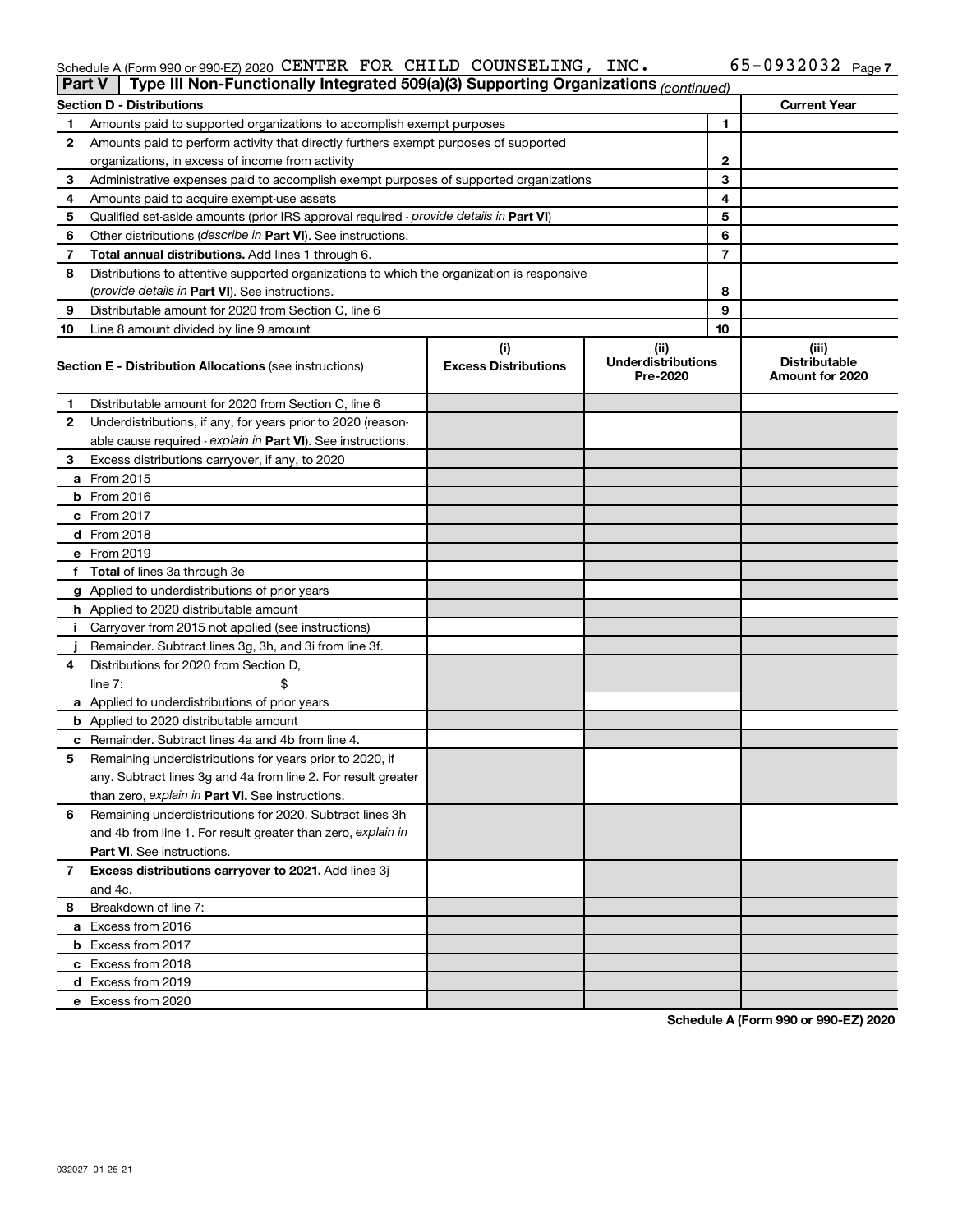|                | Schedule A (Form 990 or 990-EZ) 2020 CENTER FOR CHILD COUNSELING, INC.                                                                                                                                                                                                                  |  |  | 65-0932032 Page 8                                                                                                                                                                                                                |
|----------------|-----------------------------------------------------------------------------------------------------------------------------------------------------------------------------------------------------------------------------------------------------------------------------------------|--|--|----------------------------------------------------------------------------------------------------------------------------------------------------------------------------------------------------------------------------------|
| <b>Part VI</b> | Supplemental Information. Provide the explanations required by Part II, line 10; Part II, line 17a or 17b; Part III, line 12;<br>Section D, lines 5, 6, and 8; and Part V, Section E, lines 2, 5, and 6. Also complete this part for any additional information.<br>(See instructions.) |  |  | Part IV, Section A, lines 1, 2, 3b, 3c, 4b, 4c, 5a, 6, 9a, 9b, 9c, 11a, 11b, and 11c; Part IV, Section B, lines 1 and 2; Part IV, Section C,<br>line 1; Part IV, Section D, lines 2 and 3; Part IV, Section E, lines 1c, 2a, 2b, |
|                |                                                                                                                                                                                                                                                                                         |  |  |                                                                                                                                                                                                                                  |
|                |                                                                                                                                                                                                                                                                                         |  |  |                                                                                                                                                                                                                                  |
|                |                                                                                                                                                                                                                                                                                         |  |  |                                                                                                                                                                                                                                  |
|                |                                                                                                                                                                                                                                                                                         |  |  |                                                                                                                                                                                                                                  |
|                |                                                                                                                                                                                                                                                                                         |  |  |                                                                                                                                                                                                                                  |
|                |                                                                                                                                                                                                                                                                                         |  |  |                                                                                                                                                                                                                                  |
|                |                                                                                                                                                                                                                                                                                         |  |  |                                                                                                                                                                                                                                  |
|                |                                                                                                                                                                                                                                                                                         |  |  |                                                                                                                                                                                                                                  |
|                |                                                                                                                                                                                                                                                                                         |  |  |                                                                                                                                                                                                                                  |
|                |                                                                                                                                                                                                                                                                                         |  |  |                                                                                                                                                                                                                                  |
|                |                                                                                                                                                                                                                                                                                         |  |  |                                                                                                                                                                                                                                  |
|                |                                                                                                                                                                                                                                                                                         |  |  |                                                                                                                                                                                                                                  |
|                |                                                                                                                                                                                                                                                                                         |  |  |                                                                                                                                                                                                                                  |
|                |                                                                                                                                                                                                                                                                                         |  |  |                                                                                                                                                                                                                                  |
|                |                                                                                                                                                                                                                                                                                         |  |  |                                                                                                                                                                                                                                  |
|                |                                                                                                                                                                                                                                                                                         |  |  |                                                                                                                                                                                                                                  |
|                |                                                                                                                                                                                                                                                                                         |  |  |                                                                                                                                                                                                                                  |
|                |                                                                                                                                                                                                                                                                                         |  |  |                                                                                                                                                                                                                                  |
|                |                                                                                                                                                                                                                                                                                         |  |  |                                                                                                                                                                                                                                  |
|                |                                                                                                                                                                                                                                                                                         |  |  |                                                                                                                                                                                                                                  |
|                |                                                                                                                                                                                                                                                                                         |  |  |                                                                                                                                                                                                                                  |
|                |                                                                                                                                                                                                                                                                                         |  |  |                                                                                                                                                                                                                                  |
|                |                                                                                                                                                                                                                                                                                         |  |  |                                                                                                                                                                                                                                  |
|                |                                                                                                                                                                                                                                                                                         |  |  |                                                                                                                                                                                                                                  |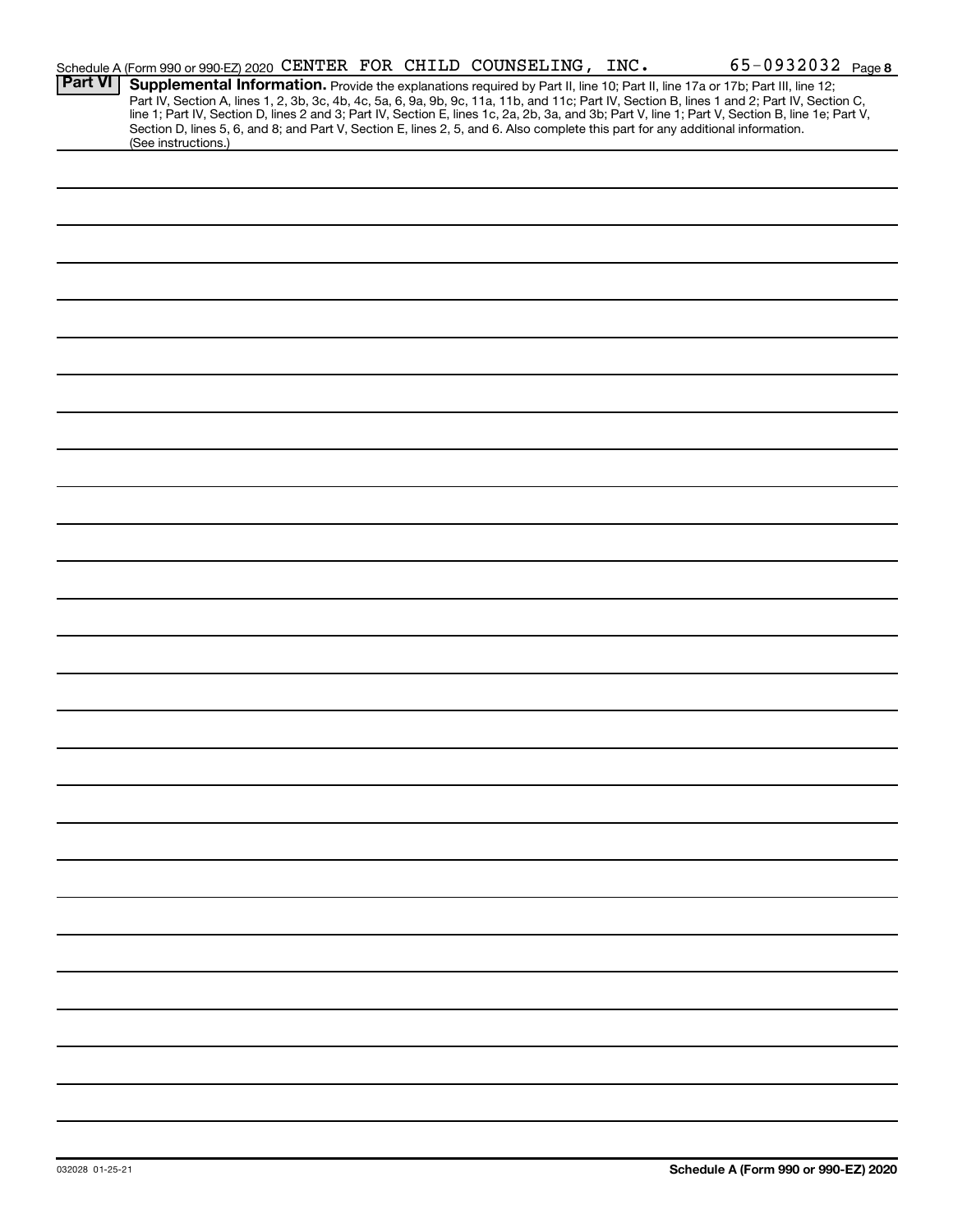**(Form 990, 990-EZ,**

Department of the Treasury Internal Revenue Service

|  |  | ** PUBLIC DISCLOSURE COPY ** |  |  |
|--|--|------------------------------|--|--|
|--|--|------------------------------|--|--|

# **Schedule B Schedule of Contributors**

**or 990-PF) | Attach to Form 990, Form 990-EZ, or Form 990-PF. | Go to www.irs.gov/Form990 for the latest information.** OMB No. 1545-0047

**2020**

| Name of the organization                                                                                                                                                                                                                                                                                                                                                                                                                                                                                        | <b>Employer identification number</b>                                                                                                     |            |  |  |  |  |  |
|-----------------------------------------------------------------------------------------------------------------------------------------------------------------------------------------------------------------------------------------------------------------------------------------------------------------------------------------------------------------------------------------------------------------------------------------------------------------------------------------------------------------|-------------------------------------------------------------------------------------------------------------------------------------------|------------|--|--|--|--|--|
|                                                                                                                                                                                                                                                                                                                                                                                                                                                                                                                 | CENTER FOR CHILD COUNSELING, INC.                                                                                                         | 65-0932032 |  |  |  |  |  |
| Organization type (check one):                                                                                                                                                                                                                                                                                                                                                                                                                                                                                  |                                                                                                                                           |            |  |  |  |  |  |
| Filers of:                                                                                                                                                                                                                                                                                                                                                                                                                                                                                                      | Section:                                                                                                                                  |            |  |  |  |  |  |
| Form 990 or 990-EZ                                                                                                                                                                                                                                                                                                                                                                                                                                                                                              | $\boxed{\mathbf{X}}$ 501(c)( 3) (enter number) organization                                                                               |            |  |  |  |  |  |
|                                                                                                                                                                                                                                                                                                                                                                                                                                                                                                                 | 4947(a)(1) nonexempt charitable trust not treated as a private foundation                                                                 |            |  |  |  |  |  |
|                                                                                                                                                                                                                                                                                                                                                                                                                                                                                                                 | 527 political organization                                                                                                                |            |  |  |  |  |  |
| Form 990-PF                                                                                                                                                                                                                                                                                                                                                                                                                                                                                                     | 501(c)(3) exempt private foundation                                                                                                       |            |  |  |  |  |  |
|                                                                                                                                                                                                                                                                                                                                                                                                                                                                                                                 | 4947(a)(1) nonexempt charitable trust treated as a private foundation                                                                     |            |  |  |  |  |  |
|                                                                                                                                                                                                                                                                                                                                                                                                                                                                                                                 | 501(c)(3) taxable private foundation                                                                                                      |            |  |  |  |  |  |
|                                                                                                                                                                                                                                                                                                                                                                                                                                                                                                                 | Check if your organization is covered by the General Rule or a Special Rule.                                                              |            |  |  |  |  |  |
|                                                                                                                                                                                                                                                                                                                                                                                                                                                                                                                 | Note: Only a section 501(c)(7), (8), or (10) organization can check boxes for both the General Rule and a Special Rule. See instructions. |            |  |  |  |  |  |
| <b>General Rule</b>                                                                                                                                                                                                                                                                                                                                                                                                                                                                                             |                                                                                                                                           |            |  |  |  |  |  |
| For an organization filing Form 990, 990-EZ, or 990-PF that received, during the year, contributions totaling \$5,000 or more (in money or<br>property) from any one contributor. Complete Parts I and II. See instructions for determining a contributor's total contributions.                                                                                                                                                                                                                                |                                                                                                                                           |            |  |  |  |  |  |
| <b>Special Rules</b>                                                                                                                                                                                                                                                                                                                                                                                                                                                                                            |                                                                                                                                           |            |  |  |  |  |  |
| X <br>For an organization described in section 501(c)(3) filing Form 990 or 990-EZ that met the 33 1/3% support test of the regulations under<br>sections 509(a)(1) and 170(b)(1)(A)(vi), that checked Schedule A (Form 990 or 990-EZ), Part II, line 13, 16a, or 16b, and that received from<br>any one contributor, during the year, total contributions of the greater of (1) \$5,000; or (2) 2% of the amount on (i) Form 990, Part VIII, line 1h;<br>or (ii) Form 990-EZ, line 1. Complete Parts I and II. |                                                                                                                                           |            |  |  |  |  |  |

For an organization described in section 501(c)(7), (8), or (10) filing Form 990 or 990-EZ that received from any one contributor, during the year, total contributions of more than \$1,000 exclusively for religious, charitable, scientific, literary, or educational purposes, or for the prevention of cruelty to children or animals. Complete Parts I (entering "N/A" in column (b) instead of the contributor name and address), II, and III.

purpose. Don't complete any of the parts unless the General Rule applies to this organization because it received nonexclusively year, contributions exclusively for religious, charitable, etc., purposes, but no such contributions totaled more than \$1,000. If this box is checked, enter here the total contributions that were received during the year for an exclusively religious, charitable, etc., For an organization described in section 501(c)(7), (8), or (10) filing Form 990 or 990-EZ that received from any one contributor, during the religious, charitable, etc., contributions totaling \$5,000 or more during the year  $\ldots$  $\ldots$  $\ldots$  $\ldots$  $\ldots$  $\ldots$ 

**Caution:**  An organization that isn't covered by the General Rule and/or the Special Rules doesn't file Schedule B (Form 990, 990-EZ, or 990-PF),  **must** but it answer "No" on Part IV, line 2, of its Form 990; or check the box on line H of its Form 990-EZ or on its Form 990-PF, Part I, line 2, to certify that it doesn't meet the filing requirements of Schedule B (Form 990, 990-EZ, or 990-PF).

**For Paperwork Reduction Act Notice, see the instructions for Form 990, 990-EZ, or 990-PF. Schedule B (Form 990, 990-EZ, or 990-PF) (2020)** LHA

 $\Box$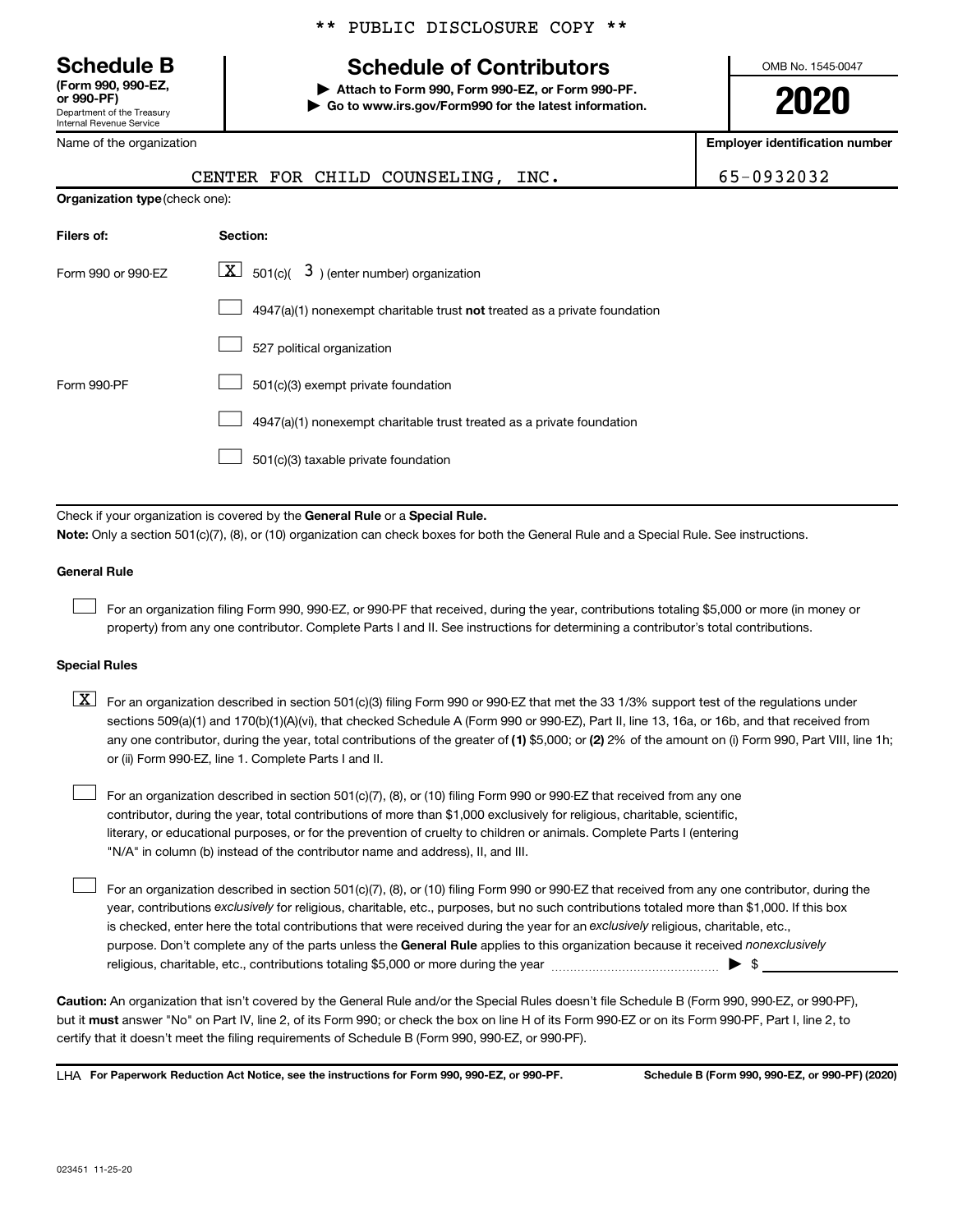**Employer identification number**

CENTER FOR CHILD COUNSELING, INC. 65-0932032

| (a)<br>No. | (b)<br>Name, address, and ZIP + 4 | (c)<br><b>Total contributions</b> | (d)<br>Type of contribution                                                                                 |
|------------|-----------------------------------|-----------------------------------|-------------------------------------------------------------------------------------------------------------|
| 1          |                                   | 425,000.<br>\$                    | $\overline{\mathbf{X}}$<br>Person<br>Payroll<br>Noncash<br>(Complete Part II for<br>noncash contributions.) |
| (a)<br>No. | (b)<br>Name, address, and ZIP + 4 | (c)<br><b>Total contributions</b> | (d)<br>Type of contribution                                                                                 |
| 2          |                                   | 10,000.<br>\$                     | $\overline{\mathbf{X}}$<br>Person<br>Payroll<br>Noncash<br>(Complete Part II for<br>noncash contributions.) |
| (a)<br>No. | (b)<br>Name, address, and ZIP + 4 | (c)<br><b>Total contributions</b> | (d)<br>Type of contribution                                                                                 |
| 3          |                                   | 49,500.<br>\$                     | $\overline{\mathbf{X}}$<br>Person<br>Payroll<br>Noncash<br>(Complete Part II for<br>noncash contributions.) |
| (a)<br>No. | (b)<br>Name, address, and ZIP + 4 | (c)<br><b>Total contributions</b> | (d)<br>Type of contribution                                                                                 |
| 4          |                                   | 14,850.<br>\$                     | $\overline{\mathbf{X}}$<br>Person<br>Payroll<br>Noncash<br>(Complete Part II for<br>noncash contributions.) |
| (a)<br>No. | (b)<br>Name, address, and ZIP + 4 | (c)<br><b>Total contributions</b> | (d)<br>Type of contribution                                                                                 |
| 5          |                                   | 117,500.<br>\$                    | $\boxed{\text{X}}$<br>Person<br>Payroll<br>Noncash<br>(Complete Part II for<br>noncash contributions.)      |
| (a)<br>No. | (b)<br>Name, address, and ZIP + 4 | (c)<br><b>Total contributions</b> | (d)<br>Type of contribution                                                                                 |
| 6          |                                   | 125,000.<br>\$                    | $\boxed{\text{X}}$<br>Person<br>Payroll<br>Noncash<br>(Complete Part II for<br>noncash contributions.)      |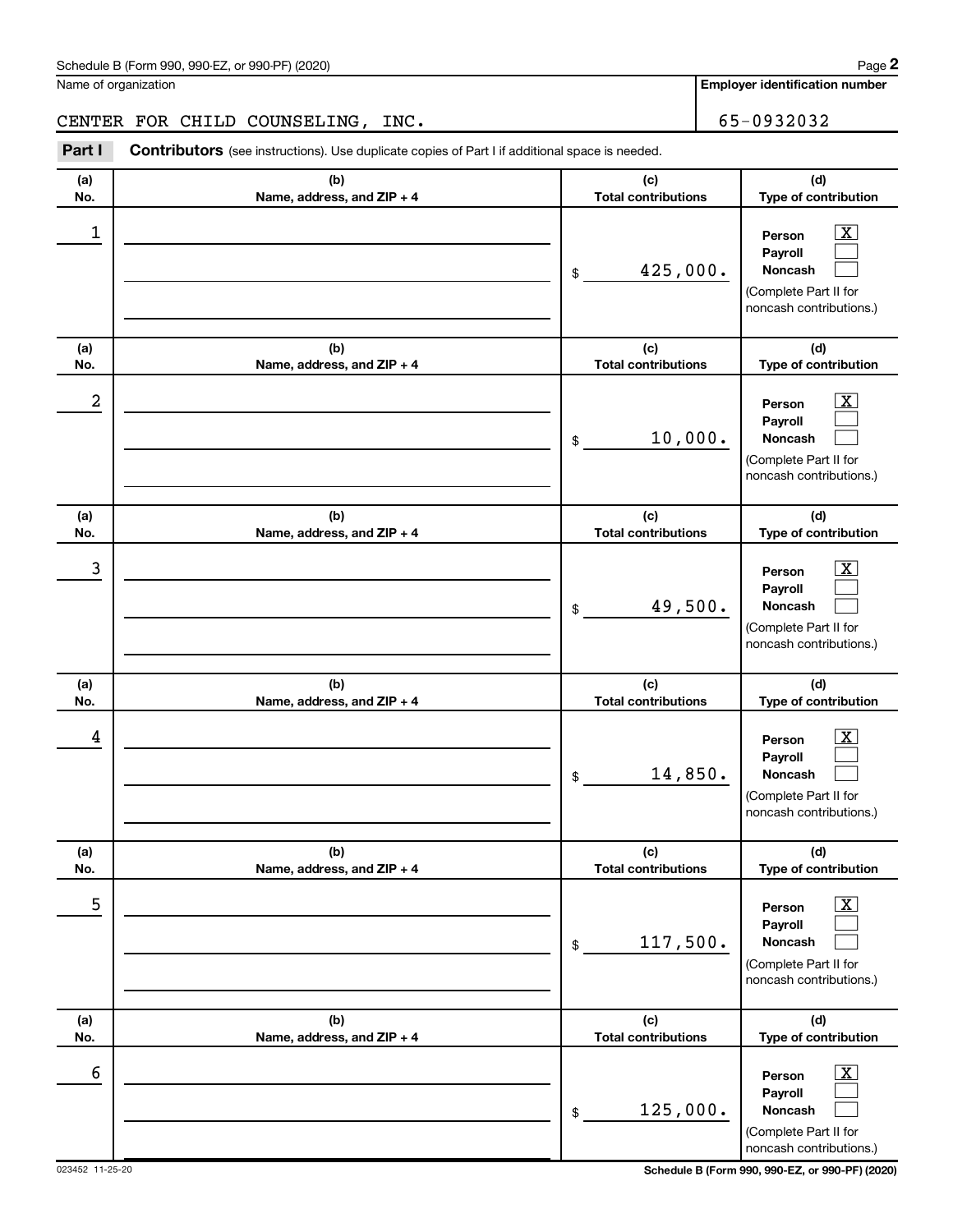**Employer identification number**

CENTER FOR CHILD COUNSELING, INC. 65-0932032

| (a)<br>No. | (b)<br>Name, address, and ZIP + 4 | (c)<br><b>Total contributions</b> | (d)<br>Type of contribution                                                                                     |
|------------|-----------------------------------|-----------------------------------|-----------------------------------------------------------------------------------------------------------------|
| 7          |                                   | 100,000.<br>\$                    | $\boxed{\textbf{X}}$<br>Person<br>Payroll<br><b>Noncash</b><br>(Complete Part II for<br>noncash contributions.) |
| (a)<br>No. | (b)<br>Name, address, and ZIP + 4 | (c)<br><b>Total contributions</b> | (d)<br>Type of contribution                                                                                     |
| 8          |                                   | 90,000.<br>\$                     | $\boxed{\mathbf{X}}$<br>Person<br>Payroll<br>Noncash<br>(Complete Part II for<br>noncash contributions.)        |
| (a)<br>No. | (b)<br>Name, address, and ZIP + 4 | (c)<br><b>Total contributions</b> | (d)<br>Type of contribution                                                                                     |
| 9          |                                   | 52,000.<br>\$                     | $\boxed{\mathbf{X}}$<br>Person<br>Payroll<br><b>Noncash</b><br>(Complete Part II for<br>noncash contributions.) |
| (a)<br>No. | (b)<br>Name, address, and ZIP + 4 | (c)<br><b>Total contributions</b> | (d)<br>Type of contribution                                                                                     |
| 10         |                                   | 15,000.<br>\$                     | $\boxed{\mathbf{X}}$<br>Person<br>Payroll<br><b>Noncash</b><br>(Complete Part II for<br>noncash contributions.) |
| (a)<br>No. | (b)<br>Name, address, and ZIP + 4 | (c)<br><b>Total contributions</b> | (d)<br>Type of contribution                                                                                     |
| 11         |                                   | 15,000.<br>\$                     | $\boxed{\textbf{X}}$<br>Person<br>Payroll<br>Noncash<br>(Complete Part II for<br>noncash contributions.)        |
| (a)<br>No. | (b)<br>Name, address, and ZIP + 4 | (c)<br><b>Total contributions</b> | (d)<br>Type of contribution                                                                                     |
| 12         |                                   | 76,500.<br>\$                     | $\boxed{\text{X}}$<br>Person<br>Payroll<br>Noncash<br>(Complete Part II for<br>noncash contributions.)          |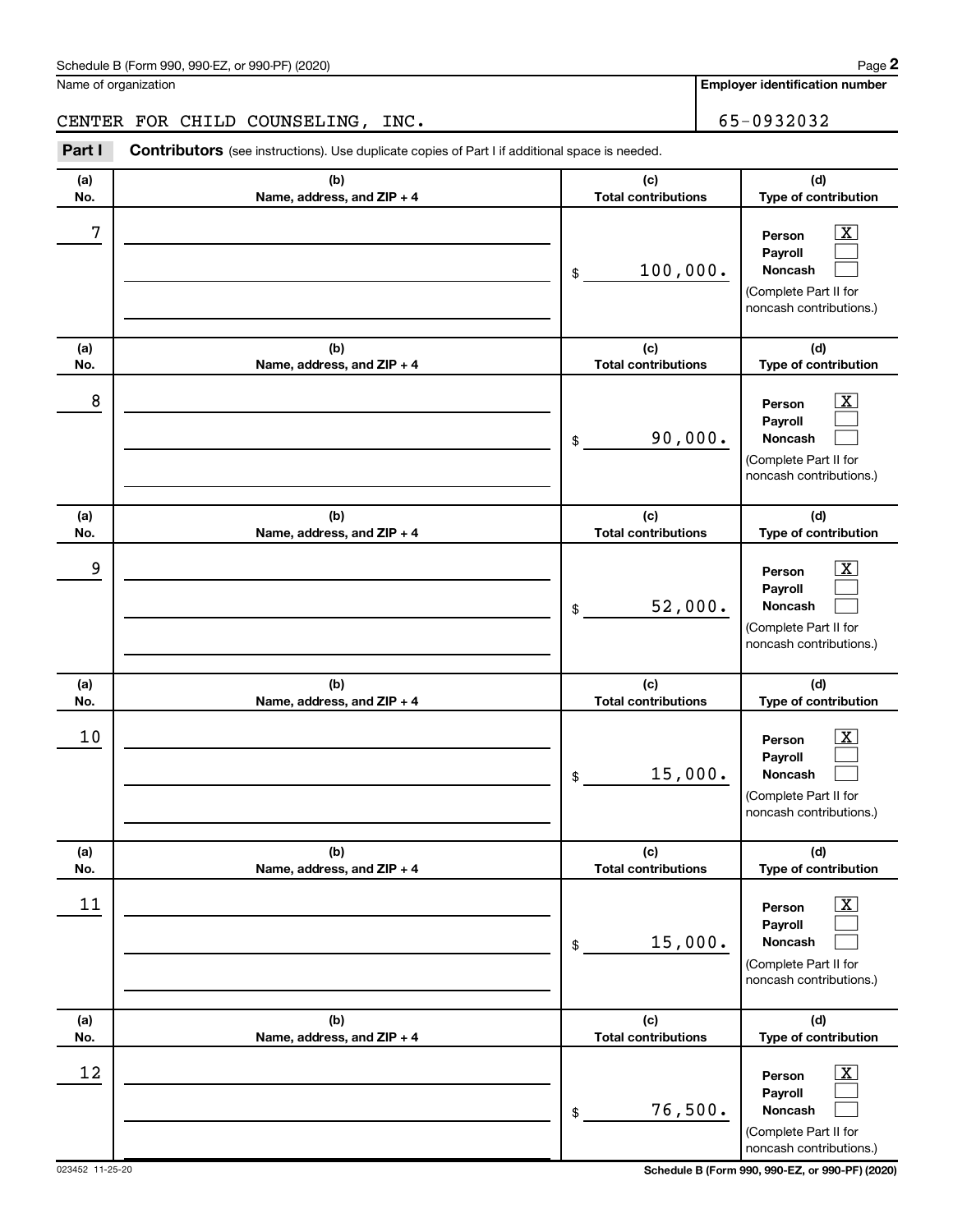**Employer identification number**

# CENTER FOR CHILD COUNSELING, INC. 65-0932032

| (a)<br>No. | (b)<br>Name, address, and ZIP + 4 | (c)<br><b>Total contributions</b> | (d)<br>Type of contribution                                                                                        |
|------------|-----------------------------------|-----------------------------------|--------------------------------------------------------------------------------------------------------------------|
| 13         |                                   | 50,000.<br>\$                     | $\overline{\mathbf{X}}$<br>Person<br>Payroll<br>Noncash<br>(Complete Part II for<br>noncash contributions.)        |
| (a)<br>No. | (b)<br>Name, address, and ZIP + 4 | (c)<br><b>Total contributions</b> | (d)<br>Type of contribution                                                                                        |
| 14         |                                   | 5,000.<br>\$                      | $\overline{\mathbf{X}}$<br>Person<br>Payroll<br><b>Noncash</b><br>(Complete Part II for<br>noncash contributions.) |
| (a)<br>No. | (b)<br>Name, address, and ZIP + 4 | (c)<br><b>Total contributions</b> | (d)<br>Type of contribution                                                                                        |
| 15         |                                   | 50,000.<br>\$                     | $\overline{\mathbf{X}}$<br>Person<br>Payroll<br><b>Noncash</b><br>(Complete Part II for<br>noncash contributions.) |
| (a)<br>No. | (b)<br>Name, address, and ZIP + 4 | (c)<br><b>Total contributions</b> | (d)<br>Type of contribution                                                                                        |
| 16         |                                   | 25,000.<br>\$                     | $\overline{\mathbf{X}}$<br>Person<br>Payroll<br><b>Noncash</b><br>(Complete Part II for<br>noncash contributions.) |
| (a)<br>No. | (b)<br>Name, address, and ZIP + 4 | (c)<br><b>Total contributions</b> | (d)<br>Type of contribution                                                                                        |
| 17         |                                   | 20,000.<br>$\,$                   | $\boxed{\text{X}}$<br>Person<br>Payroll<br>Noncash<br>(Complete Part II for<br>noncash contributions.)             |
| (a)<br>No. | (b)<br>Name, address, and ZIP + 4 | (c)<br><b>Total contributions</b> | (d)<br>Type of contribution                                                                                        |
| 18         |                                   | 15,000.<br>$\$$                   | $\boxed{\textbf{X}}$<br>Person<br>Payroll<br>Noncash<br>(Complete Part II for<br>noncash contributions.)           |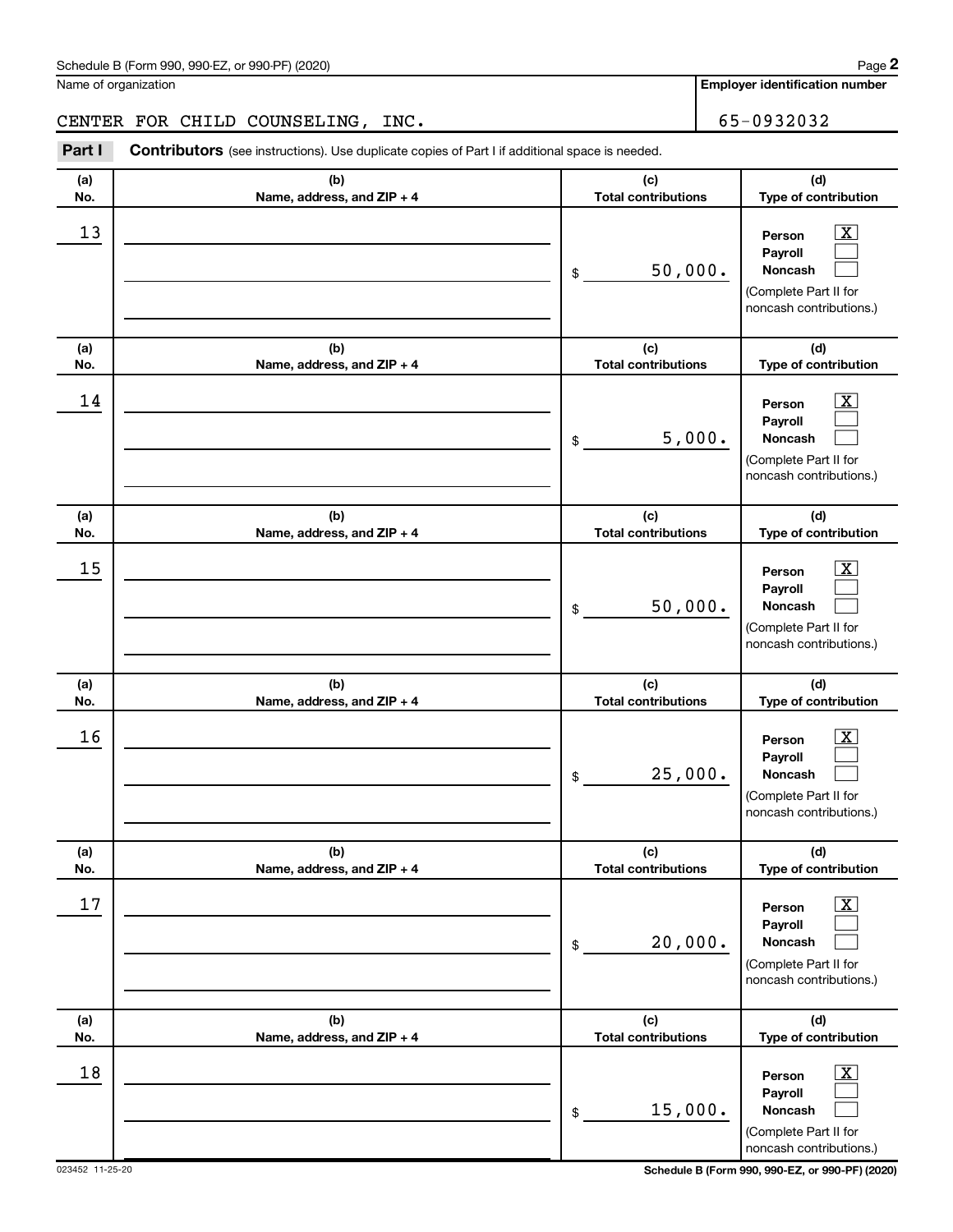**Employer identification number**

# CENTER FOR CHILD COUNSELING, INC. 65-0932032

| (a)<br>No. | (b)<br>Name, address, and ZIP + 4 | (c)<br><b>Total contributions</b> | (d)<br>Type of contribution                                                                                   |
|------------|-----------------------------------|-----------------------------------|---------------------------------------------------------------------------------------------------------------|
| 19         |                                   | 5,780.<br>\$                      | $\boxed{\textbf{X}}$<br>Person<br>Payroll<br>Noncash<br>(Complete Part II for<br>noncash contributions.)      |
| (a)<br>No. | (b)<br>Name, address, and ZIP + 4 | (c)<br><b>Total contributions</b> | (d)<br>Type of contribution                                                                                   |
| 20         |                                   | 7,000.<br>\$                      | $\boxed{\textbf{X}}$<br>Person<br>Payroll<br>Noncash<br>(Complete Part II for<br>noncash contributions.)      |
| (a)<br>No. | (b)<br>Name, address, and ZIP + 4 | (c)<br><b>Total contributions</b> | (d)<br>Type of contribution                                                                                   |
| 21         |                                   | 5,000.<br>\$                      | $\boxed{\textbf{X}}$<br>Person<br>Payroll<br>Noncash<br>(Complete Part II for<br>noncash contributions.)      |
| (a)<br>No. | (b)<br>Name, address, and ZIP + 4 | (c)<br><b>Total contributions</b> | (d)<br>Type of contribution                                                                                   |
| 22         |                                   | 10,000.<br>\$                     | $\mathbf{X}$<br>Person<br>Payroll<br>Noncash<br>(Complete Part II for<br>noncash contributions.)              |
| (a)<br>No. | (b)<br>Name, address, and ZIP + 4 | (c)<br><b>Total contributions</b> | (d)<br>Type of contribution                                                                                   |
| 23         |                                   | 20,000.<br>$\$$                   | $\boxed{\text{X}}$<br>Person<br>Payroll<br><b>Noncash</b><br>(Complete Part II for<br>noncash contributions.) |
| (a)<br>No. | (b)<br>Name, address, and ZIP + 4 | (c)<br><b>Total contributions</b> | (d)<br>Type of contribution                                                                                   |
| 24         |                                   | 23,688.<br>\$                     | $\boxed{\text{X}}$<br>Person<br>Payroll<br>Noncash<br>(Complete Part II for<br>noncash contributions.)        |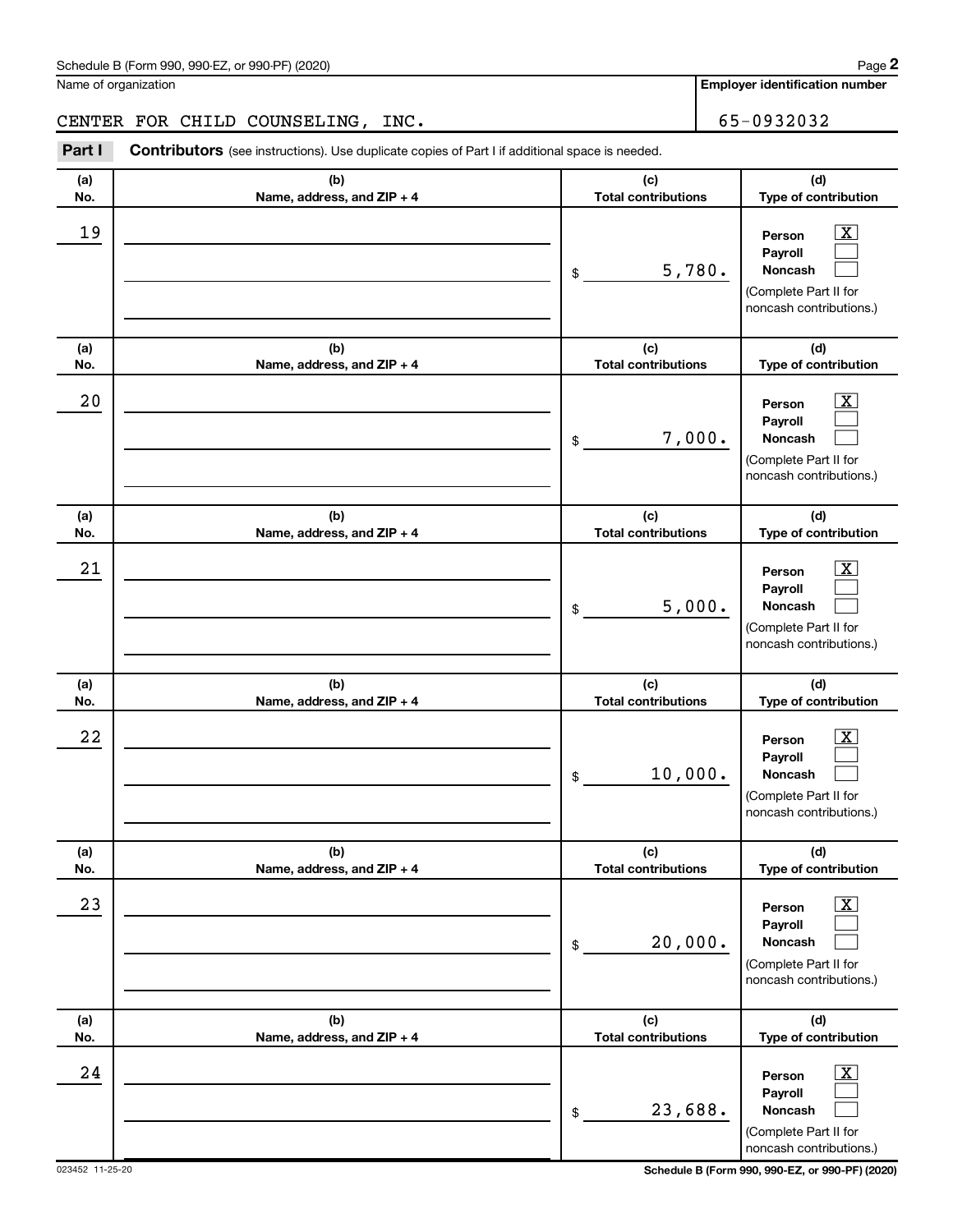**Employer identification number**

# CENTER FOR CHILD COUNSELING, INC. 65-0932032

| (a)<br>No.<br>from<br>Part I | (b)<br>Description of noncash property given | (c)<br>FMV (or estimate)<br>(See instructions.) | (d)<br>Date received |
|------------------------------|----------------------------------------------|-------------------------------------------------|----------------------|
|                              |                                              | \$                                              |                      |
| (a)<br>No.<br>from<br>Part I | (b)<br>Description of noncash property given | (c)<br>FMV (or estimate)<br>(See instructions.) | (d)<br>Date received |
|                              |                                              | \$                                              |                      |
| (a)<br>No.<br>from<br>Part I | (b)<br>Description of noncash property given | (c)<br>FMV (or estimate)<br>(See instructions.) | (d)<br>Date received |
|                              |                                              | \$                                              |                      |
| (a)<br>No.<br>from<br>Part I | (b)<br>Description of noncash property given | (c)<br>FMV (or estimate)<br>(See instructions.) | (d)<br>Date received |
|                              |                                              | \$                                              |                      |
| (a)<br>No.<br>from<br>Part I | (b)<br>Description of noncash property given | (c)<br>FMV (or estimate)<br>(See instructions.) | (d)<br>Date received |
|                              |                                              | \$                                              |                      |
| (a)<br>No.<br>from<br>Part I | (b)<br>Description of noncash property given | (c)<br>FMV (or estimate)<br>(See instructions.) | (d)<br>Date received |
|                              |                                              | \$                                              |                      |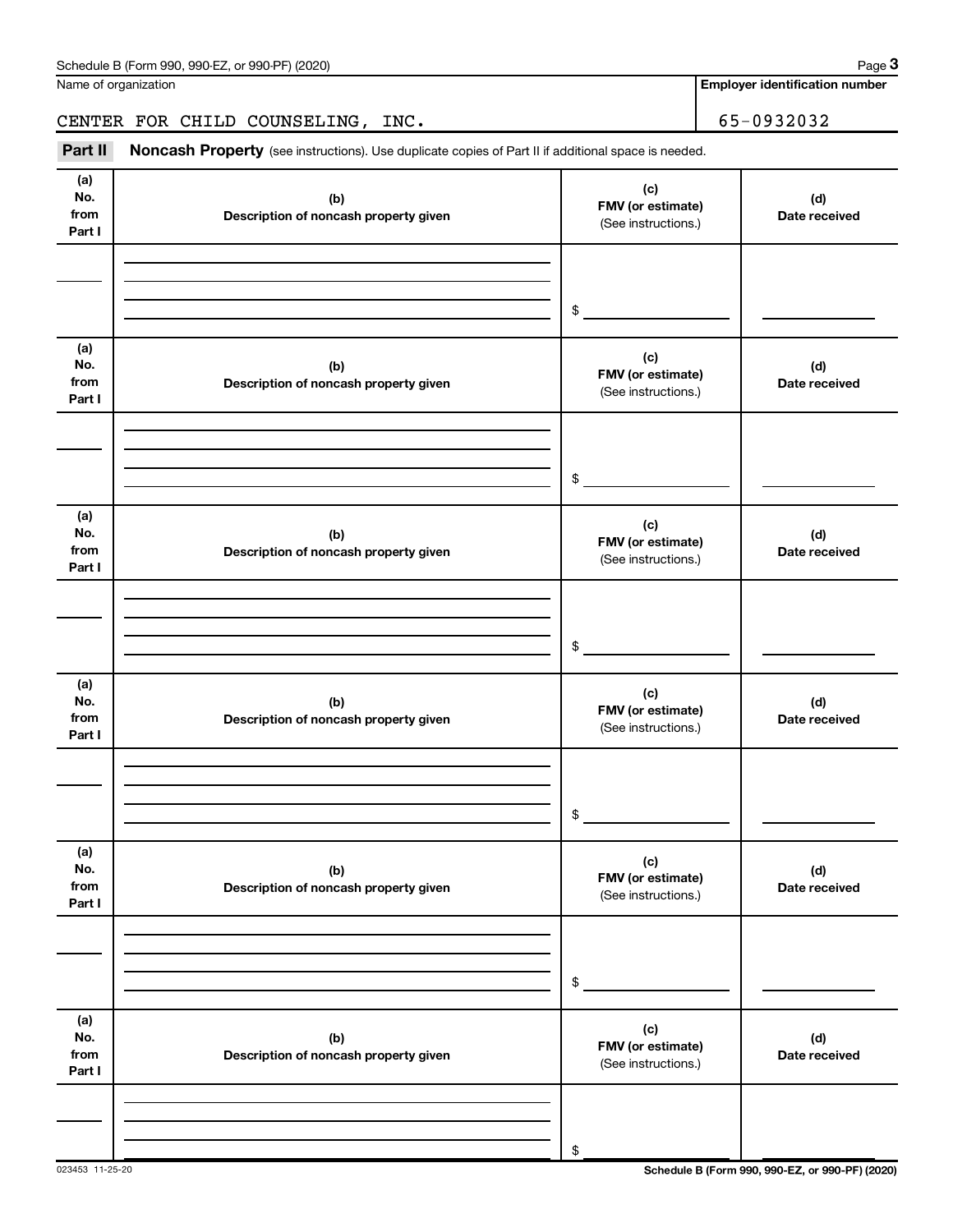|                           | Schedule B (Form 990, 990-EZ, or 990-PF) (2020)                                                                                                                                                                                                                                                 |                      | Page 4                                                                                                                                                         |
|---------------------------|-------------------------------------------------------------------------------------------------------------------------------------------------------------------------------------------------------------------------------------------------------------------------------------------------|----------------------|----------------------------------------------------------------------------------------------------------------------------------------------------------------|
|                           | Name of organization                                                                                                                                                                                                                                                                            |                      | <b>Employer identification number</b>                                                                                                                          |
|                           | CENTER FOR CHILD COUNSELING, INC.                                                                                                                                                                                                                                                               |                      | 65-0932032                                                                                                                                                     |
| Part III                  | from any one contributor. Complete columns (a) through (e) and the following line entry. For organizations<br>completing Part III, enter the total of exclusively religious, charitable, etc., contributions of \$1,000 or less for the year. (Enter this info. once.) $\blacktriangleright$ \$ |                      | Exclusively religious, charitable, etc., contributions to organizations described in section 501(c)(7), (8), or (10) that total more than \$1,000 for the year |
|                           | Use duplicate copies of Part III if additional space is needed.                                                                                                                                                                                                                                 |                      |                                                                                                                                                                |
| (a) No.<br>from<br>Part I | (b) Purpose of gift                                                                                                                                                                                                                                                                             | (c) Use of gift      | (d) Description of how gift is held                                                                                                                            |
|                           |                                                                                                                                                                                                                                                                                                 |                      |                                                                                                                                                                |
|                           |                                                                                                                                                                                                                                                                                                 | (e) Transfer of gift |                                                                                                                                                                |
|                           | Transferee's name, address, and ZIP + 4                                                                                                                                                                                                                                                         |                      | Relationship of transferor to transferee                                                                                                                       |
| (a) No.                   |                                                                                                                                                                                                                                                                                                 |                      |                                                                                                                                                                |
| from<br>Part I            | (b) Purpose of gift                                                                                                                                                                                                                                                                             | (c) Use of gift      | (d) Description of how gift is held                                                                                                                            |
|                           |                                                                                                                                                                                                                                                                                                 |                      |                                                                                                                                                                |
|                           |                                                                                                                                                                                                                                                                                                 | (e) Transfer of gift |                                                                                                                                                                |
|                           | Transferee's name, address, and ZIP + 4                                                                                                                                                                                                                                                         |                      | Relationship of transferor to transferee                                                                                                                       |
|                           |                                                                                                                                                                                                                                                                                                 |                      |                                                                                                                                                                |
| (a) No.<br>from<br>Part I | (b) Purpose of gift                                                                                                                                                                                                                                                                             | (c) Use of gift      | (d) Description of how gift is held                                                                                                                            |
|                           |                                                                                                                                                                                                                                                                                                 |                      |                                                                                                                                                                |
|                           |                                                                                                                                                                                                                                                                                                 | (e) Transfer of gift |                                                                                                                                                                |
|                           | Transferee's name, address, and ZIP + 4                                                                                                                                                                                                                                                         |                      | Relationship of transferor to transferee                                                                                                                       |
|                           |                                                                                                                                                                                                                                                                                                 |                      |                                                                                                                                                                |
| (a) No.<br>from<br>Part I | (b) Purpose of gift                                                                                                                                                                                                                                                                             | (c) Use of gift      | (d) Description of how gift is held                                                                                                                            |
|                           |                                                                                                                                                                                                                                                                                                 |                      |                                                                                                                                                                |
|                           |                                                                                                                                                                                                                                                                                                 | (e) Transfer of gift |                                                                                                                                                                |
|                           | Transferee's name, address, and ZIP + 4                                                                                                                                                                                                                                                         |                      | Relationship of transferor to transferee                                                                                                                       |
|                           |                                                                                                                                                                                                                                                                                                 |                      |                                                                                                                                                                |
|                           |                                                                                                                                                                                                                                                                                                 |                      |                                                                                                                                                                |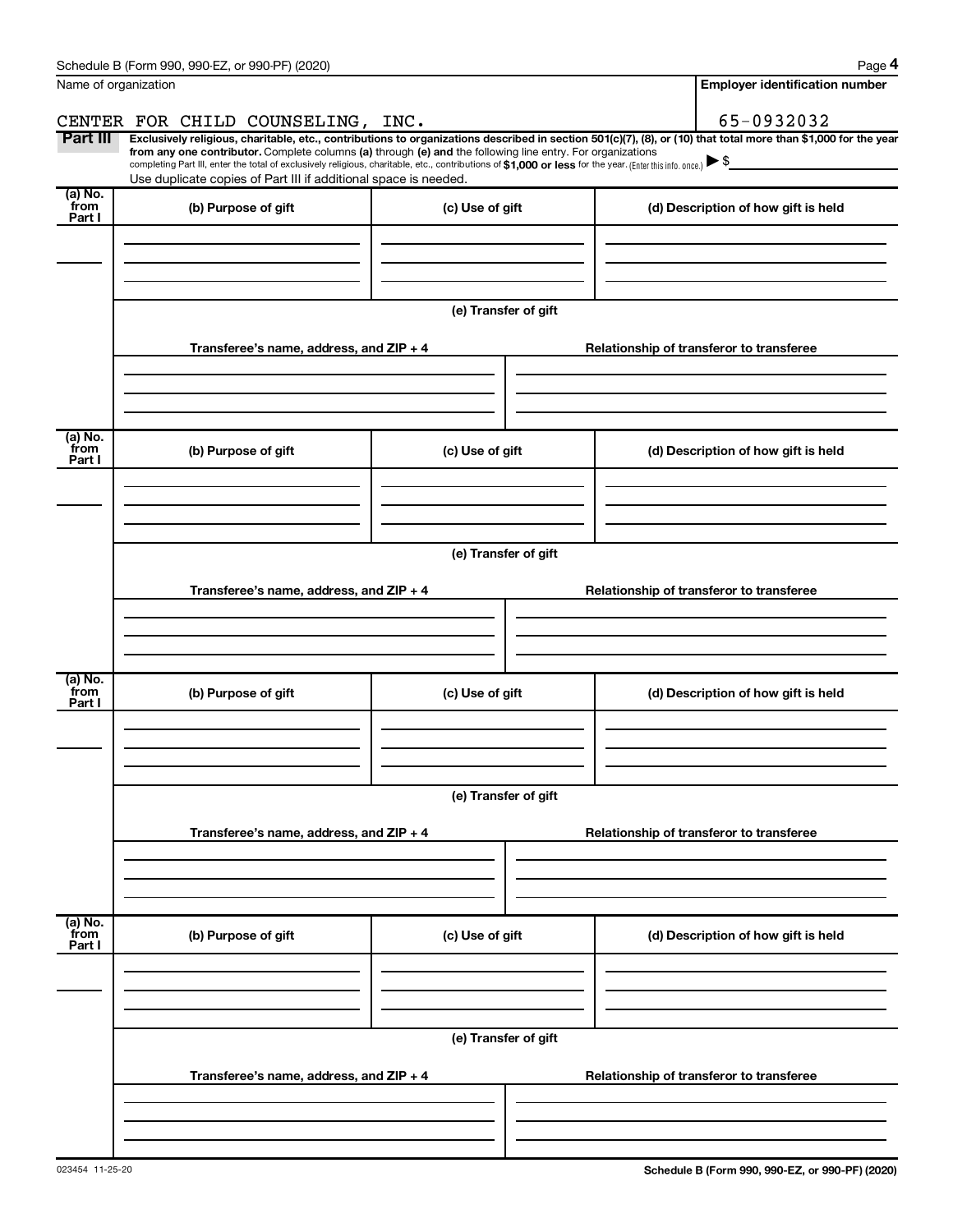| <b>SCHEDULE D</b> |  |
|-------------------|--|
|-------------------|--|

| (Form 990) |  |
|------------|--|
|------------|--|

# **SCHEDULE D Supplemental Financial Statements**<br> **Form 990 2020**<br> **Part IV** line 6.7.8.9.10, 11a, 11b, 11d, 11d, 11d, 11d, 11d, 12a, 0r, 12b

**(Form 990) | Complete if the organization answered "Yes" on Form 990, Part IV, line 6, 7, 8, 9, 10, 11a, 11b, 11c, 11d, 11e, 11f, 12a, or 12b.**

**Open to Public Inspection**

OMB No. 1545-0047

Department of the Treasury Internal Revenue Service

**| Attach to Form 990. |Go to www.irs.gov/Form990 for instructions and the latest information.**

|         | Name of the organization<br>CENTER FOR CHILD COUNSELING, INC.                                                                                  | <b>Employer identification number</b><br>65-0932032 |
|---------|------------------------------------------------------------------------------------------------------------------------------------------------|-----------------------------------------------------|
| Part I  | Organizations Maintaining Donor Advised Funds or Other Similar Funds or Accounts. Complete if the                                              |                                                     |
|         | organization answered "Yes" on Form 990, Part IV, line 6.                                                                                      |                                                     |
|         | (a) Donor advised funds                                                                                                                        | (b) Funds and other accounts                        |
|         |                                                                                                                                                |                                                     |
| 1       |                                                                                                                                                |                                                     |
| 2       | Aggregate value of contributions to (during year)                                                                                              |                                                     |
| 3       | Aggregate value of grants from (during year)                                                                                                   |                                                     |
| 4       |                                                                                                                                                |                                                     |
| 5       | Did the organization inform all donors and donor advisors in writing that the assets held in donor advised funds                               |                                                     |
|         |                                                                                                                                                | Yes<br><b>No</b>                                    |
| 6       | Did the organization inform all grantees, donors, and donor advisors in writing that grant funds can be used only                              |                                                     |
|         | for charitable purposes and not for the benefit of the donor or donor advisor, or for any other purpose conferring                             |                                                     |
|         |                                                                                                                                                | Yes<br>No                                           |
| Part II | Conservation Easements. Complete if the organization answered "Yes" on Form 990, Part IV, line 7.                                              |                                                     |
| 1       | Purpose(s) of conservation easements held by the organization (check all that apply).                                                          |                                                     |
|         | Preservation of land for public use (for example, recreation or education)                                                                     | Preservation of a historically important land area  |
|         | Protection of natural habitat                                                                                                                  | Preservation of a certified historic structure      |
|         | Preservation of open space                                                                                                                     |                                                     |
| 2       | Complete lines 2a through 2d if the organization held a qualified conservation contribution in the form of a conservation easement on the last |                                                     |
|         | day of the tax year.                                                                                                                           | Held at the End of the Tax Year                     |
|         |                                                                                                                                                | 2a                                                  |
| b       |                                                                                                                                                | 2 <sub>b</sub>                                      |
| с       |                                                                                                                                                | 2c                                                  |
|         | d Number of conservation easements included in (c) acquired after 7/25/06, and not on a historic structure                                     |                                                     |
|         |                                                                                                                                                | 2d                                                  |
| 3       | Number of conservation easements modified, transferred, released, extinguished, or terminated by the organization during the tax               |                                                     |
|         | year                                                                                                                                           |                                                     |
| 4       | Number of states where property subject to conservation easement is located $\blacktriangleright$                                              |                                                     |
| 5       | Does the organization have a written policy regarding the periodic monitoring, inspection, handling of                                         |                                                     |
|         | violations, and enforcement of the conservation easements it holds?                                                                            | Yes<br><b>No</b>                                    |
| 6       | Staff and volunteer hours devoted to monitoring, inspecting, handling of violations, and enforcing conservation easements during the year      |                                                     |
|         |                                                                                                                                                |                                                     |
| 7       | Amount of expenses incurred in monitoring, inspecting, handling of violations, and enforcing conservation easements during the year            |                                                     |
|         | $\blacktriangleright$ \$                                                                                                                       |                                                     |
| 8       | Does each conservation easement reported on line $2(d)$ above satisfy the requirements of section 170(h)(4)(B)(i)                              |                                                     |
|         |                                                                                                                                                | Yes<br>No                                           |
|         | In Part XIII, describe how the organization reports conservation easements in its revenue and expense statement and                            |                                                     |
|         | balance sheet, and include, if applicable, the text of the footnote to the organization's financial statements that describes the              |                                                     |
|         | organization's accounting for conservation easements.                                                                                          |                                                     |
|         | Organizations Maintaining Collections of Art, Historical Treasures, or Other Similar Assets.<br>Part III                                       |                                                     |
|         | Complete if the organization answered "Yes" on Form 990, Part IV, line 8.                                                                      |                                                     |
|         | 1a If the organization elected, as permitted under FASB ASC 958, not to report in its revenue statement and balance sheet works                |                                                     |
|         | of art, historical treasures, or other similar assets held for public exhibition, education, or research in furtherance of public              |                                                     |
|         | service, provide in Part XIII the text of the footnote to its financial statements that describes these items.                                 |                                                     |
|         | <b>b</b> If the organization elected, as permitted under FASB ASC 958, to report in its revenue statement and balance sheet works of           |                                                     |
|         | art, historical treasures, or other similar assets held for public exhibition, education, or research in furtherance of public service,        |                                                     |
|         | provide the following amounts relating to these items:                                                                                         |                                                     |
|         |                                                                                                                                                |                                                     |
|         | (ii) Assets included in Form 990, Part X                                                                                                       | $\blacktriangleright$ s                             |
| 2       | If the organization received or held works of art, historical treasures, or other similar assets for financial gain, provide                   |                                                     |
|         | the following amounts required to be reported under FASB ASC 958 relating to these items:                                                      |                                                     |
| a       |                                                                                                                                                | $\blacktriangleright$ s                             |
|         |                                                                                                                                                |                                                     |
|         |                                                                                                                                                |                                                     |

| Schedule D (Form 990) 2020 |  |  |
|----------------------------|--|--|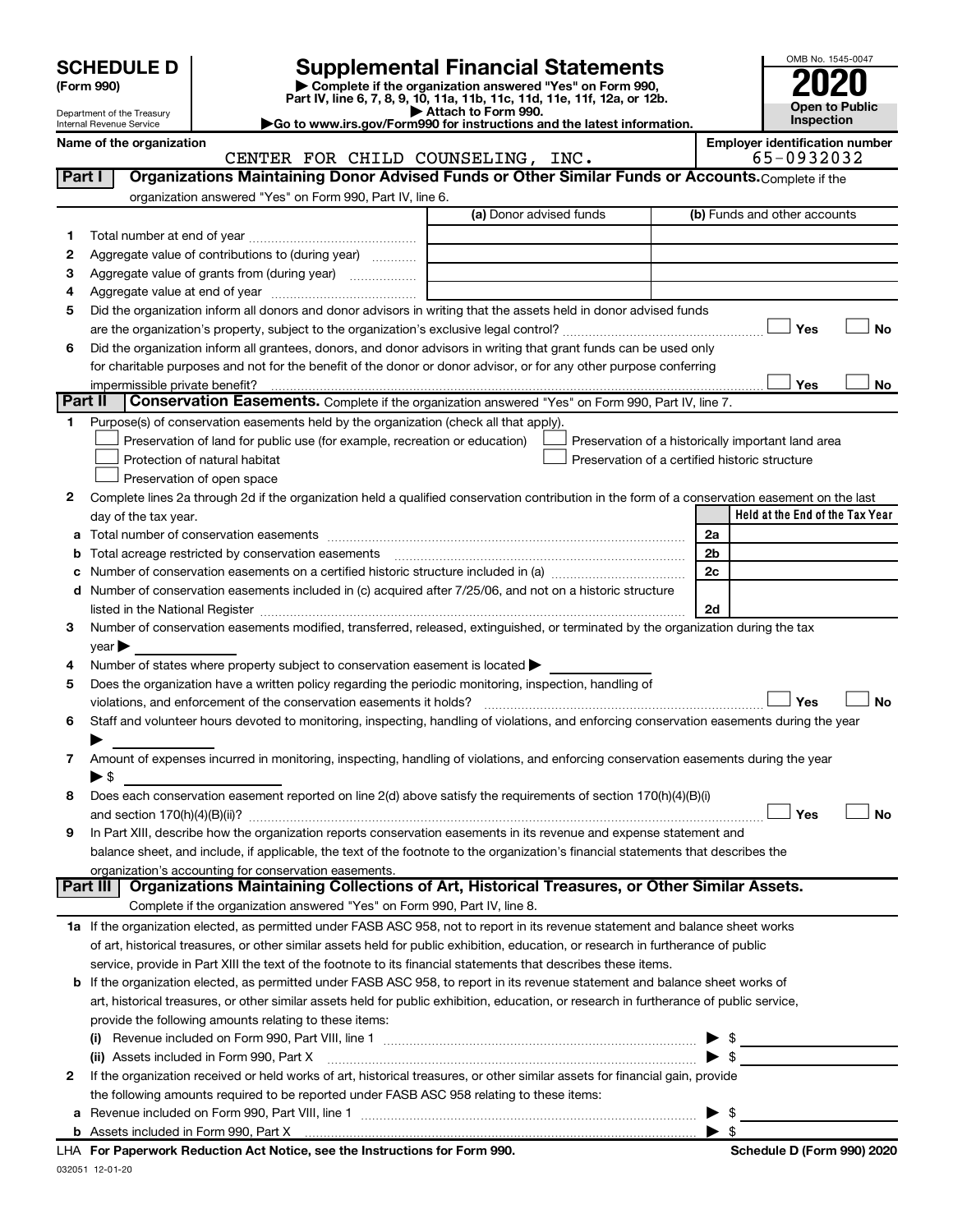|               | Schedule D (Form 990) 2020                                                                                                                                                                                                     | CENTER FOR CHILD COUNSELING, INC.       |                |                                    |                                                                             |                                 | 65-0932032 Page 2 |                |          |    |
|---------------|--------------------------------------------------------------------------------------------------------------------------------------------------------------------------------------------------------------------------------|-----------------------------------------|----------------|------------------------------------|-----------------------------------------------------------------------------|---------------------------------|-------------------|----------------|----------|----|
|               | Part III  <br>Organizations Maintaining Collections of Art, Historical Treasures, or Other Similar Assets (continued)                                                                                                          |                                         |                |                                    |                                                                             |                                 |                   |                |          |    |
| 3             | Using the organization's acquisition, accession, and other records, check any of the following that make significant use of its                                                                                                |                                         |                |                                    |                                                                             |                                 |                   |                |          |    |
|               | collection items (check all that apply):                                                                                                                                                                                       |                                         |                |                                    |                                                                             |                                 |                   |                |          |    |
| a             | Public exhibition                                                                                                                                                                                                              |                                         |                |                                    | Loan or exchange program                                                    |                                 |                   |                |          |    |
| b             | Scholarly research                                                                                                                                                                                                             | e                                       |                |                                    | <b>Other Community</b>                                                      |                                 |                   |                |          |    |
| c             | Preservation for future generations                                                                                                                                                                                            |                                         |                |                                    |                                                                             |                                 |                   |                |          |    |
| 4             | Provide a description of the organization's collections and explain how they further the organization's exempt purpose in Part XIII.                                                                                           |                                         |                |                                    |                                                                             |                                 |                   |                |          |    |
| 5             | During the year, did the organization solicit or receive donations of art, historical treasures, or other similar assets                                                                                                       |                                         |                |                                    |                                                                             |                                 |                   |                |          |    |
|               | Part IV                                                                                                                                                                                                                        |                                         |                |                                    |                                                                             |                                 |                   | Yes            |          | No |
|               | Escrow and Custodial Arrangements. Complete if the organization answered "Yes" on Form 990, Part IV, line 9, or<br>reported an amount on Form 990, Part X, line 21.                                                            |                                         |                |                                    |                                                                             |                                 |                   |                |          |    |
|               | 1a Is the organization an agent, trustee, custodian or other intermediary for contributions or other assets not included                                                                                                       |                                         |                |                                    |                                                                             |                                 |                   |                |          |    |
|               |                                                                                                                                                                                                                                |                                         |                |                                    |                                                                             |                                 |                   | Yes            |          | No |
|               | b If "Yes," explain the arrangement in Part XIII and complete the following table:                                                                                                                                             |                                         |                |                                    |                                                                             |                                 |                   |                |          |    |
|               |                                                                                                                                                                                                                                |                                         |                |                                    |                                                                             |                                 |                   | Amount         |          |    |
|               | c Beginning balance measurements and the contract of the contract of the contract of the contract of the contract of the contract of the contract of the contract of the contract of the contract of the contract of the contr |                                         |                |                                    |                                                                             | 1c                              |                   |                |          |    |
|               |                                                                                                                                                                                                                                |                                         |                |                                    |                                                                             | 1d                              |                   |                |          |    |
|               | e Distributions during the year manufactured and continuum control of the control of the control of the state of the control of the control of the control of the control of the control of the control of the control of the  |                                         |                |                                    |                                                                             | 1e                              |                   |                |          |    |
| f.            |                                                                                                                                                                                                                                |                                         |                |                                    |                                                                             | 1f                              |                   |                |          |    |
|               | 2a Did the organization include an amount on Form 990, Part X, line 21, for escrow or custodial account liability?                                                                                                             |                                         |                |                                    |                                                                             |                                 |                   | Yes            |          | No |
|               |                                                                                                                                                                                                                                |                                         |                |                                    |                                                                             |                                 |                   |                |          |    |
| <b>Part V</b> | Endowment Funds. Complete if the organization answered "Yes" on Form 990, Part IV, line 10.                                                                                                                                    |                                         |                |                                    |                                                                             |                                 |                   |                |          |    |
|               |                                                                                                                                                                                                                                | (a) Current year                        | (b) Prior year |                                    | (c) Two years back $\vert$ (d) Three years back $\vert$ (e) Four years back |                                 |                   |                |          |    |
|               | 1a Beginning of year balance                                                                                                                                                                                                   |                                         |                |                                    |                                                                             |                                 |                   |                |          |    |
|               |                                                                                                                                                                                                                                |                                         |                |                                    |                                                                             |                                 |                   |                |          |    |
|               | c Net investment earnings, gains, and losses                                                                                                                                                                                   |                                         |                |                                    |                                                                             |                                 |                   |                |          |    |
|               |                                                                                                                                                                                                                                |                                         |                |                                    |                                                                             |                                 |                   |                |          |    |
|               | e Other expenditures for facilities                                                                                                                                                                                            |                                         |                |                                    |                                                                             |                                 |                   |                |          |    |
|               | and programs                                                                                                                                                                                                                   |                                         |                |                                    |                                                                             |                                 |                   |                |          |    |
| f.            | Administrative expenses <i></i>                                                                                                                                                                                                |                                         |                |                                    |                                                                             |                                 |                   |                |          |    |
| g             | End of year balance <i>manually contained</i>                                                                                                                                                                                  |                                         |                |                                    |                                                                             |                                 |                   |                |          |    |
| 2             | Provide the estimated percentage of the current year end balance (line 1g, column (a)) held as:                                                                                                                                |                                         |                |                                    |                                                                             |                                 |                   |                |          |    |
| a             | Board designated or quasi-endowment                                                                                                                                                                                            |                                         | %              |                                    |                                                                             |                                 |                   |                |          |    |
|               | <b>b</b> Permanent endowment $\blacktriangleright$                                                                                                                                                                             | %                                       |                |                                    |                                                                             |                                 |                   |                |          |    |
|               | <b>c</b> Term endowment $\blacktriangleright$                                                                                                                                                                                  | %                                       |                |                                    |                                                                             |                                 |                   |                |          |    |
|               | The percentages on lines 2a, 2b, and 2c should equal 100%.                                                                                                                                                                     |                                         |                |                                    |                                                                             |                                 |                   |                |          |    |
|               | 3a Are there endowment funds not in the possession of the organization that are held and administered for the organization                                                                                                     |                                         |                |                                    |                                                                             |                                 |                   |                |          |    |
|               | by:                                                                                                                                                                                                                            |                                         |                |                                    |                                                                             |                                 |                   |                | Yes      | No |
|               | (i)                                                                                                                                                                                                                            |                                         |                |                                    |                                                                             |                                 |                   | 3a(i)          |          |    |
|               |                                                                                                                                                                                                                                |                                         |                |                                    |                                                                             |                                 |                   | 3a(ii)         |          |    |
|               |                                                                                                                                                                                                                                |                                         |                |                                    |                                                                             |                                 |                   | 3b             |          |    |
| 4             | Describe in Part XIII the intended uses of the organization's endowment funds.                                                                                                                                                 |                                         |                |                                    |                                                                             |                                 |                   |                |          |    |
|               | Land, Buildings, and Equipment.<br><b>Part VI</b>                                                                                                                                                                              |                                         |                |                                    |                                                                             |                                 |                   |                |          |    |
|               | Complete if the organization answered "Yes" on Form 990, Part IV, line 11a. See Form 990, Part X, line 10.                                                                                                                     |                                         |                |                                    |                                                                             |                                 |                   |                |          |    |
|               | Description of property                                                                                                                                                                                                        | (a) Cost or other<br>basis (investment) |                | (b) Cost or other<br>basis (other) |                                                                             | (c) Accumulated<br>depreciation |                   | (d) Book value |          |    |
|               |                                                                                                                                                                                                                                |                                         |                |                                    |                                                                             |                                 |                   |                |          |    |
|               |                                                                                                                                                                                                                                |                                         |                |                                    |                                                                             |                                 |                   |                |          |    |
|               |                                                                                                                                                                                                                                |                                         |                |                                    |                                                                             |                                 |                   |                |          |    |
|               |                                                                                                                                                                                                                                |                                         |                |                                    | 99,497.                                                                     | 83,357.                         |                   |                | 16, 140. |    |
|               |                                                                                                                                                                                                                                |                                         |                |                                    |                                                                             |                                 |                   |                |          |    |
|               | Total. Add lines 1a through 1e. (Column (d) must equal Form 990, Part X, column (B), line 10c.)                                                                                                                                |                                         |                |                                    |                                                                             |                                 |                   |                | 16, 140. |    |

**Schedule D (Form 990) 2020**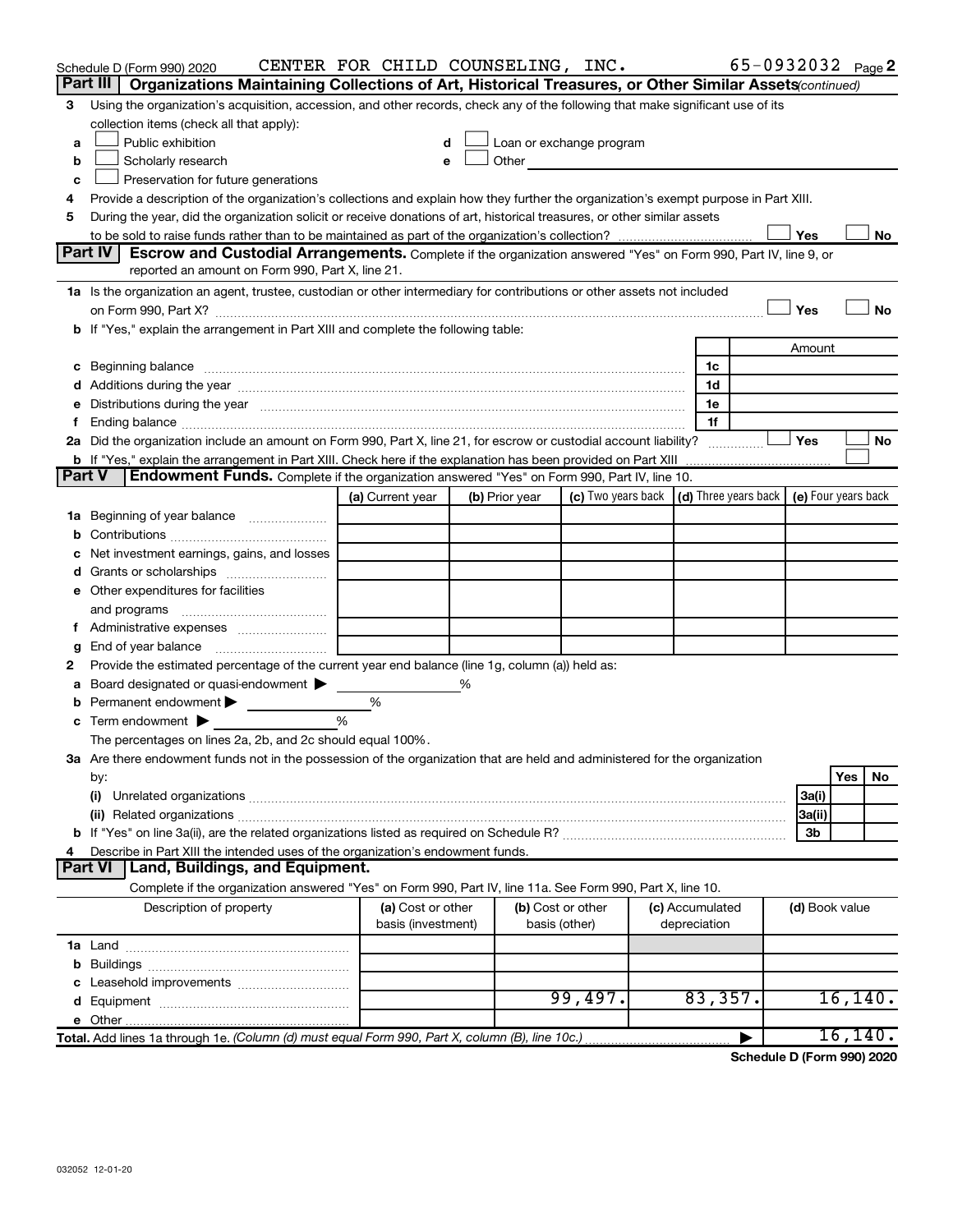|                  | Schedule D (Form 990) 2020    | CENTER FOR CHILD COUNSELING, INC.                                    |                 |                |                                                                                                                   | $65 - 0932032$ Page 3 |  |
|------------------|-------------------------------|----------------------------------------------------------------------|-----------------|----------------|-------------------------------------------------------------------------------------------------------------------|-----------------------|--|
| <b>Part VIII</b> |                               | <b>Investments - Other Securities.</b>                               |                 |                |                                                                                                                   |                       |  |
|                  |                               |                                                                      |                 |                | Complete if the organization answered "Yes" on Form 990, Part IV, line 11b. See Form 990, Part X, line 12.        |                       |  |
|                  |                               | (a) Description of security or category (including name of security) |                 | (b) Book value | (c) Method of valuation: Cost or end-of-year market value                                                         |                       |  |
|                  | (1) Financial derivatives     |                                                                      |                 |                |                                                                                                                   |                       |  |
|                  |                               |                                                                      |                 |                |                                                                                                                   |                       |  |
| $(3)$ Other      |                               |                                                                      |                 |                |                                                                                                                   |                       |  |
| (A)              |                               |                                                                      |                 |                |                                                                                                                   |                       |  |
| (B)              |                               |                                                                      |                 |                |                                                                                                                   |                       |  |
| (C)              |                               |                                                                      |                 |                |                                                                                                                   |                       |  |
| (D)              |                               |                                                                      |                 |                |                                                                                                                   |                       |  |
| (E)              |                               |                                                                      |                 |                |                                                                                                                   |                       |  |
| (F)              |                               |                                                                      |                 |                |                                                                                                                   |                       |  |
| (G)              |                               |                                                                      |                 |                |                                                                                                                   |                       |  |
| (H)              |                               |                                                                      |                 |                |                                                                                                                   |                       |  |
|                  |                               | Total. (Col. (b) must equal Form 990, Part X, col. (B) line 12.)     |                 |                |                                                                                                                   |                       |  |
|                  |                               | Part VIII Investments - Program Related.                             |                 |                |                                                                                                                   |                       |  |
|                  |                               |                                                                      |                 |                | Complete if the organization answered "Yes" on Form 990, Part IV, line 11c. See Form 990, Part X, line 13.        |                       |  |
|                  | (a) Description of investment |                                                                      |                 | (b) Book value | (c) Method of valuation: Cost or end-of-year market value                                                         |                       |  |
| (1)              |                               |                                                                      |                 |                |                                                                                                                   |                       |  |
| (2)              |                               |                                                                      |                 |                |                                                                                                                   |                       |  |
| (3)              |                               |                                                                      |                 |                |                                                                                                                   |                       |  |
| (4)              |                               |                                                                      |                 |                |                                                                                                                   |                       |  |
| (5)              |                               |                                                                      |                 |                |                                                                                                                   |                       |  |
| (6)              |                               |                                                                      |                 |                |                                                                                                                   |                       |  |
| (7)              |                               |                                                                      |                 |                |                                                                                                                   |                       |  |
| (8)              |                               |                                                                      |                 |                |                                                                                                                   |                       |  |
| (9)              |                               |                                                                      |                 |                |                                                                                                                   |                       |  |
|                  |                               | Total. (Col. (b) must equal Form 990, Part X, col. (B) line 13.)     |                 |                |                                                                                                                   |                       |  |
| Part IX          | <b>Other Assets.</b>          |                                                                      |                 |                |                                                                                                                   |                       |  |
|                  |                               |                                                                      |                 |                | Complete if the organization answered "Yes" on Form 990, Part IV, line 11d. See Form 990, Part X, line 15.        |                       |  |
|                  |                               |                                                                      | (a) Description |                |                                                                                                                   | (b) Book value        |  |
| (1)              |                               |                                                                      |                 |                |                                                                                                                   |                       |  |
| (2)              |                               |                                                                      |                 |                |                                                                                                                   |                       |  |
| (3)              |                               |                                                                      |                 |                |                                                                                                                   |                       |  |
| (4)              |                               |                                                                      |                 |                |                                                                                                                   |                       |  |
| (5)              |                               |                                                                      |                 |                |                                                                                                                   |                       |  |
| (6)              |                               |                                                                      |                 |                |                                                                                                                   |                       |  |
| (7)              |                               |                                                                      |                 |                |                                                                                                                   |                       |  |
| (8)              |                               |                                                                      |                 |                |                                                                                                                   |                       |  |
| (9)              |                               |                                                                      |                 |                |                                                                                                                   |                       |  |
|                  |                               | Total. (Column (b) must equal Form 990, Part X, col. (B) line 15.)   |                 |                |                                                                                                                   |                       |  |
| Part X           | <b>Other Liabilities.</b>     |                                                                      |                 |                |                                                                                                                   |                       |  |
|                  |                               |                                                                      |                 |                | Complete if the organization answered "Yes" on Form 990, Part IV, line 11e or 11f. See Form 990, Part X, line 25. |                       |  |
| <u>1.</u>        |                               | (a) Description of liability                                         |                 |                |                                                                                                                   | (b) Book value        |  |
| (1)              | Federal income taxes          |                                                                      |                 |                |                                                                                                                   |                       |  |
| (2)              |                               |                                                                      |                 |                |                                                                                                                   |                       |  |
| (3)              |                               |                                                                      |                 |                |                                                                                                                   |                       |  |
| (4)              |                               |                                                                      |                 |                |                                                                                                                   |                       |  |
| (5)              |                               |                                                                      |                 |                |                                                                                                                   |                       |  |
| (6)              |                               |                                                                      |                 |                |                                                                                                                   |                       |  |
| (7)              |                               |                                                                      |                 |                |                                                                                                                   |                       |  |
| (8)              |                               |                                                                      |                 |                |                                                                                                                   |                       |  |
| (9)              |                               |                                                                      |                 |                |                                                                                                                   |                       |  |
|                  |                               | Total. (Column (b) must equal Form 990, Part X, col. (B) line 25.)   |                 |                |                                                                                                                   |                       |  |
|                  |                               |                                                                      |                 |                |                                                                                                                   |                       |  |

**2.** Liability for uncertain tax positions. In Part XIII, provide the text of the footnote to the organization's financial statements that reports the organization's liability for uncertain tax positions under FASB ASC 740. Check here if the text of the footnote has been provided in Part XIII...

 $\boxed{\text{X}}$ 

65-0932032 Page 3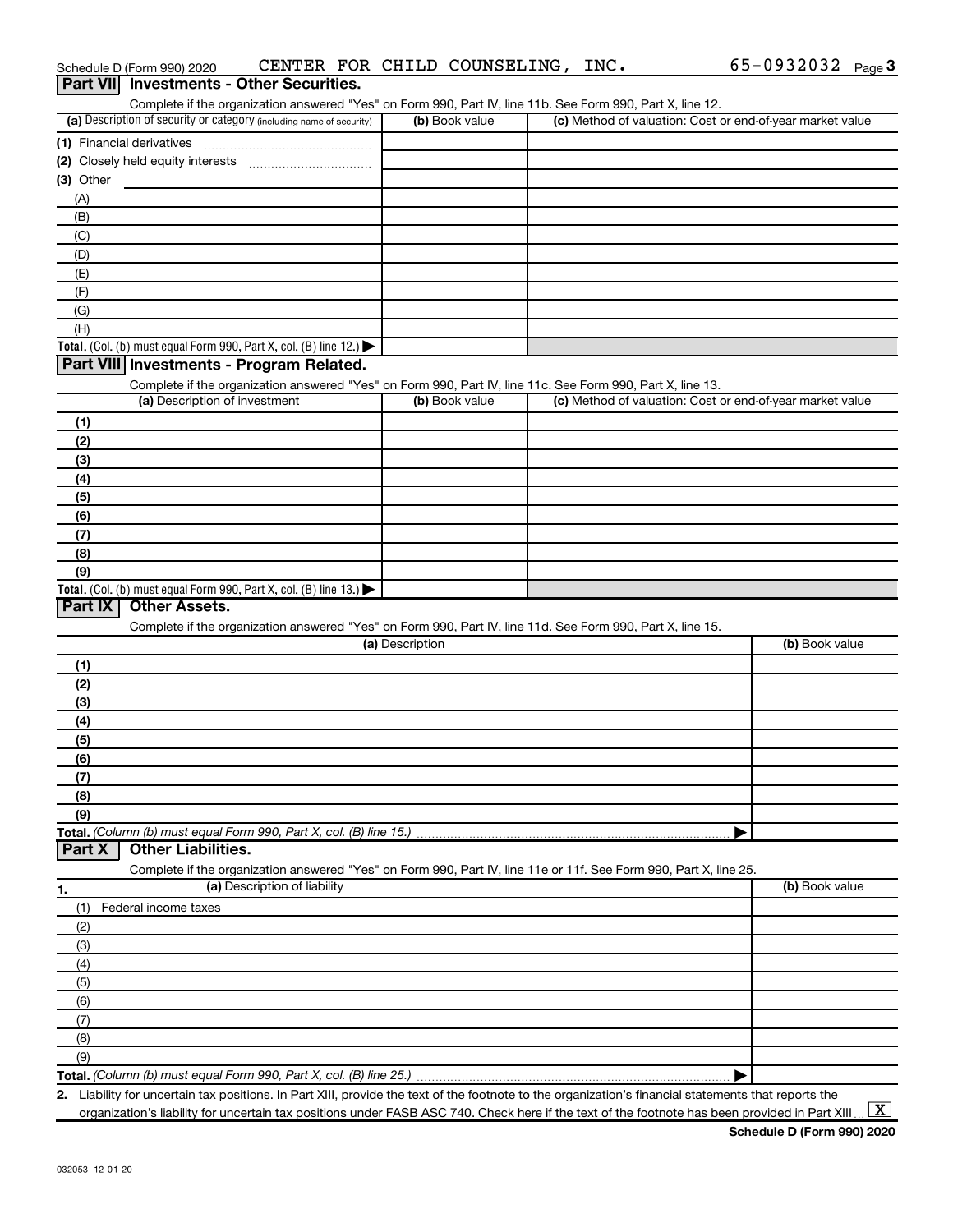|    | CENTER FOR CHILD COUNSELING, INC.<br>Schedule D (Form 990) 2020                                                                                                                                                                      |                |          |                | 65-0932032 Page 4 |
|----|--------------------------------------------------------------------------------------------------------------------------------------------------------------------------------------------------------------------------------------|----------------|----------|----------------|-------------------|
|    | Reconciliation of Revenue per Audited Financial Statements With Revenue per Return.<br>Part XI                                                                                                                                       |                |          |                |                   |
|    | Complete if the organization answered "Yes" on Form 990, Part IV, line 12a.                                                                                                                                                          |                |          |                |                   |
| 1  |                                                                                                                                                                                                                                      |                |          | $\blacksquare$ | 6, 290, 338.      |
| 2  | Amounts included on line 1 but not on Form 990, Part VIII, line 12:                                                                                                                                                                  |                |          |                |                   |
| a  |                                                                                                                                                                                                                                      | 2a             |          |                |                   |
|    |                                                                                                                                                                                                                                      | 2 <sub>b</sub> |          |                |                   |
| с  |                                                                                                                                                                                                                                      | 2c             |          |                |                   |
| d  |                                                                                                                                                                                                                                      | 2d             | 406,020. |                |                   |
| е  | Add lines 2a through 2d <b>Martin Martin Martin Martin Martin Martin Martin Martin Martin Martin Martin Martin Martin Martin Martin Martin Martin Martin Martin Martin Martin Martin Martin Martin Martin Martin Martin Martin M</b> |                |          | 2e             | 406,020.          |
| 3  |                                                                                                                                                                                                                                      |                |          | $\mathbf{3}$   | 5,884,318.        |
|    | Amounts included on Form 990, Part VIII, line 12, but not on line 1:                                                                                                                                                                 |                |          |                |                   |
|    | Investment expenses not included on Form 990, Part VIII, line 7b [11, 111, 111, 111]                                                                                                                                                 | 4a             |          |                |                   |
| b  |                                                                                                                                                                                                                                      | 4 <sub>h</sub> |          |                |                   |
| C. | Add lines 4a and 4b                                                                                                                                                                                                                  |                |          | 4c             | υ.                |
| 5  |                                                                                                                                                                                                                                      |                |          | 5              | 5,884,318.        |
|    | Part XII   Reconciliation of Expenses per Audited Financial Statements With Expenses per Return.                                                                                                                                     |                |          |                |                   |
|    |                                                                                                                                                                                                                                      |                |          |                |                   |
|    | Complete if the organization answered "Yes" on Form 990, Part IV, line 12a.                                                                                                                                                          |                |          |                |                   |
| 1  |                                                                                                                                                                                                                                      |                |          | $\blacksquare$ | 4,877,833.        |
| 2  | Amounts included on line 1 but not on Form 990, Part IX, line 25:                                                                                                                                                                    |                |          |                |                   |
| a  |                                                                                                                                                                                                                                      | 2a             | 406,020. |                |                   |
| b  |                                                                                                                                                                                                                                      | 2 <sub>b</sub> |          |                |                   |
| c  |                                                                                                                                                                                                                                      | 2 <sub>c</sub> |          |                |                   |
|    |                                                                                                                                                                                                                                      | 2d             |          |                |                   |
| е  | Add lines 2a through 2d <b>[10]</b> University of the state of the state of the state of the state of the state of the state of the state of the state of the state of the state of the state of the state of the state of the stat  |                |          | 2e             | 406,020.          |
| 3  |                                                                                                                                                                                                                                      |                |          | $\mathbf{a}$   | 4,471,813.        |
| 4  | Amounts included on Form 990, Part IX, line 25, but not on line 1:                                                                                                                                                                   |                |          |                |                   |
| a  | Investment expenses not included on Form 990, Part VIII, line 7b [                                                                                                                                                                   | 4a             |          |                |                   |
| b  |                                                                                                                                                                                                                                      | 4 <sub>h</sub> |          |                |                   |
| C. | Add lines 4a and 4b                                                                                                                                                                                                                  |                |          | 4с             | о.                |
|    | Part XIII Supplemental Information.                                                                                                                                                                                                  |                |          | $\mathbf{F}$   | 4,471,813.        |

Provide the descriptions required for Part II, lines 3, 5, and 9; Part III, lines 1a and 4; Part IV, lines 1b and 2b; Part V, line 4; Part X, line 2; Part XI, lines 2d and 4b; and Part XII, lines 2d and 4b. Also complete this part to provide any additional information.

# PART X, LINE 2:

| THE ORGANIZATION ADOPTED THE PROVISIONS OF THE INCOME TAX TOPIC OF THE     |
|----------------------------------------------------------------------------|
| ASC. THESE PROVISIONS CLARIFY THE ACCOUNTING FOR UNCERTAINTY IN TAX        |
| POSITIONS AND PRESCRIBE GUIDANCE RELATED TO THE FINANCIAL STATEMENT        |
| RECOGNITION AND MEASUREMENT OF A TAX POSITION TAKEN OR EXPECTED TO BE      |
| TAKEN IN A TAX RETURN. THE TAX BENEFIT FROM AN UNCERTAIN TAX POSITION IS   |
| ONLY RECOGNIZED IN THE STATEMENT OF FINANCIAL POSITION IF THE TAX POSITION |
| IS MORE LIKELY THAN NOT TO BE SUSTAINED UPON EXAMINATION, BASED ON THE     |
| TECHNICAL MERITS OF THE POSITION. INTEREST AND PENALTIES, IF ANY, ARE      |
| INCLUDED IN EXPENSES IN THE STATEMENT OF ACTIVITIES. AS OF SEPTEMBER 30,   |
| 2021, CENTER FOR CHILD COUNSELING, INC. HAD NO UNCERTAIN TAX POSITIONS     |
| THAT QUALIFY FOR RECOGNITION OR DISCLOSURE IN THE FINANCIAL STATEMENTS.    |
| Schedule D (Form 990) 2020<br>032054 12-01-20                              |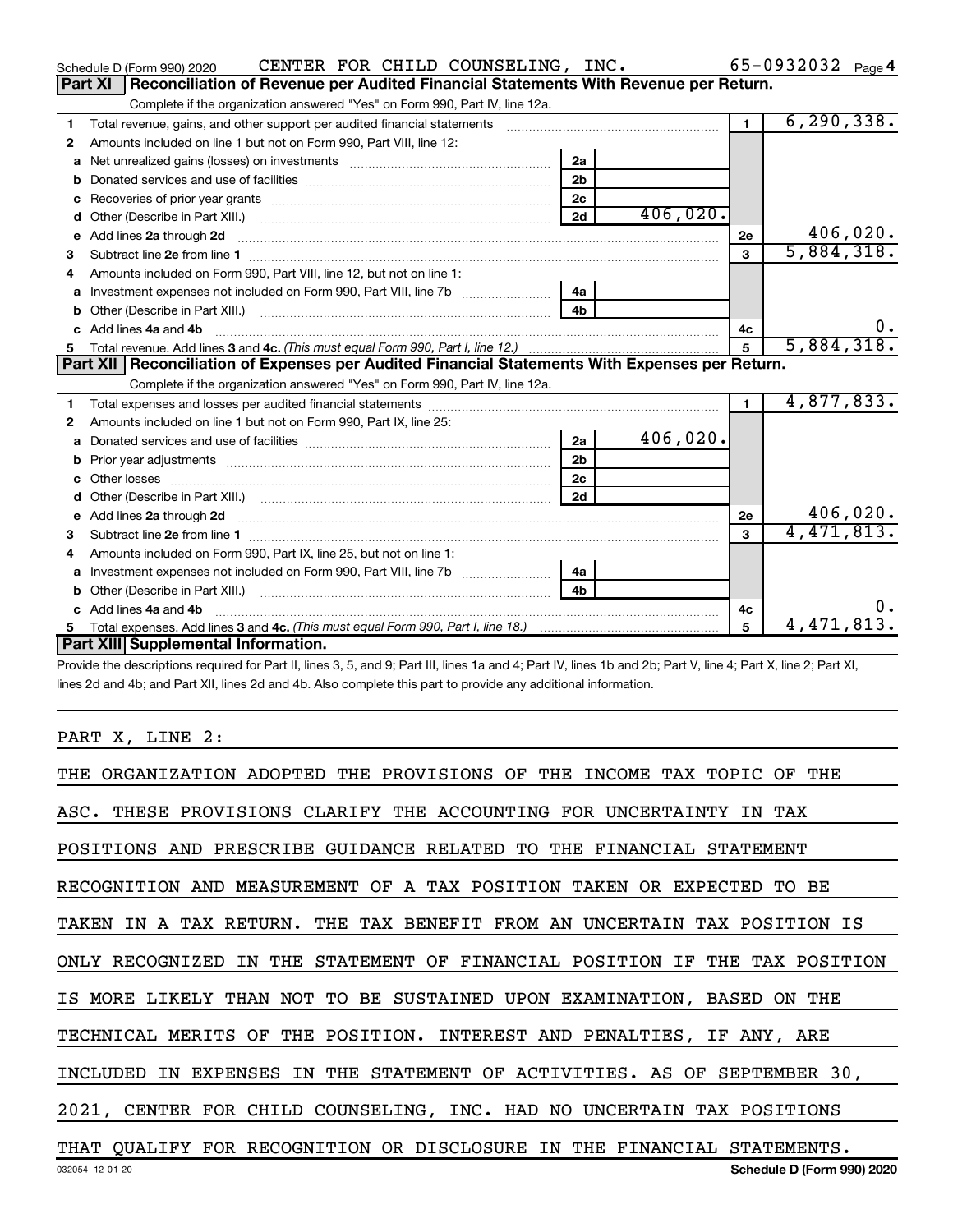| <b>Part XIII Supplemental Information (continued)</b> |  |  |
|-------------------------------------------------------|--|--|
|                                                       |  |  |
| PART XI, LINE 2D - OTHER ADJUSTMENTS:                 |  |  |
| IN KIND CONTRIBUTIONS                                 |  |  |
|                                                       |  |  |
|                                                       |  |  |
|                                                       |  |  |
|                                                       |  |  |
|                                                       |  |  |
|                                                       |  |  |
|                                                       |  |  |
|                                                       |  |  |
|                                                       |  |  |
|                                                       |  |  |
|                                                       |  |  |
|                                                       |  |  |
|                                                       |  |  |
|                                                       |  |  |
|                                                       |  |  |
|                                                       |  |  |
|                                                       |  |  |
|                                                       |  |  |
|                                                       |  |  |
|                                                       |  |  |
|                                                       |  |  |
|                                                       |  |  |
|                                                       |  |  |
|                                                       |  |  |
|                                                       |  |  |

Schedule D (Form 990) 2020  $\,$  CENTER FOR CHILD COUNSELING, INC.  $\,$  65-0932032  $_{\rm Page}$ 

65-0932032 Page 5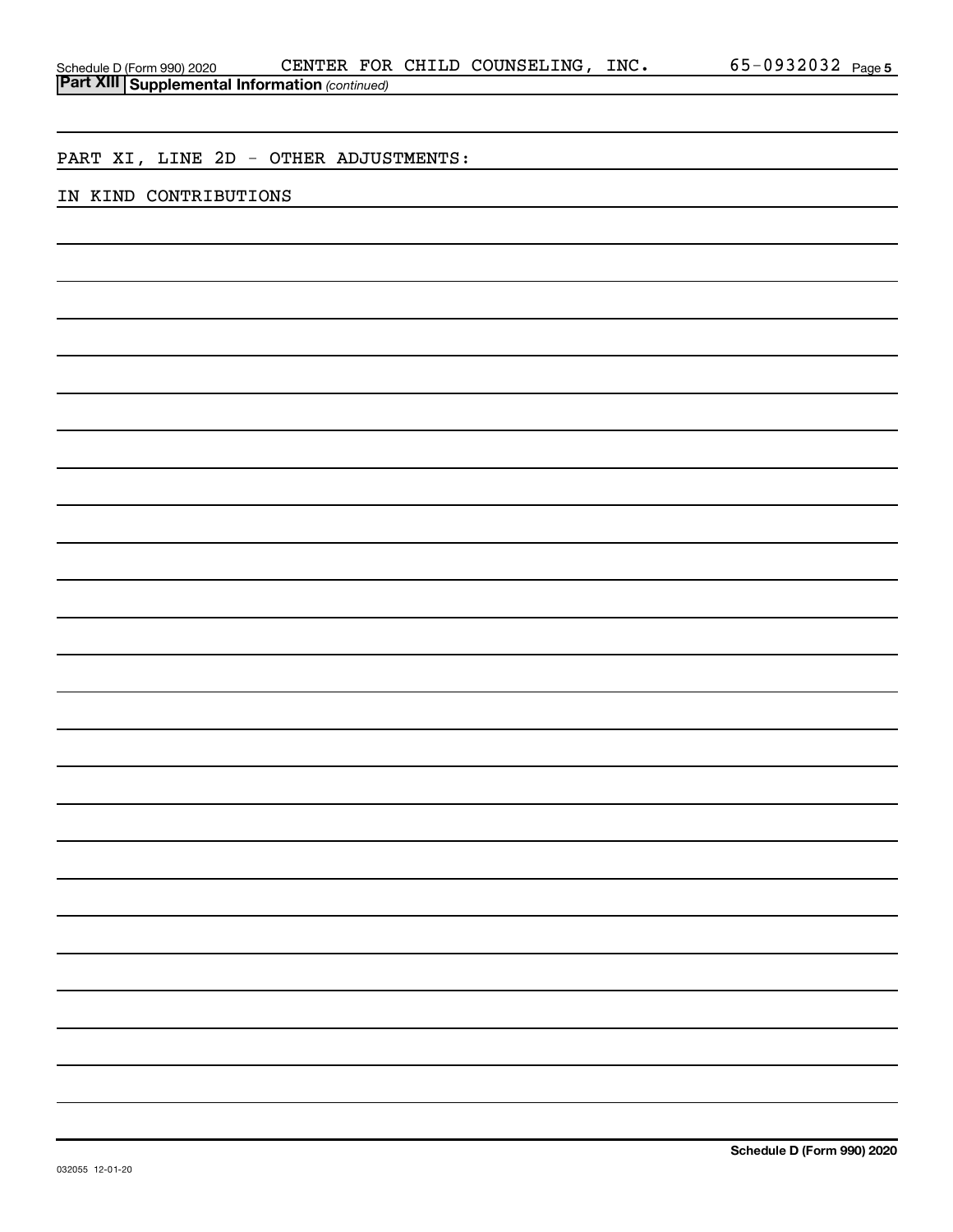Internal Revenue Service

Department of the Treasury **(Form 990 or 990-EZ)**

Name of the organization

**SCHEDULE O** Supplemental Information to Form 990 or 990-EZ 2020<br>(Form 990 or 990-EZ) Complete to provide information for responses to specific questions on

**Complete to provide information for responses to specific questions on Form 990 or 990-EZ or to provide any additional information. | Attach to Form 990 or 990-EZ.**

**| Go to www.irs.gov/Form990 for the latest information.**



CENTER FOR CHILD COUNSELING, INC. | 65-0932032

**Employer identification number**

FORM 990, PART I, LINE 1, DESCRIPTION OF ORGANIZATION MISSION:

HOPEFUL LIVING FOR CHILDREN, FAMILIES, AND COMMUNITIES. THE

ORGANIZATION'S VISION IS HEALTHY, RESILIENT CHILDREN AND FAMILIES

THROUGH ACES (ADVERSE CHILDHOOD EXPERIENCES) AWARE AND TRAUMA-INFORMED

COMMUNITIES. EARLY RELATIONAL HEALTH MATTERS, SETTING THE FOUNDATION

FOR LIFELONG RESILIENCE AND WELL-BEING. AT CENTER FOR CHILD COUNSELING,

WE WORK WITH OUR PARTNERS TO BUILD HEALTHIER, SAFER, MORE NURTURING

FAMILIES AND COMMUNITIES - WHEN ALL CHILDREN HAVE THE OPPORTUNITY TO

THRIVE. TO ACHIEVE THIS MISSION, CFCC IS BUILDING THE CAPACITY OF

CAREGIVERS, FAMILIES, SCHOOLS, AND COMMUNITIES TO ADDRESS THE ISSUE OF

ACES (ADVERSE CHILDHOOD EXPERIENCES AND ADVERSE COMMUNITY ENVIRONMENTS)

AND TRAUMA THROUGH A LENS OF EQUITY AND A HEALING-CENTERED APPROACH.

FORM 990, PART III, LINE 4B, PROGRAM SERVICE ACCOMPLISHMENTS:

SERVICES AND RENT TOTALED \$76,422.

FORM 990, PART III, LINE 4D, OTHER PROGRAM SERVICES:

INFANT AND EARLY CHILDHOOD MENTAL HEALTH HAS BEEN THE FOUNDATION OF THE

CENTER FOR CHILD COUNSELING'S MISSION SINCE BEING FOUNDED IN 1999,

WINNING PRESTIGIOUS AWARDS FOR INCREASING ACCESS TO CARE FOR

YOUNG,VULNERABLE CHILDREN. THROUGH IMPLEMENTATION OF BEST PRACTICE

EVIDENCE-BASED INTERVENTIONS, WE FOCUS ON THE YOUNGEST CHILDREN IN OUR

COMMUNITY BECAUSE RESEARCH SHOWS THAT THIS PERIOD OF LIFE(PRENATAL TO

AGE 6) PROVIDES THE FOUNDATION FOR HEALTH AND LEARNING THROUGHOUT THE

LIFESPAN. WE HAVE CULTIVATED A HIGH LEVEL OF EXPERTISE IN INFANT AND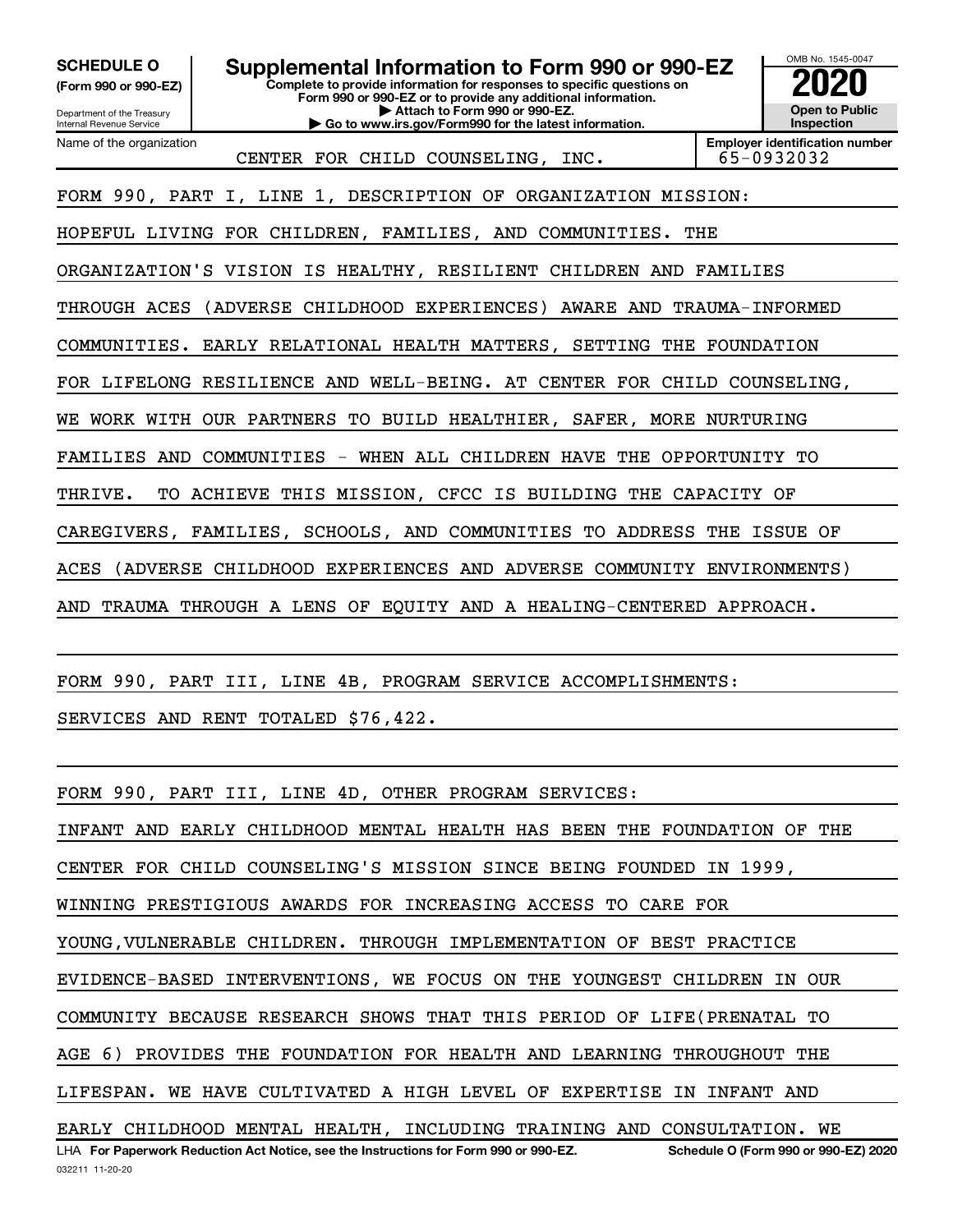| Schedule O (Form 990 or 990-EZ) 2020                                   | Page 2                                              |
|------------------------------------------------------------------------|-----------------------------------------------------|
| Name of the organization<br>CENTER FOR CHILD COUNSELING, INC.          | <b>Employer identification number</b><br>65-0932032 |
| ALSO PROVIDE COUNSELING FOR PREGNANT WOMEN, NEW MOTHERS,               | AND YOUNG                                           |
| CHILDREN EXPERIENCING STRESS AND TRAUMA. THE PROGRAM HAS SERVICED 157  |                                                     |
| CHILDREN AND ADULTS. TOTAL EXPENSES OF \$356,527 AND INCOME \$432,171. |                                                     |
|                                                                        |                                                     |

TRAINING IS A KEY COMPONENT OF OUR ORGANIZATION TO ENSURE BEST

PRACTICES AND TO UTILIZE THE MOST UP-TO-DATE RESEARCH. ONLY A

WELL-INFORMED COMMUNITY CAN MAKE THE NECESSARY DECISIONS TO DETER CRIME

AND PROVIDE A HEALTHY CLIMATE FOR ITS CITIZENS.

CHILDREN'S BEHAVIORAL HEALTH COLLABORATIVE PROVIDES COUNSELING AND SUPPORT FOR AT-RISK CHILDREN AND FAMILIES IN NEED OF BEHAVIORAL HEALTH SERVICES THROUGHOUT PALM BEACH COUNTY.

FIGHTING ACES INITIATIVE PROVIDES EDUCATION, ADVOCACY, OUTREACH, AND INTERVENTION THAT FOCUSES ON ADVERSE CHILDHOOD EXPERIENCES WHICH IMPACT PHYSICAL AND EMOTIONAL HEALTH THROUGHOUT THE LIFESPAN. THE PROGRAM HAS BEEN PRESENTED TO 3964 PARTICIPANTS. PROGRAM RELATED EXPENSES: \$176,093. PROGRAM RELATED REVENUE: \$174,525. IN KIND SERVICES AND RENT \$200.

THE SCHOOL BASED MENTAL HEALTH PROGRAM PROVIDES SERVICES IN 9 HIGH NEED ELEMENTARY SCHOOLS IN PALM BEACH COUNTY. OUR SBMH THERAPISTS ARE CO-LOCATED IN EACH OF THESE SCHOOLS AND PROVIDE MENTAL HEALTH TREATMENT TO CHILDREN WHO HAVE BEEN IDENTIFIED THROUGH THE SCHOOLS AND ARE IN NEED OF BEHAVIORAL AND EMOTIONAL SUPPORT. OUR TEAM IS ON CAMPUS DURING SCHOOL HOURS EVERY DAY, SO THEY ARE AVAILABLE TO SEE STUDENTS WHEN THE NEED ARISES. OUR THERAPISTS WORK CLOSELY WITH SCHOOL PRINCIPALS, GUIDANCE COUNSELORS, AND TEACHERS TO MEET THE NEED OF EACH INDIVIDUAL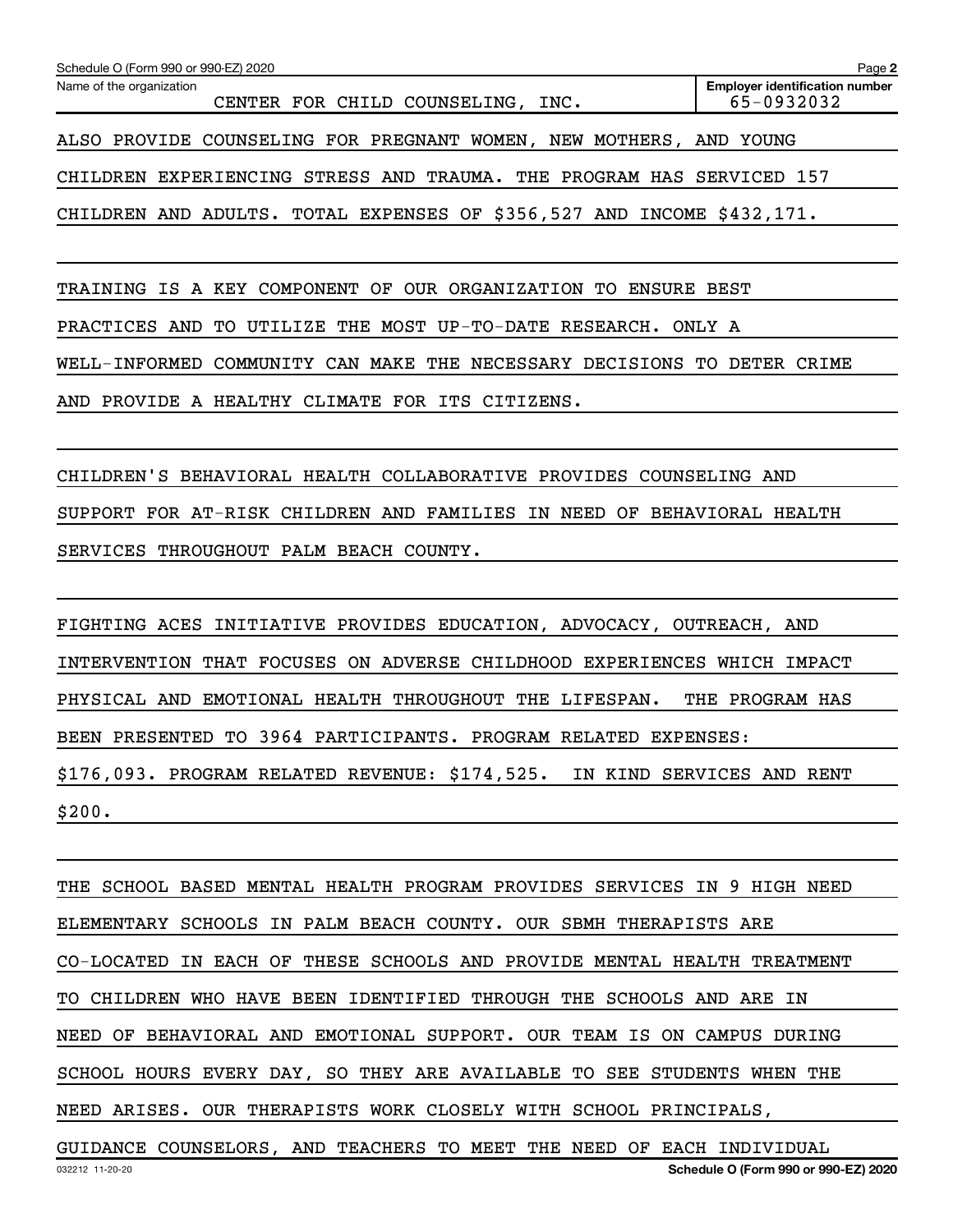| Schedule O (Form 990 or 990-EZ) 2020                                           | Page 2                                              |
|--------------------------------------------------------------------------------|-----------------------------------------------------|
| Name of the organization<br>CENTER FOR CHILD COUNSELING, INC.                  | <b>Employer identification number</b><br>65-0932032 |
| THIS PROGRAM IS FUNDED THROUGH PALM BEACH COUNTY AS PART<br>SCHOOL.            | THE<br>OF                                           |
| STONEMAN DOUGLAS ACT. SO FAR 315 STUDENTS HAVE RECEIVED<br>MARJORY             |                                                     |
| THROUGH THIS PROGRAM. TOTAL EXPENSES OF \$520,177 AND TOTAL<br><b>SERVICES</b> |                                                     |
| REVENUE OF \$582,242. DONATED IN KIND SERVICE AND RENT TOTALED \$44,402.       |                                                     |
|                                                                                |                                                     |
| CAPACITY<br>EDUCATION AND PREVENTION SERVICES: BUILDING THE<br>OF              | ADULT                                               |
| CAREGIVERS AND COMMUNITIES TO ADDRESS<br>IMPACT<br>THE<br>OF                   | <b>TRAUMA AND</b>                                   |
| ADVERSITY<br>ON CHILDREN AND ADOLESCENTS.                                      |                                                     |
|                                                                                |                                                     |
| CHILDHOOD TRAUMA RESPONSE<br>(CTR)<br>ASSESSMENT AND<br>COUNSELING FOR         |                                                     |
| CHILDREN, AGES BIRTH TO EIGHTEEN ENTERING FOSTER AND RELATIVE                  |                                                     |

TOTAL INCOME \$389,622. DONATED SERVICES AND RENT \$20,040.

CAREGIVING IN THE CHILD WELFARE SYSTEM. TOTAL EXPENSES \$338,632 AND

ALL OTHER PROGRAMS RECEIVED IN KIND SERVICES AND RENT OF \$220,170.

EXPENSES \$ 1,604,575. INCLUDING GRANTS OF \$ 0. REVENUE \$ 566,669.

FORM 990, PART VI, SECTION B, LINE 11B:

THE FINANCE COMMITTEE REVIEWS FORM 990 AND IS PRESENTED TO BOARD OF

DIRECTORS FOR APPROVAL.

FORM 990, PART VI, SECTION B, LINE 12C:

THE CEO IS IN REGULAR CONTACT WITH EACH BOARD MEMBER. THE CONFLICT OF

INTEREST POLICY IS IN THE BOARD BOOK AND IS REVIEWED ANNUALLY TO ENSURE

COMPLIANCE WITH THE STANDARD.

FORM 990, PART VI, SECTION B, LINE 15A:

032212 11-20-20 **Schedule O (Form 990 or 990-EZ) 2020** COMPENSATION OF THE ORGANIZATION'S CEO IS DETERMINED BY THE BOARD OF